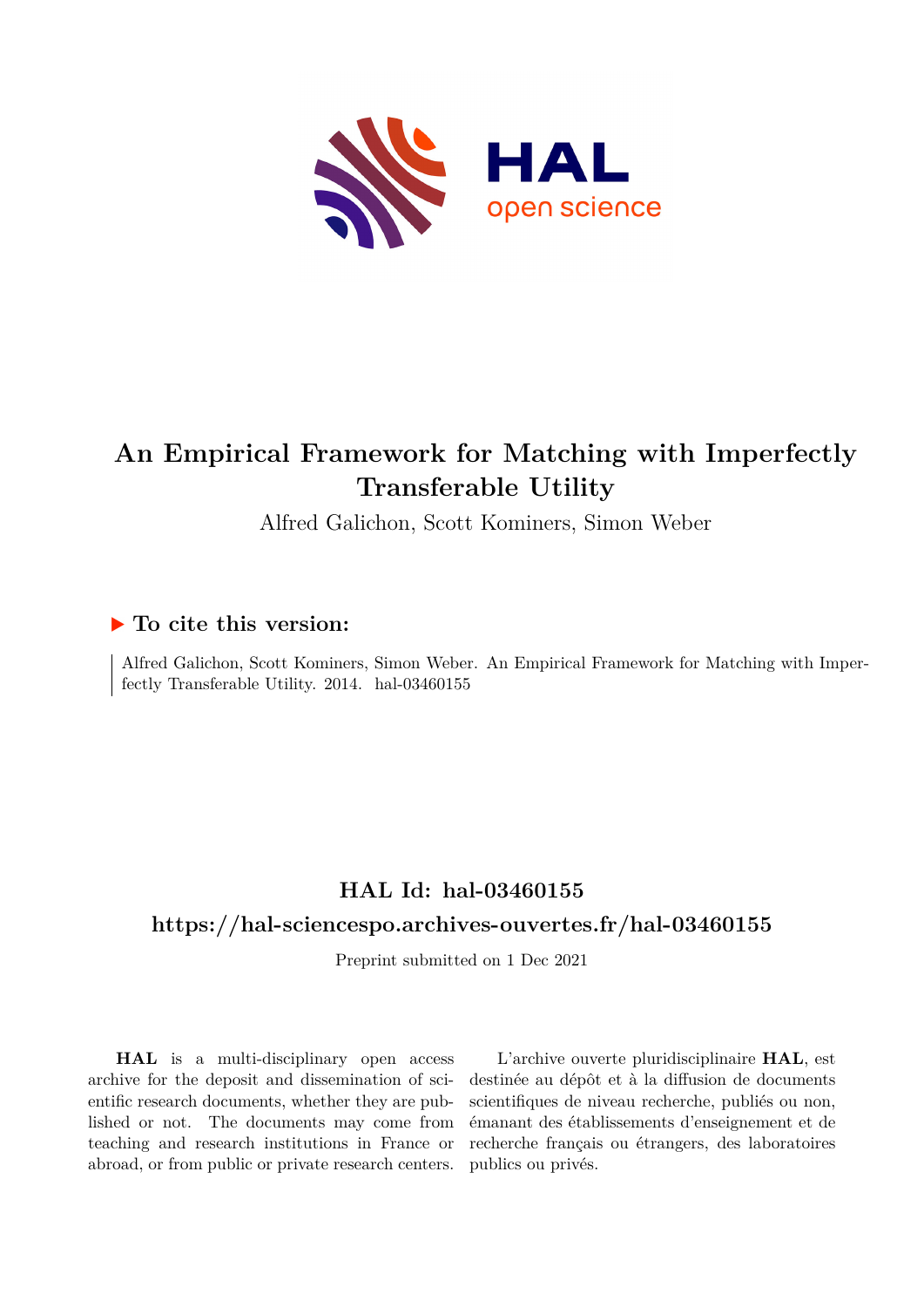# AN EMPIRICAL FRAMEWORK FOR MATCHING WITH IMPERFECTLY TRANSFERABLE UTILITY

ALFRED GALICHON<sup>†</sup>, SCOTT DUKE KOMINERS<sup>b</sup>, AND SIMON WEBER<sup>§</sup>

Abstract. We introduce an empirical framework for models of matching with imperfectly transferable utility and unobserved heterogeneity in tastes. Our framework includes as special cases the classic fully- and non-transferable utility models, collective models, and settings with taxes on transfers, deadweight losses, and risk aversion. We characterize equilibrium and conditions for identification, and derive comparative statics.

Keywords: Sorting, Matching, Marriage Market, Becker–Coase Theorem, Intrahousehold Allocation, Imperfectly Transferable Utility.

JEL Classification: C78, D3, J21, J23, J31, J41.

Date: December 30, 2014. Galichon gratefully acknowledges funding from the European Research Council under the European Union's Seventh Framework Programme (FP7/2007-2013) / ERC grant agreements no 313699 and 295298, and FiME. Kominers gratefully acknowledges the support of NSF grant CCF-1216095 and the Harvard Milton Fund. Additionally, the authors appreciate the insightful comments of Pierre-André Chiappori, Edoardo Ciscato, Matthew Gentzkow, Yinghua He, James Heckman, Yu-Wei Hsieh, Sonia Jaffe, Thierry Magnac, and Bernard Salanié, Heidi Williams, and seminar participants at EIEF, MIT, the Fields Institute, Yale, Princeton, NYU, Harvard, UCLA, Stanford, and the University of California at Berkeley. Galichon is grateful for the hospitality of Massachusetts Institute of Technology, which hosted him while part of this paper was written.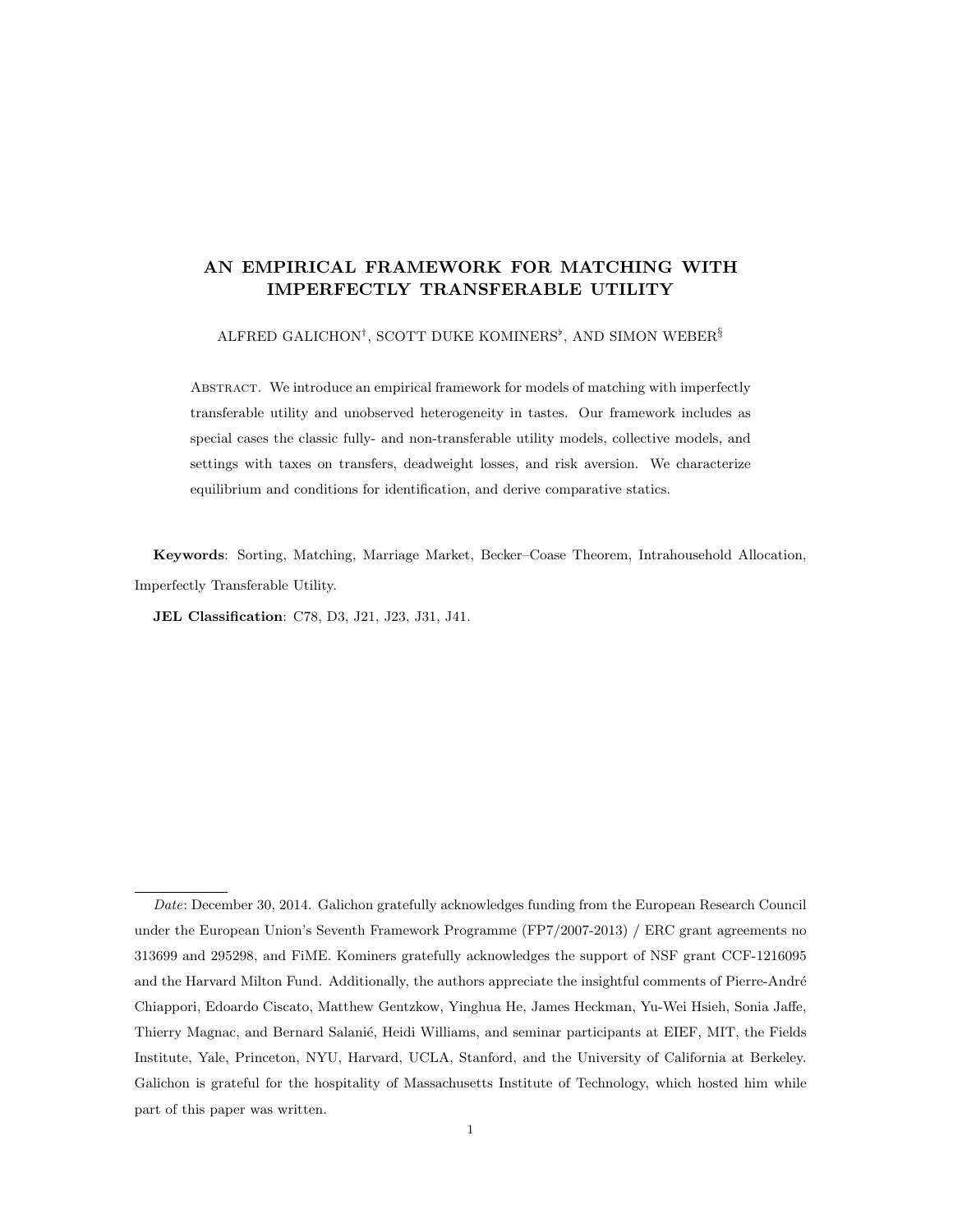#### 1. Introduction

In the classic model of matching with Nontransferable Utility (Gale and Shapley (1962)), there is no possibility of compensating transfer between partners: if a man of type  $x$  marries a woman of type y, the man receives utility  $\alpha_{xy}$  and the woman receives utility  $\gamma_{xy}$ , without the possibility of transferring any utility across the pair. With Transferable Utility (Becker (1973), Shapley and Shubik (1972)), by contrast, there is a numeraire good which is freely transferable across partners. In this case, a man and woman who match may decide on a transfer  $t_{x\leftarrow y}$  (possibly negative) from the woman to the man, so that the man's equilibrium utility is  $\alpha_{xy} + t_{x \leftarrow y}$  and the woman's equilibrium utility is  $\gamma_{xy} - t_{x \leftarrow y}$ . Here, the transfer technology is assumed frictionless, so that so that the couple's sum of the utilities is  $\Phi_{xy}$  =  $\alpha_{xy} + \gamma_{xy}$ , independent of the transfer.

Sometimes, the transfer technology (or lack thereof) is clear from the market context: In school choice and organ exchanges, for example, transfers are often explicitly forbidden; hence, NTU matching seems a natural model in those settings. TU matching, meanwhile, seems to be a good first approximation for describing labor markets, trading networks, and demand for quality, as in all these settings there is a market-clearing price.

In many markets, however, there can be frictions that partially impede the transfer of utility between matched partners. This possibility seems natural in marriage markets, where the transfers between partners might take the form of favor exchange (rather than cash), and the cost of a favor to one partner may not exactly equal the benefit to the other. Frictions are also present in nearly every labor market—because of taxation, an employer must pay more in wages than its employees actually receive (Jaffe and Kominers (2014)). A market with transfer frictions has Imperfectly Transferable Utility (ITU): although some utility can be transferred among partners, the transfer technology is imperfect.

In this paper, we develop an empirical framework for matching models with Imperfectly Transferable Utility (ITU), using a structure of heterogeneities in preferences à-la Choo and Siow  $(2006)$  and Galichon and Salanié  $(2014)$ . Our setting encompasses (as limits) both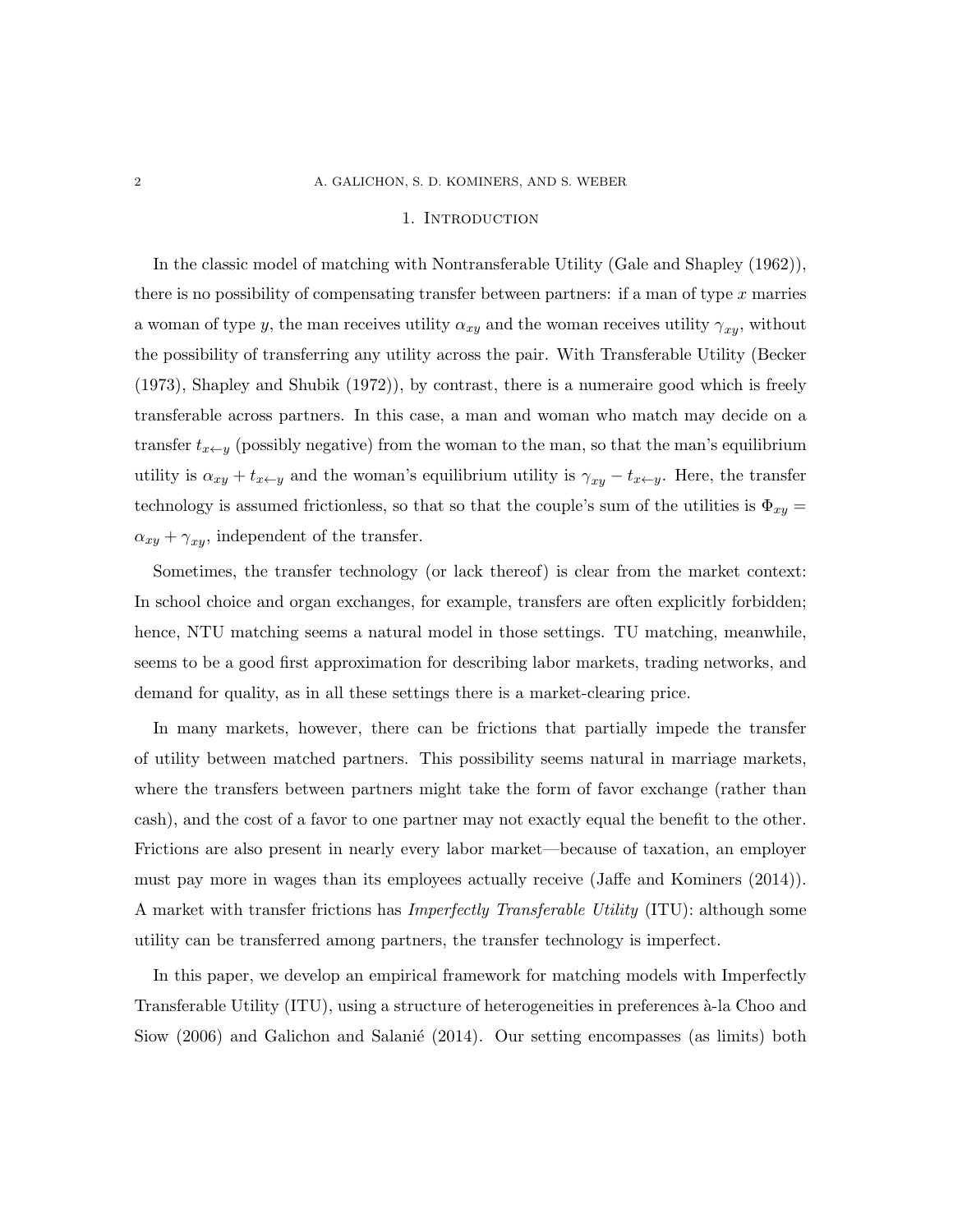the classic Transferable Utility (TU) and Nontransferable Utility (NTU) models,<sup>1</sup> as well as collective models and settings with taxation of transfers. In contrast with the existing literature on ITU matching models, our setting allows for a very simple characterization of equilibrium, as well as its computation and analysis. We prove existence and uniqueness of the equilibrium solution in a general ITU model with logit heterogeneities. Then, we find conditions under which the affinity parameters and the size of transfer frictions are simultaneously identified. Finally, we present comparative statics results and illustrate how the presence of transfer frictions can reverse classical policy intuitions from the TU model.

Our approach allows us to tackle two challenges, which have been difficult to address using previous models: First, we can make realistic predictions of the welfare consequences of intra-household pre-equilibrium transfers, moving beyond the Becker–Coase Theorem. Second, we can integrate the literature on collective models into matching, providing a model of endogenous determination of the collective sharing rule using the matching-theoretic stability solution concept.

Beyond the Becker–Coase Theorem. In the family economics literature, the Coase (1960) Theorem takes the following form due to Becker (1991):

"although divorce might seem more difficult when mutual consent is required than when either alone can divorce at will, the frequency and incidence of divorce should be similar with these or other rules if couples contemplating divorce can easily bargain with each other [that is, if utility is transferable]."

This stark result is often called the Becker–Coase Theorem (see Becker et al. (1977)). In essence, the Becker–Coase Theorem states that if some policy changes men's and women's match affinities  $\alpha_{xy}$  and  $\gamma_{xy}$  to  $\alpha_{xy} - s$  and  $\gamma_{xy} + s$  (for instance, by affecting the legal framework of divorce), in such a way that the joint affinity remains equal to  $\alpha_{xy} + \gamma_{xy}$ , then the number of matches  $\mu_{xy}$  between men of type x and women of type y will be unaffected. The Becker–Coase Theorem implies that equilibrium transfers will adjust so that the matching patterns and the welfare remain the same before and after the change

 $1$ The NTU matching arises as the limit as transfer frictions grow arbitrarily large; TU matching arises as the frictions vanish.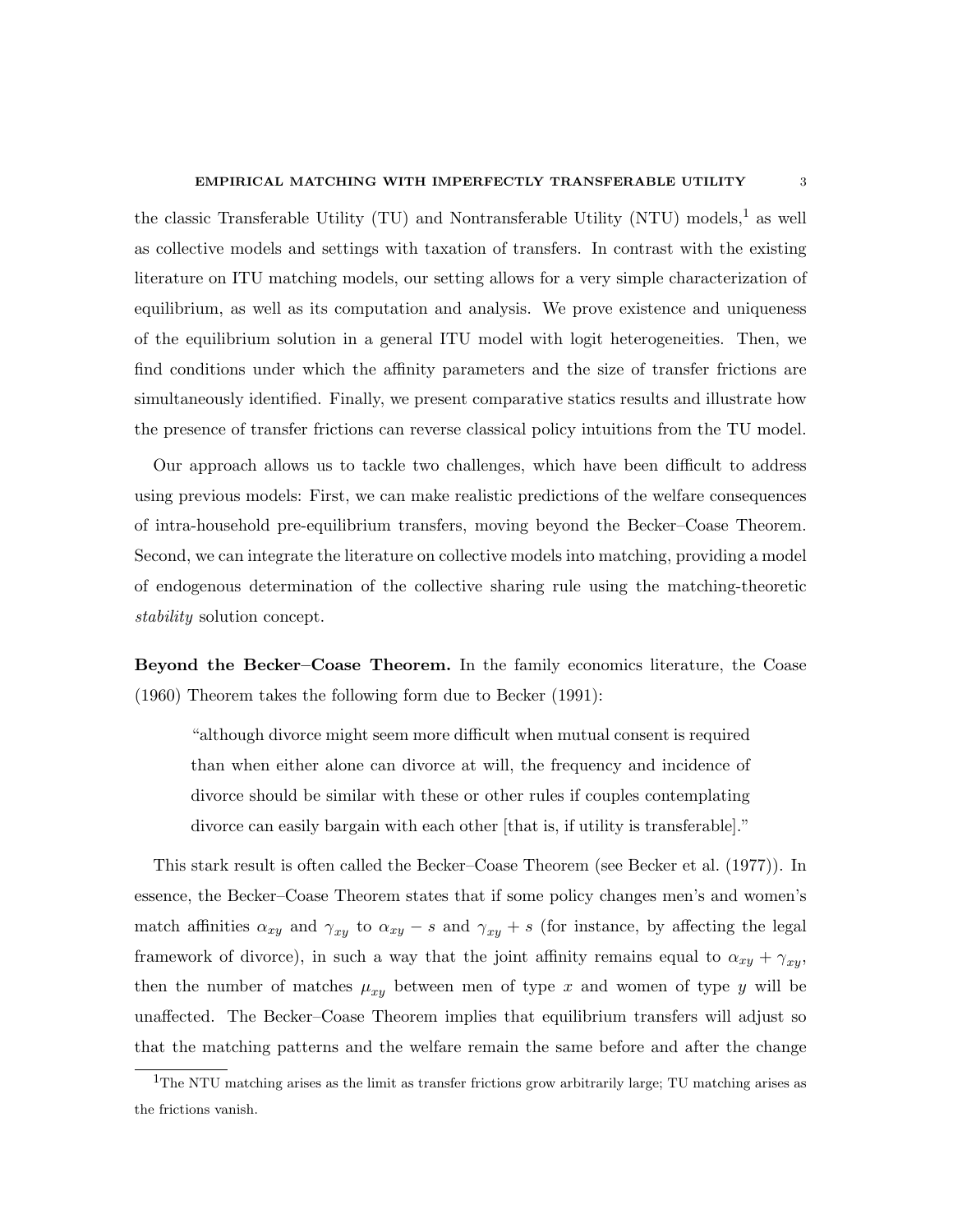in legislation.<sup>2</sup> More generally, it is a basic implication of TU models that equilibrium quantities (number of matches and equilibrium payoffs) only depend on the joint surplus  $\alpha_{xy} + \gamma_{xy}$  generated within each pair. The Becker–Coase Theorem's conclusion, however, depends crucially on the TU modeling assumption: when this assumption is not made, that is, when transfers are either imperfect or impossible, even "zero-sum" policies that just shift match affinity from one side of the market to the other can have adverse welfare consequences, making agents on both sides of the market worse off in equilibrium. The present paper, with the comparative static results it offers, is a far-reaching extension of this type of question. Namely, we will investigate the effect of a change in the structural parameters (number of individuals of each type, affinity parameters, or transfer friction parameter) on the equilibrium outcome (matching patterns and post-transfer individual surpluses).

Endogenous Sharing Rules. The field of family economics is mostly split between the matching approach of Becker (1973), which focuses on matching patterns and the sharing of the surplus in a TU model, and the collective approach of Chiappori (1991), which focuses on intra-household bargaining over a potentially complex feasible utility set, generally falling under the ITU framework, and only seldom amenable to a TU model. Due to this discrepancy in the underlying settings, the two approaches have not yet been embedded in a single empirical framework. This is illustrated by Choo and Siow's (2006) contention, stated in their conclusion, that "[their] model of marriage matching should be integrated with models of intrahousehold allocations such as those of Lundberg and Pollak (1993) and Chiappori et al. (2002)." Merging marriage matching models with intra-household bargaining models has been difficult in the past because the models (like that of Choo and Siow (2006)) based on the Becker (1973) framework assume transferable utility, whereas most models of intra-household allocation cannot be expressed as TU models because of

<sup>2</sup>These strong implications are often not verified by the data. For example, Lundberg et al. (1997), Friedberg (1998), Wolfers (2006), Halla (2013), and Fernández and Wong (2014) exploit changes in divorce legislation (unilateral divorce, joint custody, etc), and find significant effects on divorce rates.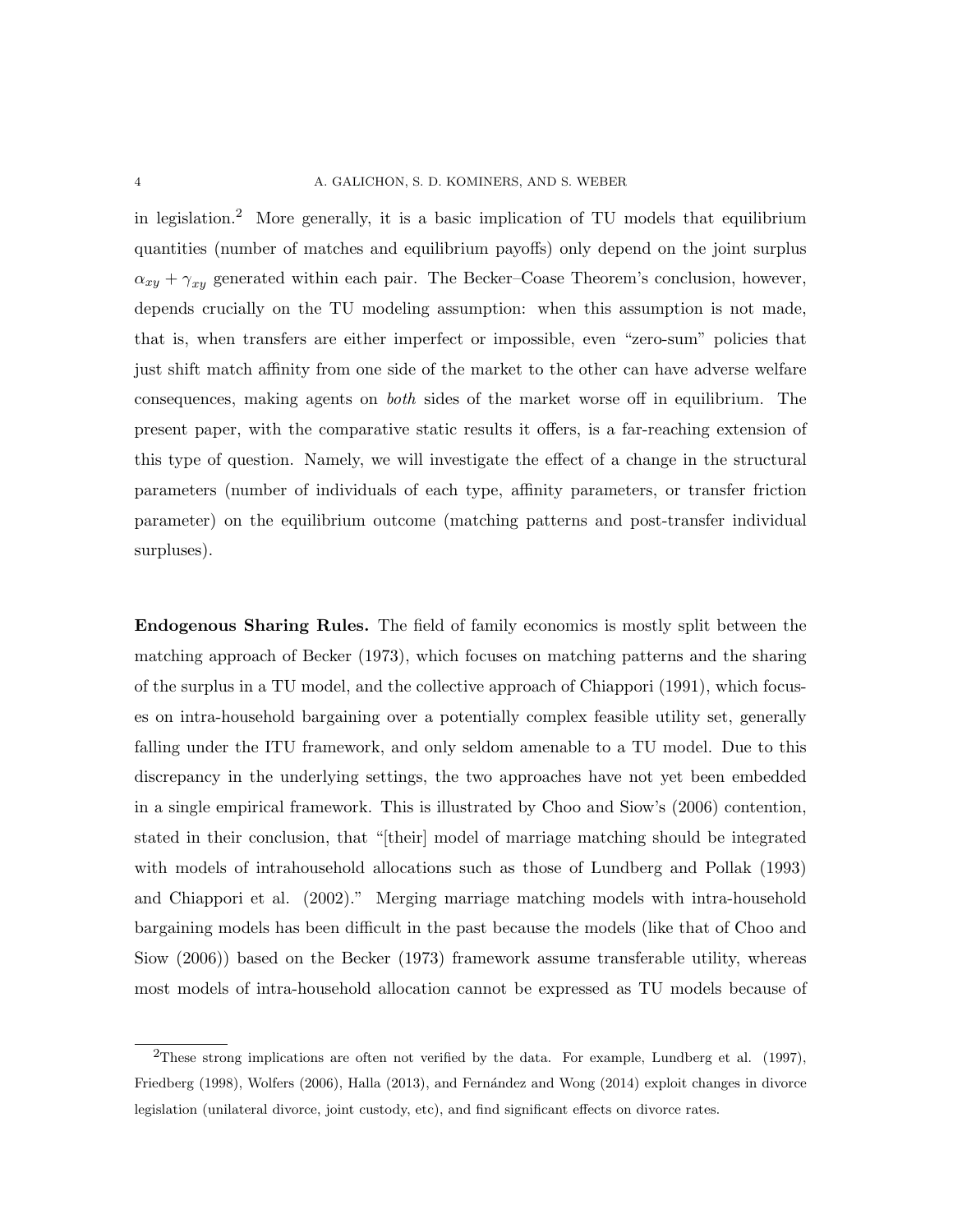#### EMPIRICAL MATCHING WITH IMPERFECTLY TRANSFERABLE UTILITY 5

inefficiencies in the bargaining process.<sup>3</sup> Our ITU matching framework allows us to model marriage matching and intra-household bargaining simultaneously: under ITU matching, while matched partners can bargain with each other, intra-household bargaining involves costs or frictions. As a result, we are able to endogenize the "sharing rule" used in the collective approach, which is the set of weights on agents' utilities that determine the selection of an outcome on the Pareto frontier.

Relation to the Literature. The theory of ITU matching has been studied by a number of authors: Crawford and Knoer (1981), Kelso and Crawford (1982), and Hatfield and Milgrom (2005) found conditions and algorithms for finding competitive equilibrium/stable outcomes in ITU matching markets, and analyzed the structure of the set of equilibria. Kaneko (1982), Quinzii (1984), Alkan (1988) Alkan and Gale (1988), Gale (1984), Demange and Gale (1985) provided results on the existence of equilibrium and study properties of the core. Jaffe and Kominers (2014) studied the problem of matching with linear and lump-sum taxes and provided comparative statics results. Legros and Newman (2007) found conditions under which positive assortativeness arsises in ITU models; they applied these findings to problems of matching under uncertainty with risk aversion. Chiappori (2012) provided an illustrative example. Chade and Eeckhout (2014) extended the Legros and Newman (2007) analysis to the case where agents have different risky endowments. Samuelson and Nöldeke (2014) used an ITU framework in their analysis of pre-matching investment. Azevedo and Leshno (2014) provide existence and comparative statics in an NTU model with a continuum of types.

However, the literature on the structural estimation of matching models has so far, to the best of our knowledge, been restricted to the TU case and NTU cases. In the wake of the seminal work by Choo and Siow (2006), many papers have exploited heterogeneity in preferences for identification. In the TU case, see Fox (2010), Chiappori, Oreffice and Quintana-Domeque (2012), Galichon and Salanié (2014), Chiappori, Salanié, Weiss (2014), Dupuy and Galichon (2014), and Jacquemet and Robin (2014). In the NTU case, we refer

<sup>3</sup>There are exceptions—see, e.g., the work of Bowning et al. (2014, pp. 83 and 118), in which one private good is assumed to provide the same marginal utility to both members of the household, and thus can be used to transfer utility without friction.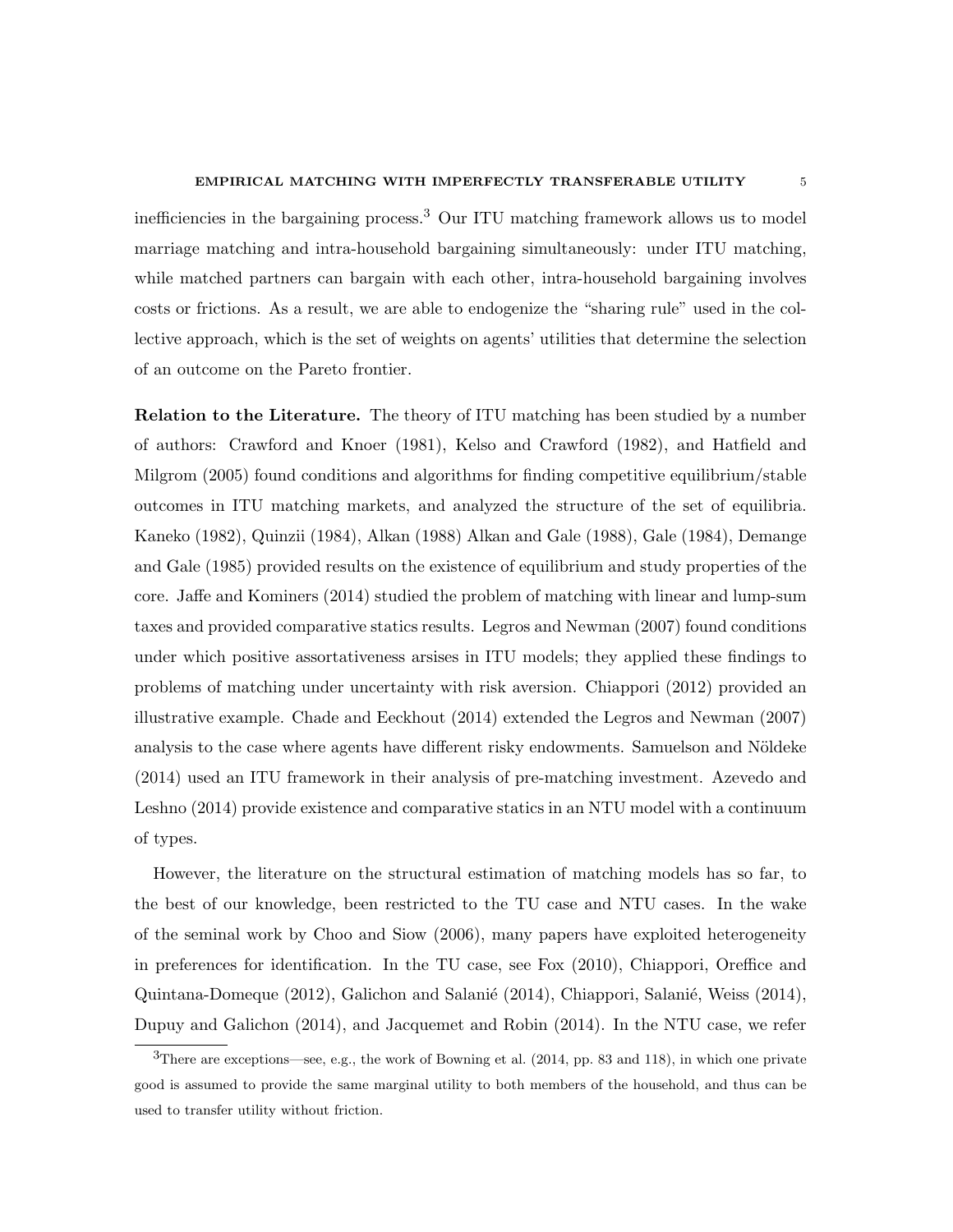to Dagsvik (2000), Menzel (2014), Hitsch, Hortaçsu, and Ariely (2010), and Agarwal (2014). To the best of our knowledge, our work is the first to provide an empirical framework for general ITU models.

Organization of the Paper. The remainder of the paper is organized as follows. Section 2 lays out our empirical framework of the paper, and determines the equations characterizing equilibrium. Section 4 deals with the empirically important case where the heterogeneity in taste has a logit structure; in the logit case, we prove existence and uniqueness of the equilibrium, provide a computationally efficient algorithm for finding equilibria, and discuss identification and estimation. In Section 5, we derive comparative statics and conduct welfare analysis in the context of the Becker–Coase Theorem. Section 6 concludes. All proofs are presented in the Appendix.

## 2. Framework

2.1. Basic model. We begin by modeling a small-population, two-sided matching framework with imperfect transfers (and without heterogeneity): There is a set  $I$  of men and a set J of women; man  $i \in I$  receives match utility (which we call affinity)  $\alpha_{ij}$  for matching with woman  $j \in J$ , while woman j receives match utility (affinity)  $\gamma_{ij}$  for matching with man  $i$ . If man  $i$  and woman  $j$  match, they split the joint affinity generated by the match,  $\alpha_{ij} + \gamma_{ij}$ , under the constraint that the post-bargaining utility of the man, denoted  $u_i$ , and the post-bargaining utility of the woman, denoted  $v_j$ , must satisfy the feasibility constraint

$$
\Psi_{ij} \left( u_i - \alpha_{ij}, v_j - \gamma_{ij} \right) \leq 0, \tag{2.1}
$$

where the transfer function  $\Psi$  is assumed continuous and isotone with respect to its arguments. We may think of

$$
t_{i \leftarrow j} := u_i - \alpha_{ij} \text{ and } t_{j \leftarrow i} = v_j - \gamma_{ij}
$$
\n
$$
(2.2)
$$

as representing the *transfers* received by  $i$  and  $j$ , respectively, to bring their individual surpluses up to  $u_i$  and  $v_j$ . Thus, the transfer function  $\Psi$  determines the (possibly pairspecific) frictions in within-pair transfers. As we detail in the next section, our setting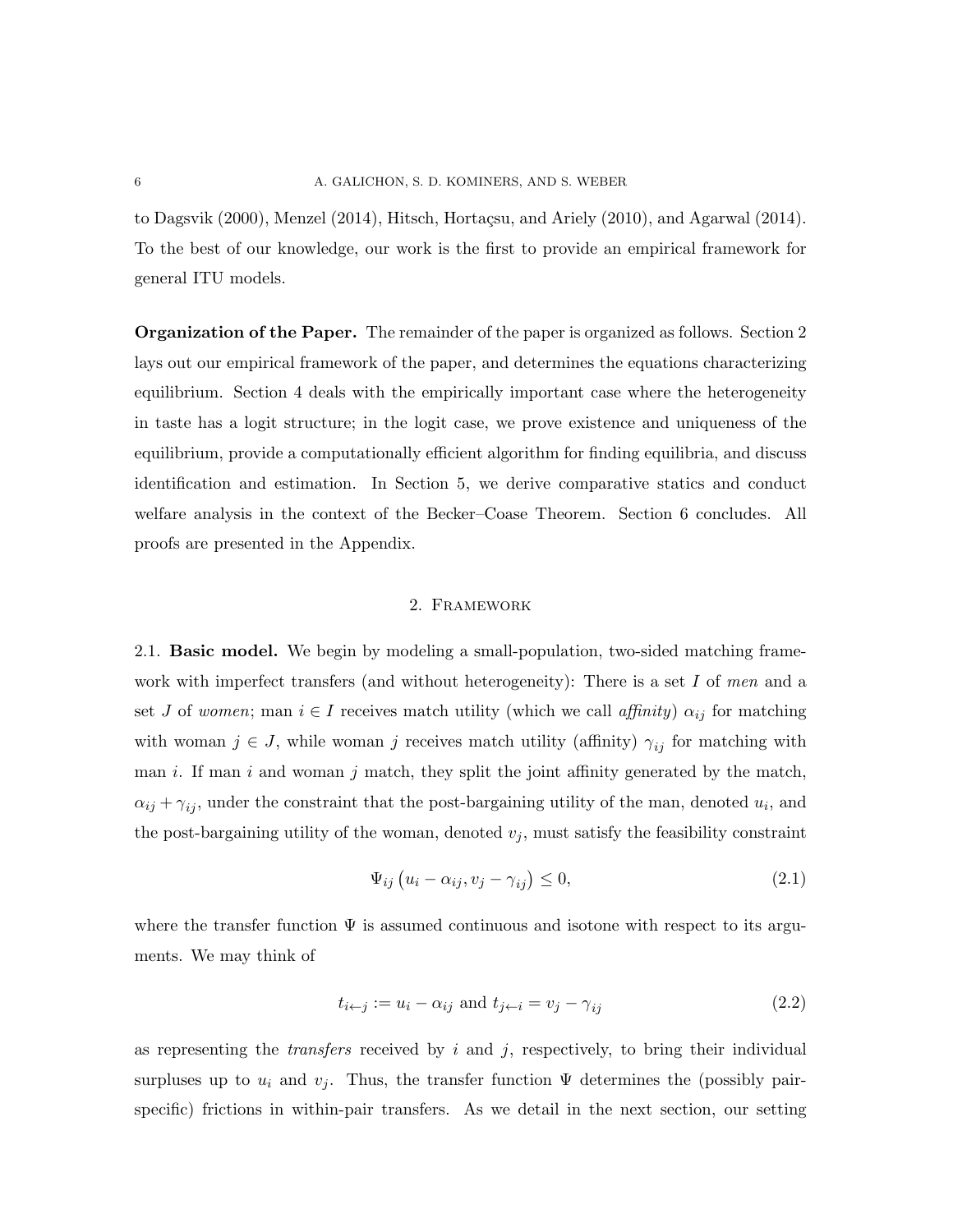embeds both the standard NTU matching model (Gale and Shapley, 1962), and the standard TU model (Koopmans and Beckman, 1957; Shapley and Shubik, 1971; Becker, 1973).

We denote by  $u_i$  (resp.  $v_j$ ) the (equilibrium) outcome surplus of man i (resp. woman j). Now, if  $\Psi_{ij}(u_i - \alpha_{ij}, v_j - \gamma_{ij}) < 0$ , then there exist  $u'_i$  and  $v'_j$  so that  $u_i < u'_i$ ,  $v_j < v'_j$ , and  $\Psi_{ij}$   $\left(u'_i - \alpha_{ij}, v'_j - \gamma_{ij}\right) \leq 0$ , so that i and j can improve their private outcomes by matching together.

Outcome *stability* implies that  $\Psi_{ij}(u_i - \alpha_{ij}, v_j - \gamma_{ij}) \geq 0$ , with equality if i and j are matched. Formally, a (stable) *equilibrium* is a triple  $(\mu, u, v)$  such that:

(1) for all *i* and *j*,  $\Psi_{ij} (u_i - \alpha_{ij}, v_j - \gamma_{ij}) \geq 0;$ (2) if  $\mu_{ij} = 1$ , then  $\Psi_{ij} (u_i - \alpha_{ij}, v_j - \gamma_{ij}) = 0$ ; (3)  $\sum_j \mu_{ij} \leq 1$  and  $\sum_i \mu_{ij} \leq 1$ ; and (4)  $\mu_{ij} \in 0, 1$ .

In the sequel we shall refer to  $\alpha_{xy}$  and  $\gamma_{xy}$  as affinity terms, and to  $\Psi_{xy}$  as the transfer function.

2.2. Example Specifications. Now, we provide examples of specifications of the transfer function  $\Psi$  that illustrate the wide array of applications that are encompassed by our framework.<sup>4</sup>

2.2.1. Matching with Transferable Utility  $(TU)$ . The classic TU matching model has been used throughout economics—it is the cornerstone of Becker's (1973) marriage model. TU matching with individual-specific heterogeneity been studied by Choo and Siow (2006), Galichon and Salanié  $(2014)$ , and Chiappori, Salanié and Weiss  $(2014)$ . TU matching is often used in modeling settings like labor markets, marriage markets, and housing markets. To recover the TU model in our framework, we take

$$
\Psi_{ij}\left(t,t'\right) = t + t'.\tag{2.3}
$$

<sup>&</sup>lt;sup>4</sup>The specifications we discuss in Sections 2.2.1–2.2.4 all satisfy our main assumption on  $\Psi$  (Assumption 1, introduced in Section 3) directly; under weak conditions on the primitives of the model, the specifications in Sections 2.2.5–2.2.7 do, as well.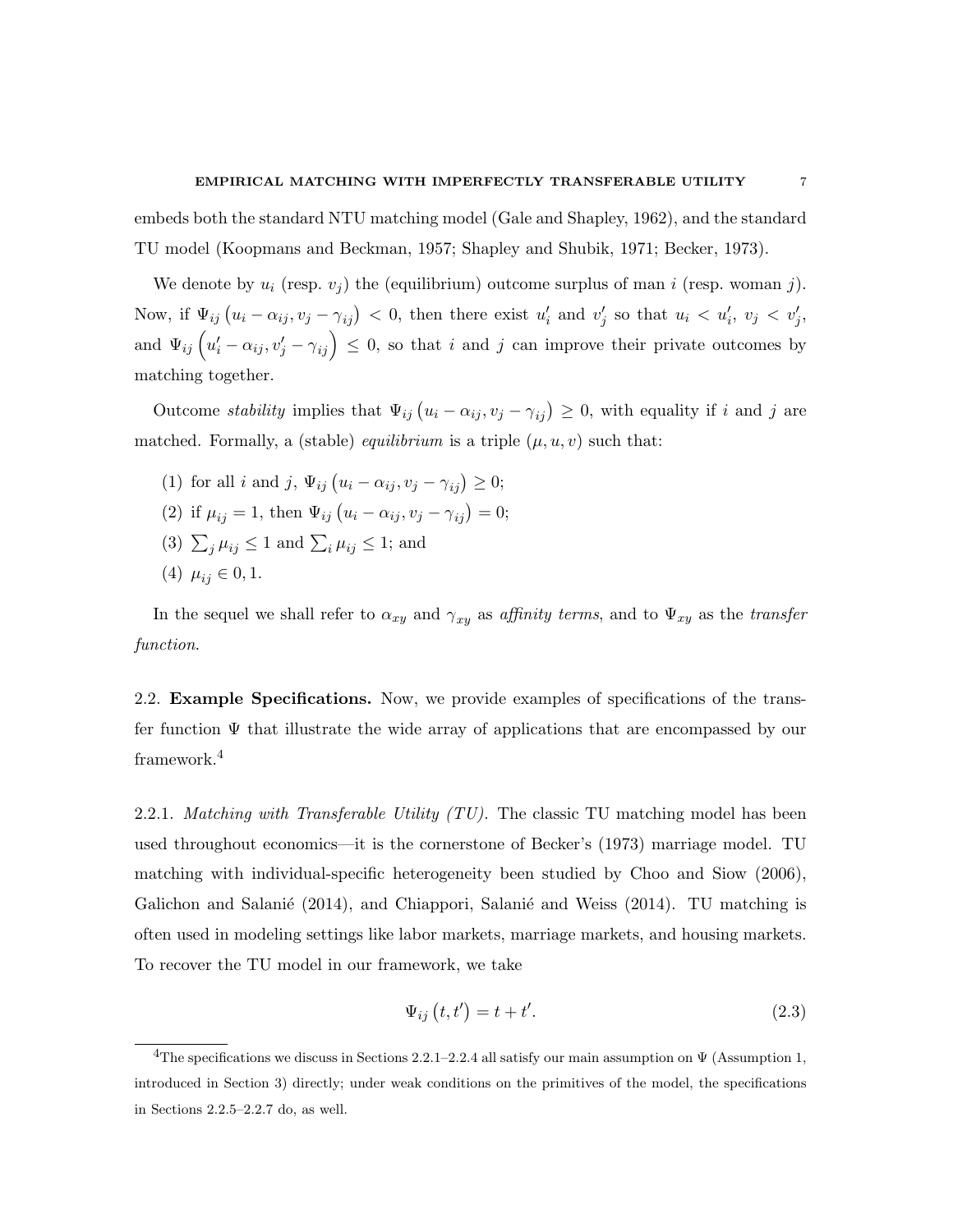Hence,  $\Psi_{ij}(t_{i \leftarrow j}, t_{j \leftarrow i}) = 0$  means that  $t_{i \leftarrow j} = -t_{j \leftarrow i}$ : in algebraic terms, the amount of transfers that i receives from j is the opposite of the amount that j gets from i. In other words, there is no friction, and utility is perfectly transferable.

2.2.2. Matching with Non-Transferable Utility (NTU). The NTU matching model of Gale and Shapley (1962) has a history as rich as TU matching does—NTU matching is frequently used to model school choice markets, organ exchange matching, and centralized job assignment. NTU matching with individual-specific heterogeneity is more recent—it has been studied by Galichon and Hsieh (2014).

Like the TU model, we can embed the NTU model in our framework—in this case, by taking

$$
\Psi_{ij}\left(t,t'\right) = \max\{t,t'\}.\tag{2.4}
$$

Hence,  $\Psi_{ij}$   $(t_{i \leftarrow j}, t_{j \leftarrow i}) = 0$  implies that  $t_{i \leftarrow j} \leq 0$  and  $t_{j \leftarrow i} \leq 0$ : in other words, it is not possible to receive a positive transfer from one's partner in this model–utility is simply not transferable.

2.2.3. Matching with Exponentially Transferable Utility (ETU). We introduce an Exponentially Transferable Utility (ETU) model, in which  $\Psi_{ij}$  takes the form

$$
\Psi_{ij}\left(t,t'\right) = \tau_{ij}\log\left(\frac{\exp(t/\tau_{ij}) + \exp(t'/\tau_{ij})}{2}\right). \tag{2.5}
$$

Here, the parameter  $\tau_{ij}$  is defined as the *degree of transferability*.<sup>5</sup> Note that  $\tau_{ij}$  is allowed to vary with  $i$  and  $j$ , so that the ease of transferring utility varies across types of couples. Using  $t_{i \leftarrow j} = u_i - \alpha_{ij}$  and  $t_{j \leftarrow i} = v_j - \gamma_{ij}$ , we obtain that feasible utilities  $u_i$  and  $v_j$  are related by

$$
v_j = \gamma_{ij} + \tau_{ij} \log \left( 2 - \exp \left( \frac{u_i - \alpha_{ij}}{\tau_{ij}} \right) \right) \text{ and } u_i = \alpha_{ij} + \tau_{ij} \log \left( 2 - \exp \left( \frac{v_j - \gamma_{ij}}{\tau_{ij}} \right) \right)
$$

whenever the expressions make sense.

ETU matching can be interpreted as a simple model of household consumption with logarithmic utilities: Assume that the joint budget of a household is 2, which is shared into  $c_i$  and  $c_j$ , the man and the woman's private consumptions. Assume that the man i's

<sup>5</sup>A particular case of this model is given in Legros and Newman (2007, p. 1086).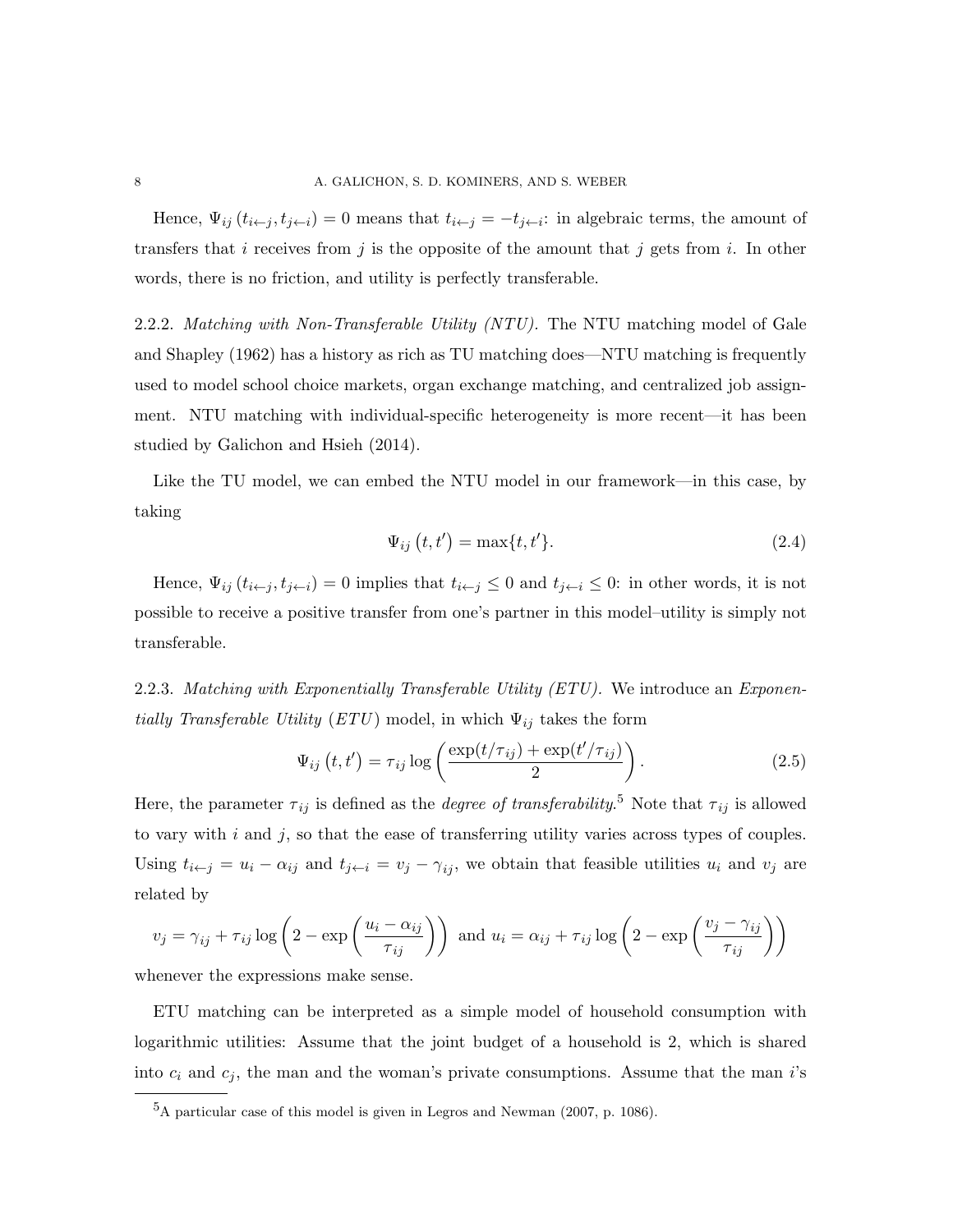utility is  $\alpha_{ij} + \tau_{ij} \log c_i$  and woman j's is  $v_{ij} = \gamma_{ij} + \tau_{ij} \log c_j$ , so that agents care about the identities of their partners and about private consumption. The model then takes the form (2.5).

As  $\tau_{ij} \to 0$ , we recover the NTU model (2.4), and when  $\tau_{ij} \to +\infty$ , we obtain the TU model  $(\Psi_{ij}(t, t') \rightarrow \frac{t+t'}{2})$  $\frac{2+1}{2}$ , which is isomorphic to (2.3)). Hence, the ETU model interpolates between the nontransferable fully transferable utility models (see Figure 1).



Figure 1. Transfer functions for the TU, NTU and ETU cases. The plots are the set of points  $(t, t')$  solution to the equation  $\tau \log((\exp(t/\tau) + \exp(t'/\tau))/2) = 0$  for a given value of  $\tau$ . A small (resp. large)  $\tau$  provides a good approximation of the NTU case (resp. TU case).

2.2.4. Matching with a Linear Tax Schedule. Our framework can also model a labor market with linear taxes: Assume the nominal wage  $w_{ij}$  is taxed at rate  $\theta_{ij}$  on the employee's side (income tax) and at rate  $s_{ij}$  on the firm's side (social contributions). The taxes are allowed to depend on both employer and employee characteristics.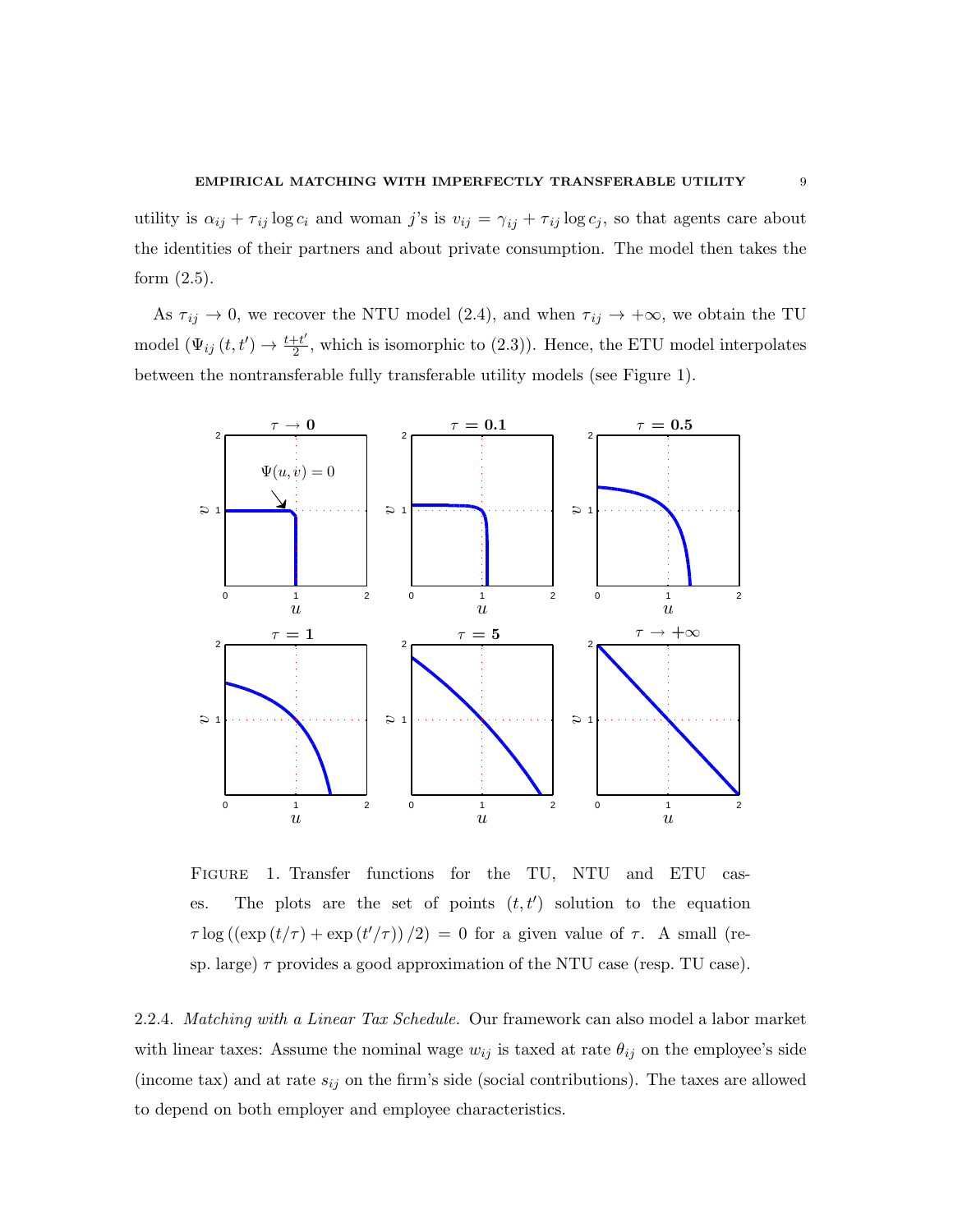If employee i and employer j respectively have (post-transfer) utilities  $\alpha_{ij} + (1 - \theta_{ij}) w_{ij}$ and  $\gamma_{ij} - (1 + s_{ij}) w_{ij}$ , then we have  $t_{i \leftarrow j} = (1 - \theta_{ij}) w_{ij}$  and  $t_{j \leftarrow i} = -(1 + s_{ij}) w_{ij}$ . Denoting  $\lambda_{ij} = (1 - \theta_{ij})^{-1}$ ,  $\zeta_{ij} = (1 + s_{ij})^{-1}$ , this specification is a particular case of the Linearly  $Transferable\ Utility(LTU)\model:$ 

$$
\Psi_{ij}\left(t,t'\right) = \lambda_{ij}t + \zeta_{ij}t',\tag{2.6}
$$

where  $\lambda_{ij}, \zeta_{ij} > 0$ . The LTU model (2.6) extends that of Jaffe and Kominers (2014), in which  $\theta_{ij}$  could only depend on i and  $\zeta_{ij}$  could only depend on j.

2.2.5. Matching with a Nonlinear Tax Schedule. Our framework is general enough to extend to a nonlinear tax schedule, well beyond linear taxes. Assume that if the nominal wage is  $w_{ij}$ , the tax levied on the employee is  $\theta_{ij}(w_{ij})$  on the employee's side (income tax) and the tax levied on the firm's side is  $s_{ij} (w_{ij})$  (social contributions). The functions  $\theta_{ij}$  and  $s_{ij}$  are usually assumed convex, and they are allowed to depend on both employer and employee characteristics.

If employee i and employer j respectively have (post-transfer) utilities  $\alpha_{ij} + w_{ij} - \theta_{ij} (w_{ij})$ and  $\gamma_{ij} - w_{ij} - s_{ij} (w_{ij})$ , then we have  $t_{i \leftarrow j} = w_{ij} - \theta_{ij} (w_{ij})$  and  $t_{j \leftarrow i} = -w_{ij} - s_{ij} (w_{ij})$ . Denoting  $\lambda_{ij}(t) = (Id - \theta_{ij})^{-1}(t)$ ,  $\zeta_{ij}(t') = (Id + s_{ij})^{-1}(t')$ , this specification gives rise to the following model:

$$
\Psi_{ij}(t, t') = \lambda_{ij}(t) + \zeta_{ij}(t'). \qquad (2.7)
$$

This model therefore allows for a nonlinear tax schedule that depends on the types of the employers and the employees.

2.2.6. *Matching with Uncertainty*. Now, we consider a model of the labor market with uncertainty regarding match quality; such as model is considered by Legros and Newman (2007) and Chade and Eeckhout (2014), who focus on characterizing positive assortativeness.

We assume that a worker of type  $i$  decides to match with a firm of type  $j$ , and decide on a wage  $w_{ij}$ . The job amenity is  $\tilde{e}_{ij}$ , where  $\tilde{e}_{ij}$  is a stochastic term learned only after the match is formed; the distribution of  $\tilde{e}_{ij}$  may depend on i and j. The employee is risk averse and has an increasing and concave utility function  $\mathfrak{U}(\cdot)$ . Then the employees' and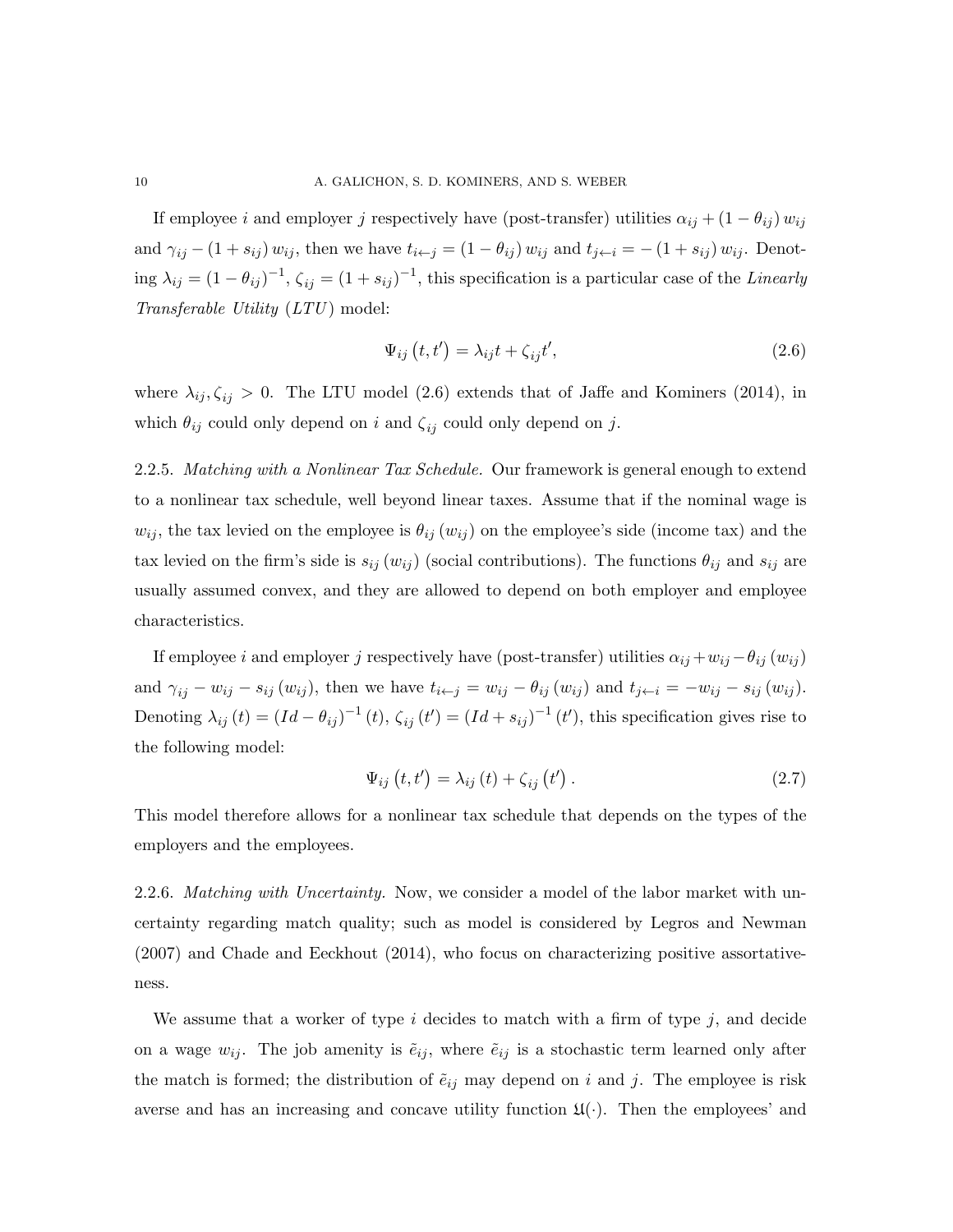#### EMPIRICAL MATCHING WITH IMPERFECTLY TRANSFERABLE UTILITY 11

employers' systematic utilities are respectively  $\mathbb{E} [\mathfrak{U}_i (\tilde{e}_{ij} + w_{ij})]$  and  $\gamma_{ij} - w_{ij}$ . This model can be recast as a matching model with imperfectly transferable utility by noting that  $t_{i \leftarrow j} = \mathbb{E} [\mathfrak{U}_i (\tilde{e}_{ij} + w_{ij})], t_{j \leftarrow i} = -w_{ij}$ , so that

$$
\Psi_{ij}(t,t') = t - \mathbb{E}\left[\mathfrak{U}_i\left(\tilde{e}_{ij} + \gamma_{ij} - t'\right)\right].
$$

2.2.7. Collective Models with Spillovers and Public Goods. We consider a situation in which a man i and a woman j have respective utilities  $\mathfrak{u}(c, l, g; i)$  and  $\mathfrak{v}(c', l', g; j)$  over private consumption c and c', private leisure l and l', and a public good g. The wages of a man of type i and of a woman of type j are respectively denoted  $w_i$  and  $w_j$ , and the price of the public good is denoted p. The budget constraint of the household is  $c + c' + w_i l + w_j l' + pg =$  $\Phi_{ij},$  where  $\Phi_{ij}$  is the total combined potential income of the pair.<sup>6</sup>

We define  $\mathfrak{U}_i(t,g) = \max\{u(c, l, g; i) : c + lw_i = t\}$  and  $\mathfrak{V}_j(t', g) = \max\{v(c', l', g; i) : c + lw_i = t\}$  $c + lw_i = t'$ , the indirect utilities of the man and the woman if the private part of the household budget  $\Phi_{ij} - pg = t + t'$  is split into t for the man and t' for the woman. The "collective" approach initiated by Chiappori (1988) assumes that the outcome  $(u, v)$  lies on the Pareto frontier of the feasible set of achievable utilities, given some sharing rule. Letting  $\theta$  and  $1-\theta$  be the respective Pareto weights associated to the man and the woman's utility, the household's problem becomes

$$
\max_{t,t',g}\left\{\theta\mathfrak{U}_{i}\left(t,g\right)+\left(1-\theta\right)\mathfrak{V}_{j}\left(t',g\right):t+t'+pg=\Phi_{ij}\right\}.
$$

The first-order condition implies that  $\partial_g \mathfrak{U}_i / \partial_t \mathfrak{U}_i + \partial_g \mathfrak{V}_j / \partial_{t'} \mathfrak{V}_j = p$ , which implicitly defines g as a function of  $u = \mathfrak{U}_i(t,g)$  and  $v = \mathfrak{V}_j(t',g)$ . Letting  $\mathfrak{U}_i^{-1}(.,g)$  and  $\mathfrak{V}_j^{-1}(.,g)$  be the inverses of  $\mathfrak{U}_i(.,g)$  and  $\mathfrak{V}_j(.,g)$ , respectively, the collective model can be reformulated in our framework by taking

$$
\Psi_{ij}(u, v) = \mathfrak{U}_i^{-1}(u, G(u, v)) + \mathfrak{V}_j^{-1}(v, G(u, v)) + pG(u, v) - \Phi_{ij};
$$

in the case without a public good, the model takes the simpler form

$$
\Psi_{ij}(u, v) = \mathfrak{U}_i^{-1}(u) + \mathfrak{V}_j^{-1}(v) - \Phi_{ij}.
$$

<sup>&</sup>lt;sup>6</sup>Because of heterogeneity in spillovers, economies of scale, and similar, we do not assume that  $\Phi_{xy}$  is separatively additive.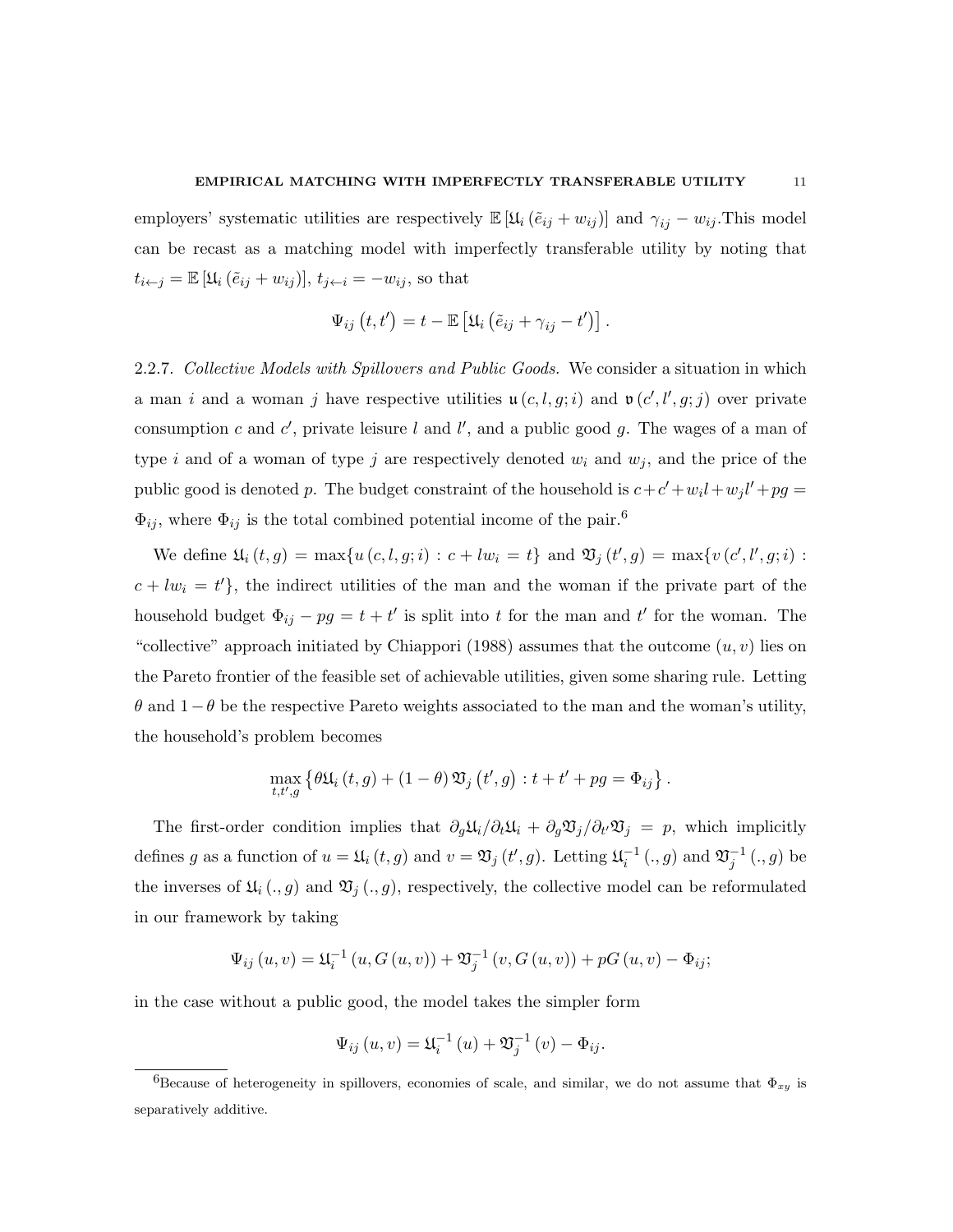The classical collective approach assumes that the outcome  $(u, v)$  lies on the Pareto frontier of the feasible set of achievable utilities, given some exogenous sharing rule. In the present context, the sharing rule is determined endogenously through matching model. An empirical matching framework for the collective model is given in Choo and Seitz (2013).

2.2.8. Matching with investments. Following Noldeke and Samuelson (2014), who make an explicit link with ITU matching, one should distinguish between ex-ante equilibrium and ex-post equilibrium in the matching problem with investments.

In an ex-post equilibrium with investments, the matching occurs after investments have been made; investment decisions are made rationally in a first stage in anticipation of the outcome of the matching game taking place at the second stage. The matching problem is then a standard matching problem that takes investment as exogenous.

In contrast, in an ex-ante equilibrium with investments, investments are decided simultaneously with matching, and agents commit with their investments and the sharing of the surplus. Hence, if  $a$  is the investment decision of the man and  $b$  is the investment decision of the woman, the feasible frontier should depend on the investment decisions of the man and the woman; hence, conditional on investments a and b, the set of utilities  $(u, v)$  attainable are given by  $\Psi_{ij}(u, v; a, b) \leq 0$ . However, it is possible to retain only the efficient outcomes, namely, consider

$$
\Psi_{i,j}\left(u,v\right) = \max_{a,b} \left\{\Psi_{i,j}\left(u,v;a,b\right)\right\}
$$

and hence, the problem can be seen as belonging to the ITU setting. Note that even if we started with a TU model, namely if  $\Psi_{ij}(u, v; a, b) = u + v - \Phi_{ij}(a, b)$ , then the ex-ante equilibrium would no longer be a TU problem, as  $\Psi_{i,j}(u, v) = \max_{a,b} \{u + v - \Phi_{ij}(a, b)\},\$ which is genuinely an ITU matching problem. Again, we refer to Noldeke and Samuelson (2014) for much more on these problems.

### 3. Unobserved Heterogeneity

We now assume that individuals may be gathered in groups of agents of similar observable characteristics, or types, but heterogeneous tastes. We let  $\mathcal X$  and  $\mathcal Y$  be the sets of types of men and women, respectively; we assume that X and Y are finite. Let  $x_i \in \mathcal{X}$  (resp.  $y_j \in \mathcal{Y}$ )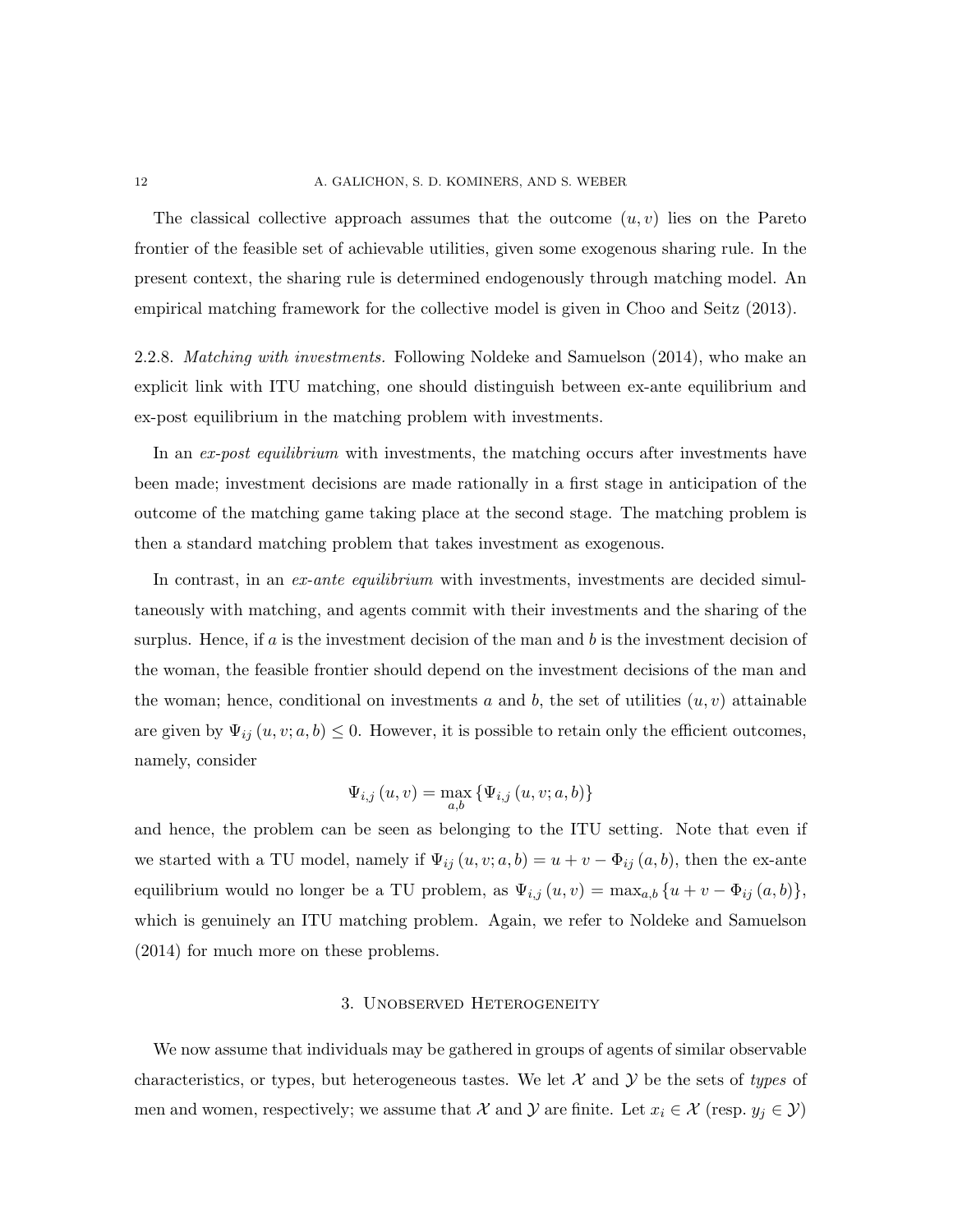be the type of individual man i (resp. woman j). We let  $n_x$  be the number of men of type x, and let  $m_y$  be the number of women of type y. In the sequel, we denote by  $\mathcal{X}_0 \equiv \mathcal{X} \cup \{0\}$ the set of marital options available to women (either type of male partner or singlehood, denoted 0); analogously,  $\mathcal{Y}_0 = \mathcal{Y} \cup \{0\}$  denotes the set of marital options available to men (either type of female partner or singlehood, again denoted 0). We assume in the sequel that  $\Psi_{ij}(.,.)$  depends only on agent types—that is,  $\Psi_{ij}(.,.) \equiv \Psi_{x_i y_j}(.,.).$ 

If man i and woman j match, then (before bargaining) they enjoy pre-transfer match affinities  $\alpha_{x_iy_j} + \varepsilon_{iy}$  and  $\gamma_{x_iy_j} + \eta_{x_j}$  respectively. If man i (resp. woman j) decides to remain single, he (resp. she) receives  $\varepsilon_{i0}$  (resp.  $\eta_{0j}$ ). Here,  $(\varepsilon_{iy})_{y\in\mathcal{Y}_0}$  and  $(\eta_{xj})_{x\in\mathcal{X}_0}$  are the idiosyncratic, random parts of the agents' affinities—which we assume are i.i.d. random vectors respectively valued in  $\mathbb{R}^{y_0}$  and  $\mathbb{R}^{x_0}$ . We assume that  $\varepsilon_{iy}$  and  $\eta_{jx}$  are respectively distributed according to  $\mathbf{P}_x$  and  $\mathbf{Q}_y$ .

Agents i and j who match together may decide on a transfer  $(t_{i \leftarrow j}, t_{j \leftarrow i})$  that specifies the amount  $t_{i \leftarrow j}$  transferred from j to i, along with the amount  $t_{j \leftarrow i}$  transferred from i to j. Any such transfer must satisfy the feasibility condition  $(2.1)$ —that is, we must have

$$
\Psi_{x_i y_j} (t_{i \leftarrow j}, t_{j \leftarrow i}) \leq 0.
$$

After the transfer, i's and j's utilities are respectively given by

$$
u_i = \alpha_{x_i y_j} + t_{i \leftarrow j} + \varepsilon_{iy} \text{ and}
$$
  

$$
v_j = \gamma_{x_i y_j} + t_{j \leftarrow i} + \eta_{xj}.
$$

In other words, when man i and woman j bargain, they may reach any utility levels  $u_i$  and  $v_j$  that satisfy (2.1), where  $\Psi_{ij} = \Psi_{x_i y_j}$ ,  $\alpha_{ij} = \alpha_{x_i y_j} + \varepsilon_{iy}$ , and  $\gamma_{ij} = \gamma_{x_i y_j} + \eta_{xj}$ .

Our principal restriction here is that the transfer function only depends on the observable types of both partners. This restriction extends the "additive separability assumption" highlighted by Chiappori, Salanié and Weiss (2014), building on the work of Choo and Siow (2006). In the case of TU models (see Example 2.2.1 below), our restriction simply states that the surplus  $\Phi_{ij}$  can be decomposed in the form  $\Phi_{ij} = \Phi_{x_i y_j} + \varepsilon_{iy} + \eta_{jx}$ . Note that, while the transfers  $t_{i\leftarrow j}$  and  $t_{j\leftarrow i}$  are allowed to vary idiosyncratically, it will be a property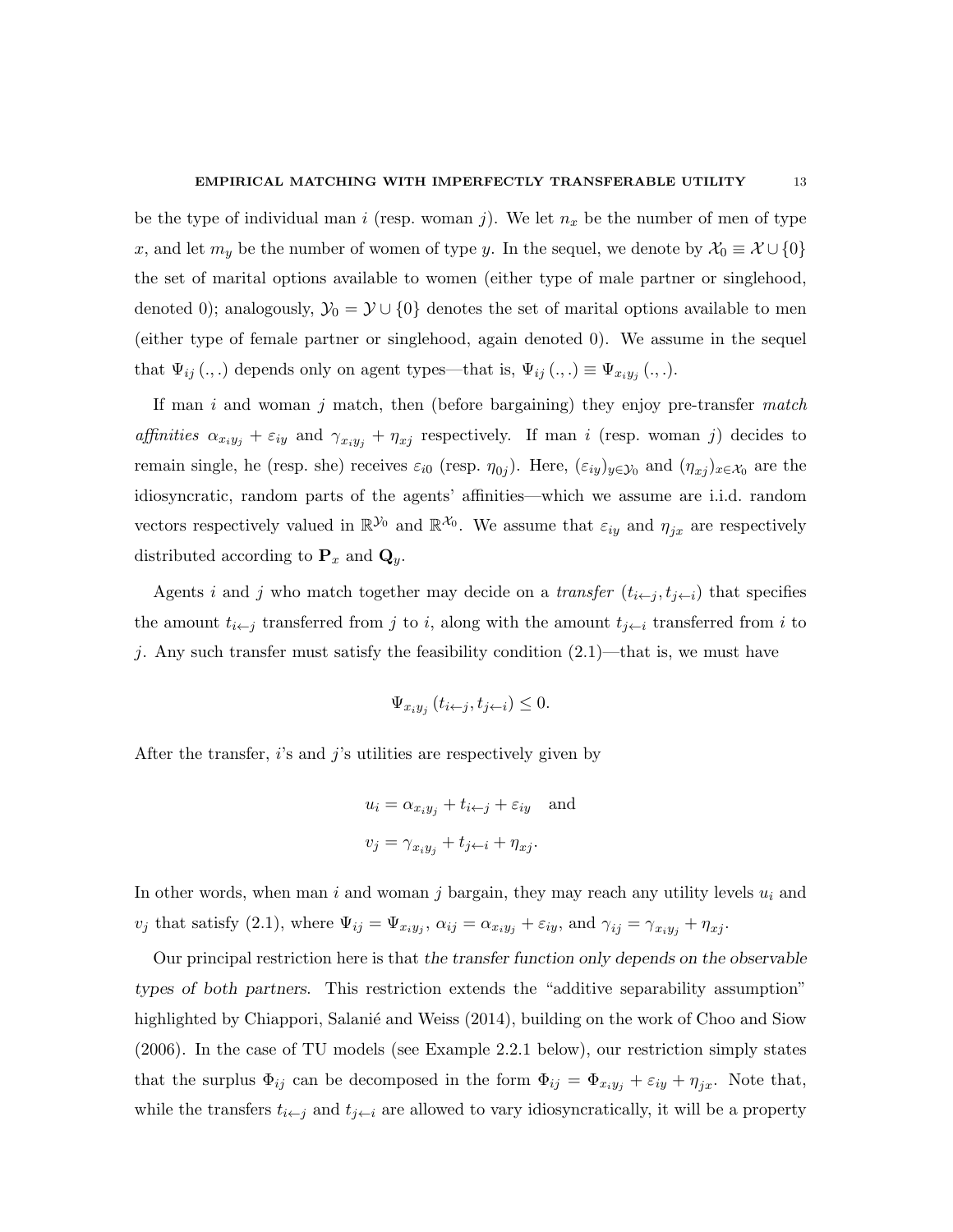of the equilibrium (stated in part (iii) of Theorem 1) that they will actually only depend on agent types, so that  $t_{i \leftarrow j} = t_{x_i \leftarrow y_j}$  and  $t_{j \leftarrow i} = t_{y_j \leftarrow x_i}$ .

#### Assumption 1. We assume:

- (a) For any  $x \in \mathcal{X}$  and  $y \in \mathcal{Y}$ , we have  $\Psi_{xy}(\cdot, \cdot)$  continuous.
- (b) For any  $x \in \mathcal{X}$ ,  $y \in \mathcal{Y}$ ,  $t \leq t'$  and  $r \leq r'$ , we have  $\Psi_{xy}(t,r) \leq \Psi_{xy}(t',r')$ ; furthermore, when  $t < t'$  and  $r < r'$ , we have  $\Psi_{xy}(t, r) < \Psi_{xy}(t', r')$ .
- (c) For any sequence  $(t_n, r_n)$ , if  $(r_n)$  is bounded and  $t_n \to +\infty$ , then  $\liminf \Psi_{xy}(t_n, r_n) >$ 0. Analogously, if  $(t_n)$  is bounded and  $r_n \to +\infty$ , then  $\liminf \Psi_{xy}(t_n, r_n) > 0$ .
- (d) For any sequence  $(t_n, r_n)$  such that if  $(t_n r_n)$  is bounded and  $t_n \to -\infty$  (or equivalently,  $r_n \to +\infty$ ), we have that  $\limsup \Psi_{xy}(t_n, r_n) < 0$ .

All the components of Assumption 1 are extremely natural: 1 (a) and 1 (b) respectively express continuity and monotonicity of the transfer function. Assumption 1 (c) requires that it is not feasible to provide an arbitrarily high amount of utility to an individual while keeping the utility of his or her partner constant. Assumption 1 (d) requires that there is always a feasible transfer solution that offers a bounded utility difference between partners.

We also impose a simple restriction on the heterogeneity distributions  $P_x$  and  $Q_y$ .

**Assumption 2.**  $P_x$  and  $Q_y$  have full support and are absolutely continuous with respect to the Lebesgue measure.

Assumption 2 implies in particular that for any pair  $x$  and  $y$  of men's and women's types, there will be a man i of type x and a woman j of type y such that man i prefers type y to any other women's type, and such that woman  $j$  prefers type  $x$  to any other men's type. This introduces a relatively strong restriction on the equilibrium matching: every possible matching of types will be observed in equilibrium.

Following Galichon and Salanie  $(2014)$ , we introduce the discrete choice problem of a man *i* of type x facing utility  $U_{xy} + \varepsilon_{iy}$  from matching with a partner of type y, and of a woman j of type y facing utility  $V_{xy} + \eta_{jx}$  of matching with type x. We define the total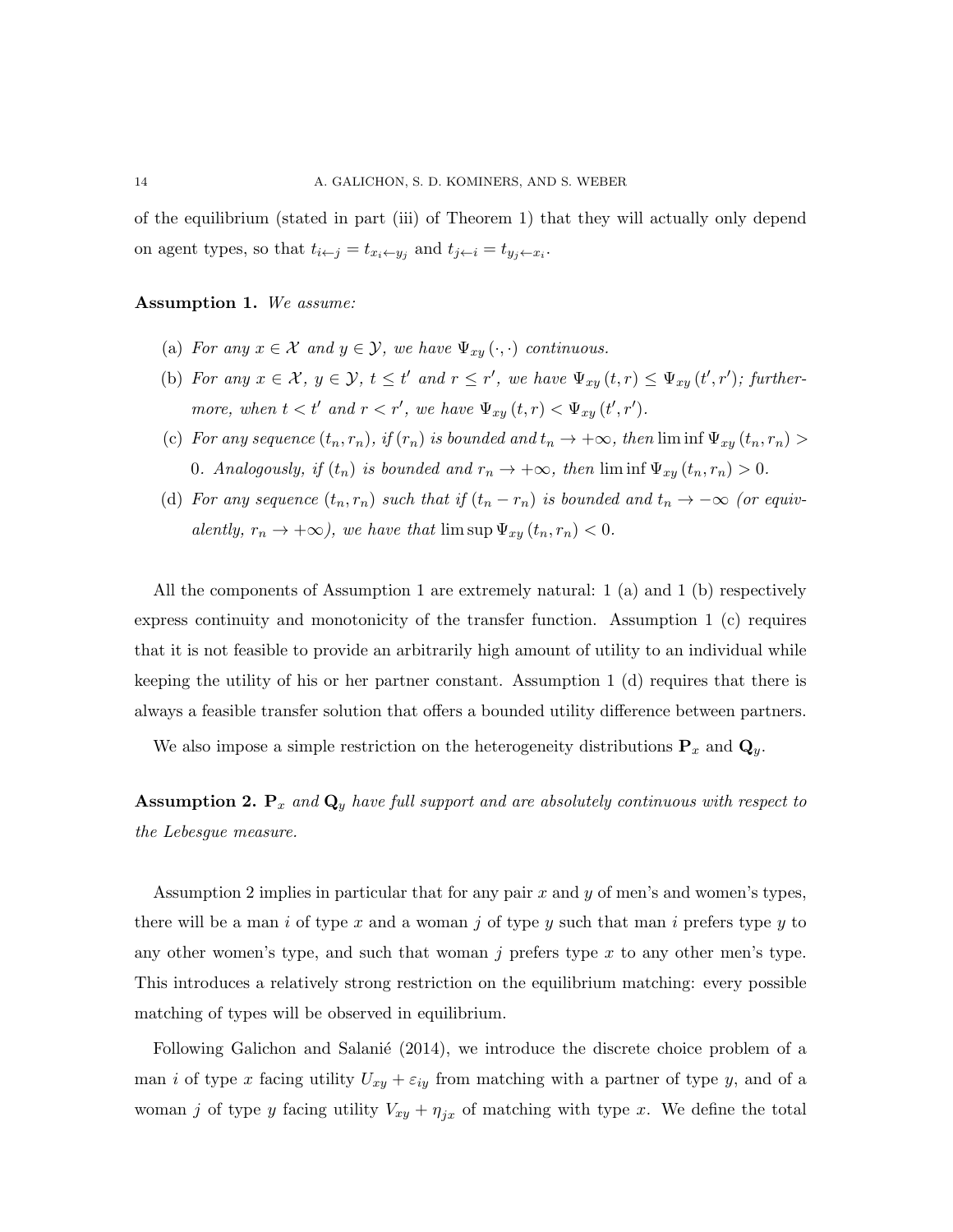indirect surplus of men and women by

$$
G\left(U\right) = \sum_{x} n_{x} \mathbb{E}\left[\max_{y} \left\{ U_{x_{i}y} + \varepsilon_{iy}, \varepsilon_{i0} \right\} \right] \quad \text{and} \quad H\left(V\right) = \sum_{y} m_{y} \mathbb{E}\left[\max_{x} \left\{ V_{xy_{j}} + \eta_{jx}, \eta_{j0} \right\} \right].
$$
\n(3.1)

The number of men of type x choosing a partner of type y is a number  $\mu_{xy} = \partial G(U) / \partial U_{xy}$ , which we denote in vector notation by  $\mu \equiv \nabla G(U)$ . In general, this vector  $\mu$  is a semimatching (of men) in the sense that it satisfies  $\sum_{y} \mu_{xy} \leq n_x$  for each x, but does not necessarily satisfy the other set of constraints. (That is, each man chooses at most one woman, but the same woman may be chosen by several different men.) Similarly, the number of women of type y choosing a partner of type x is given by  $\nu \equiv \nabla H(V)$ . This is a semi-matching (of women) in the sense that it satisfies  $\sum_{x} \nu_{xy} \leq m_y$  for each y, but does not necessarily satisfy the other set of constraints.

We need to invert  $\mu = \nabla G(U)$  and  $\nu = \nabla H(V)$  in order to express U and V as a function of  $\mu$  and  $\nu$  respectively. To do this, we introduce the Legendre-Fenchel transform (a.k.a. convex conjugate) of  $G$  and  $H$ :

$$
G^*(\mu) = \sup_U \left\{ \sum_{xy} \mu_{xy} U_{xy} - G\left(U\right) \right\} \quad \text{and} \quad H^*(\nu) = \sup_V \left\{ \sum_{xy} \nu_{xy} V_{xy} - H\left(V\right) \right\}. \tag{3.2}
$$

It is a well-known fact from convex analysis (cf. Rockafellar 1970) that  $\mu = \nabla G(U)$  if and only if  $U = \nabla G^*(\mu)$ , while  $\nu = \nabla H(V)$  if and only if  $V = \nabla H^*(\nu)$ . Galichon and Salanié (2014) go beyond McFadden's Generalized Extreme Value setting, discussing thoroughly various choices for distributions  $P_x$  and  $Q_y$ , such as the Random Uniform Scalar Coefficient model. The simplest example is the logit specification, as was used in the original Choo and Siow (2003) framework.

In Section 4, we consider the particular case where  $P_x$  and  $Q_y$  are the distribution of independent Gumbel random variables, in order to be in the logit framework, which will be labeled as Assumption 2'.

Finally, we will prove uniqueness of an equilibrium in the case when  $\Psi_{xy}$  is differentiable, that is when the marginal rate of substitution of partner's utilities are finite.

**Assumption 3.** For each  $x \in \mathcal{X}$  and  $y \in \mathcal{Y}$ ,  $(t, t') \to \Psi_{xy}(t, t')$  is differentiable.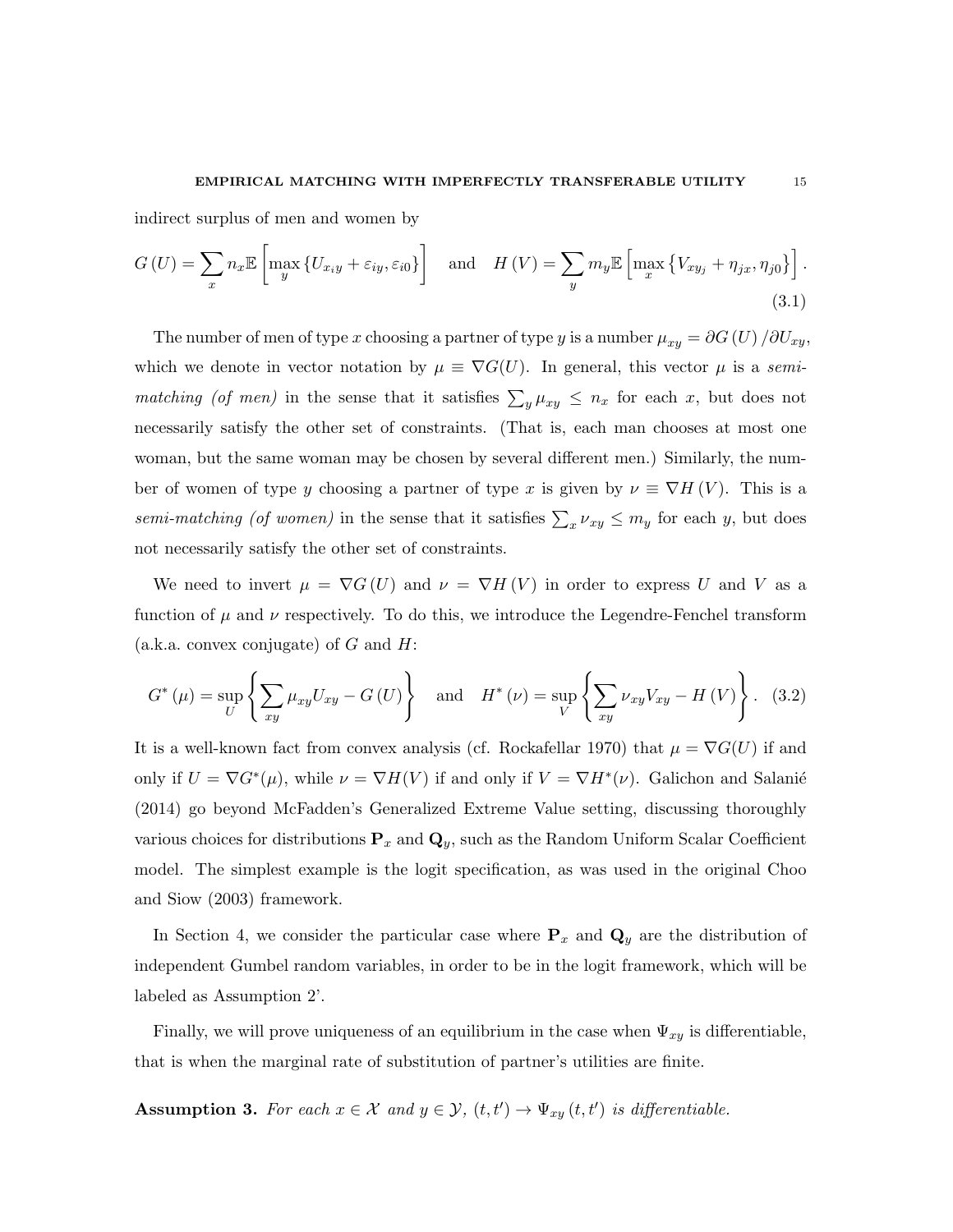While satisfied in most of examples of interest, this assumption will not be met for the NTU case. In this case, it can be shown that aggregate equilibrium matching is not unique in general.<sup>7</sup>

3.1. **Equilibrium Characterization.** An *aggregate matching* (or just a *matching*, when the abuse of terminology will not introduce confusion), is specified by a vector  $(\mu_{xy})_{x\in\mathcal{X}_0,y\in\mathcal{Y}_0}$ counting the numbers of matches between men of type x and women of type y. Let  $\mathcal M$  be the set of matchings, that is, the set of  $\mu_{xy} \ge 0$  such that  $\sum_{y \in \mathcal{Y}} \mu_{xy} \le n_x$  and  $\sum_{x \in \mathcal{X}} \mu_{xy} \le m_y$ . For later purposes, we shall need to consider the strict interior of  $M$ , denoted  $\mathcal{M}^{\text{int}}$ , i.e. the set of  $\mu_{xy} > 0$  such that  $\sum_{y \in \mathcal{Y}} \mu_{xy} < n_x$  and  $\sum_{x \in \mathcal{X}} \mu_{xy} < m_y$ . The elements of  $\mathcal{M}^{\text{int}}$  are called interior matchings.

As we noted in Section 2.1, stability implies that  $\Psi_{ij}(u_i - \alpha_{ij}, v_j - \gamma_{ij}) \geq 0$ , with equality if i and j are matched. Using Assumption 1, we can re-express this as

$$
\Psi_{x_i y_j} \left( u_i - \alpha_{x_i y_j} - \varepsilon_{iy}, v_j - \gamma_{x_i y_j} - \eta_{jx} \right) \geq 0,
$$

with the same equality condition. Hence, for all pairs x and  $y$ , we have the inequality

$$
\min_{i:x_i=x} \min_{j:y_j=y} \left\{ \Psi_{x_iy_j} \left( u_i - \varepsilon_{iy} - \alpha_{xy}, v_j - \eta_{jx} - \gamma_{xy} \right) \right\} \geq 0,
$$

with equality if  $\mu_{xy} > 0$ , that is, if there is at least one marriage between a man of type x and a woman of type y. Taking

$$
U_{xy} = \min_{i:x_i=x} \{u_i - \varepsilon_{iy}\} \text{ and } V_{xy} = \min_{j:y_j=y} \{v_j - \eta_{jx}\},
$$
\n(3.3)

thus, making use of the monotonicity of  $\Psi$  in Assumption 1, matching  $\mu \in \mathcal{M}$  is an equilibrium matching if inequality  $\Psi_{xy}(U_{xy}-\alpha_{xy}, V_{xy}-\gamma_{xy})\geq 0$  holds for any x and y, with equality if  $\mu_{xy} > 0$ .

**Definition 1.** The triple  $(\mu_{xy}, U_{xy}, V_{xy})_{x \in \mathcal{X}_0, y \in \mathcal{Y}_0}$  is an Equilibrium Matching with Random Utility  $(EMRU)$  if the following three conditions are met:

(i)  $\mu$  is an interior matching, i.e.  $\mu \in \mathcal{M}^{\text{int}}$ ;

<sup>7</sup>We are grateful to Yu-Wei Hsieh for pointing out to us a crucial example of nonuniqueness in the NTU case.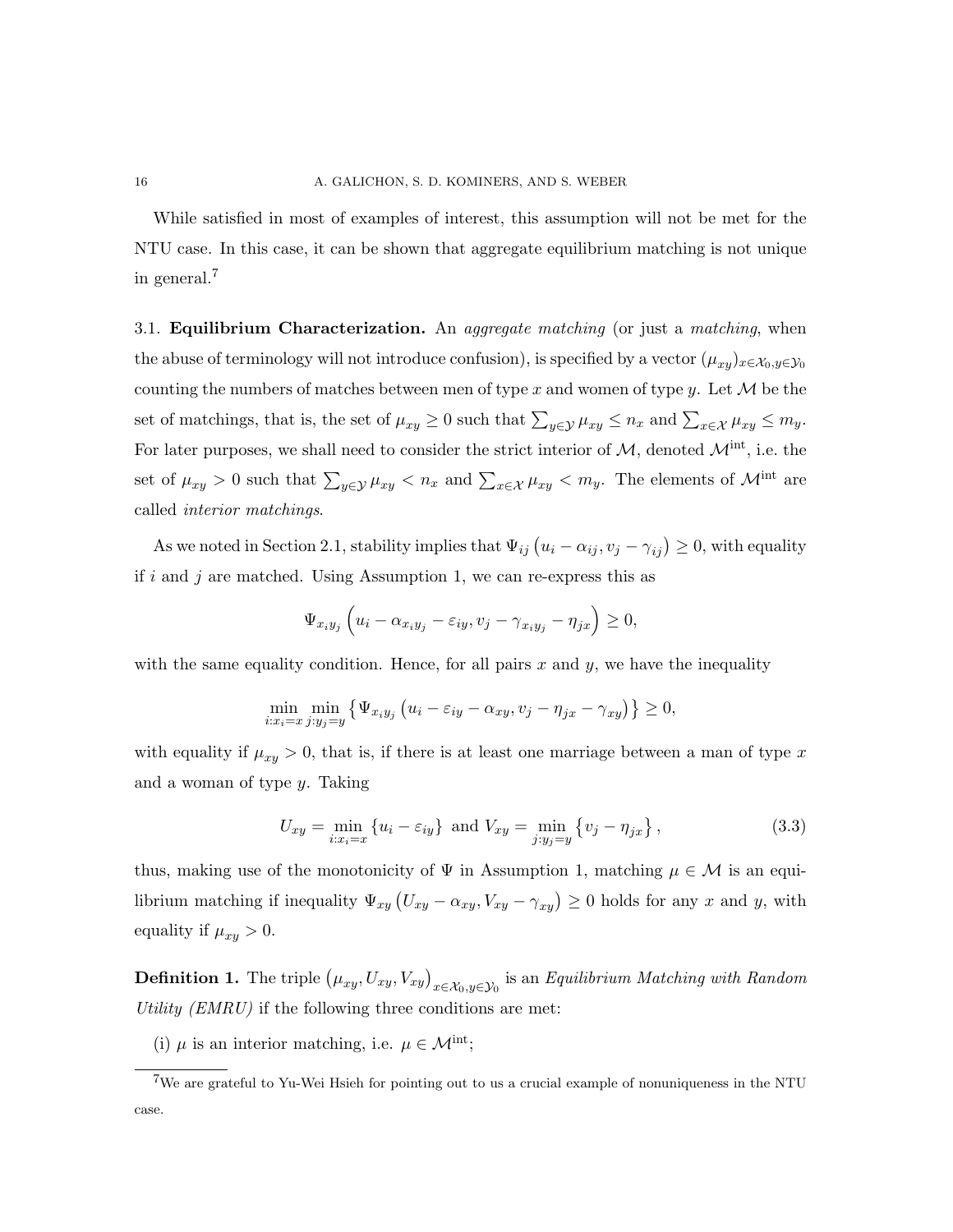(ii)  $(U, V)$  is feasible, i.e.

$$
\Psi_{xy} \left( U_{xy} - \alpha_{xy}, V_{xy} - \gamma_{xy} \right) = 0; \tag{3.4}
$$

(iii)  $\mu$ , U, and V are related by market clearing condition

$$
\mu = \nabla G \left( U \right) = \nabla H \left( V \right). \tag{3.5}
$$

As we remarked, Assumption 2 ensures that (with probability 1) there will be a man i of type x and a woman j of type y such that i prefers type y and j prefers type x. Thus, under Assumption 2, at any (aggregate) equilibrium matching, we have  $\mu_{xy} > 0$  for all x and y; that is,  $\mu \in \mathcal{M}^{\text{int}}$ .

A simple count of variables shows that  $(\mu, U, V)$  is of dimension  $3 \times |\mathcal{X}| \times |\mathcal{Y}|$ . This number coincides with the number of equations provided by (3.4) and (3.5). However, this observation just provides a sanity check—it does not directly imply existence or uniqueness of equilibrium.

The following theorem shows that any equilibrium matching boils down to a simple equation on  $\mu$ , from which all other quantities of interest in the problem can be deduced.

#### Theorem 1. Under Assumptions 1 and 2:

(i) A matching  $\mu \in \mathcal{M}^{\text{int}}$  is an equilibrium matching if and only if it solves the fundamental matching equation

$$
\Psi(\nabla G^*(\mu) - \alpha, \nabla H^*(\mu) - \gamma) = 0.
$$
\n(3.6)

(ii) If  $\mu \in \mathcal{M}^{\text{int}}$  is an equilibrium matching, then the associated systematic utilities  $U_{xy}$ and  $V_{xy}$  are given by

$$
U = \nabla G^*(\mu) \quad and \quad V = \nabla H^*(\mu). \tag{3.7}
$$

(iii) If  $(\mu, U, V)$  is an equilibrium outcome, then individual equilibrium utilities  $u_i$  and  $v_j$ are given by

$$
u_i = \max\left\{\max_{y \in \mathcal{Y}} \left\{U_{x_i y} + \varepsilon_{i y}\right\}, \varepsilon_{i 0}\right\} \text{ and } v_j = \max\left\{\max_{x \in \mathcal{X}} \left\{V_{x y_j} + \eta_{j x}\right\}, \eta_{j 0}\right\}.
$$
 (3.8)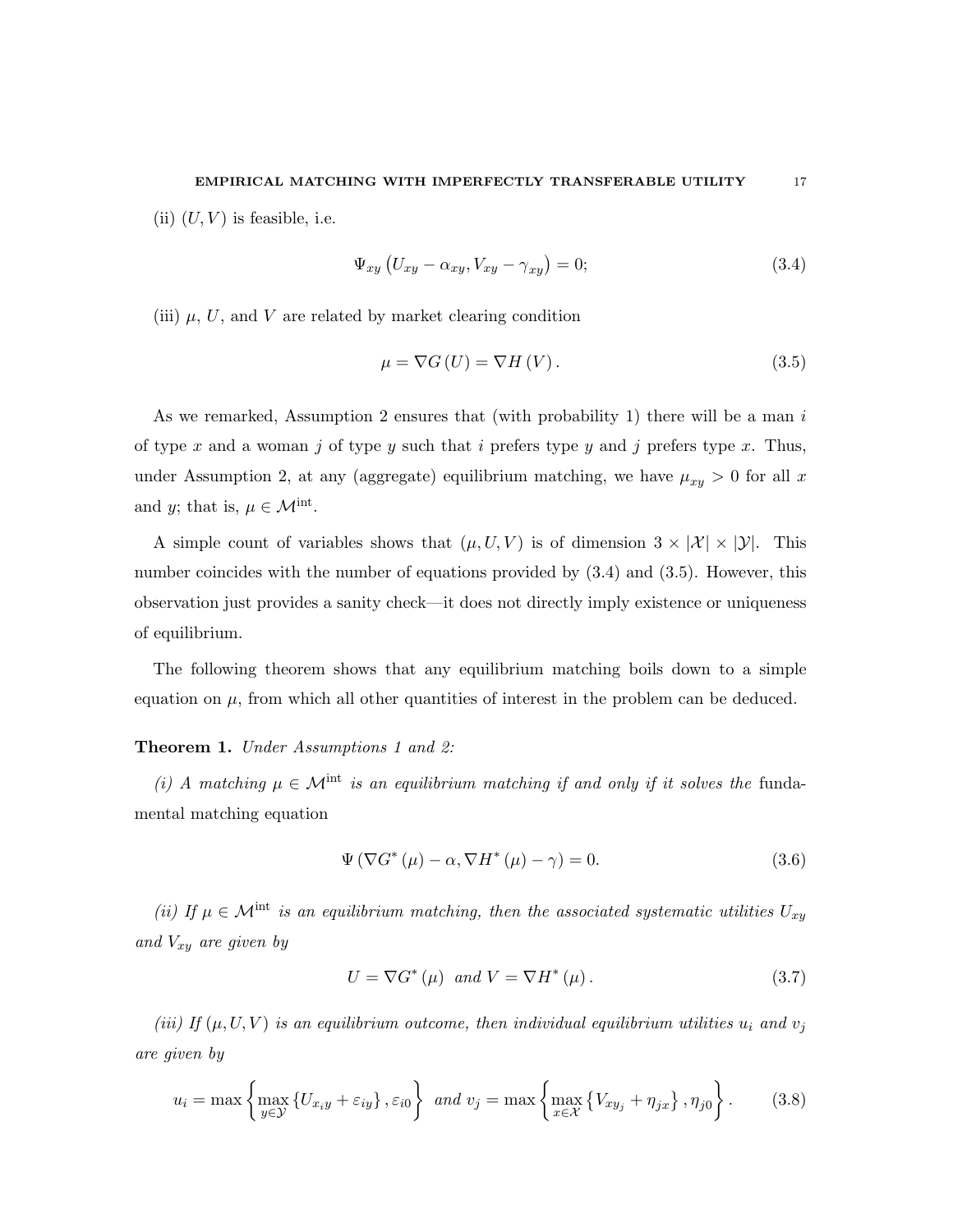(iv) The equilibrium transfers  $t_{i \leftarrow j}$  and  $t_{j \leftarrow i}$  are given by  $t_{i \leftarrow j} = t_{x_i \leftarrow y_j}$  and  $t_{j \leftarrow i} = t_{y_j \leftarrow x_i}$ , where

$$
t_{x \leftarrow y} = U_{xy} - \alpha_{xy} \text{ and } t_{y \leftarrow x} = V_{xy} - \gamma_{xy}.\tag{3.9}
$$

In particular, the transfers between i and j only depend on the observable types  $x_i$  and  $y_j$ .

As implied by part (i) of this result, the fundamental equilibrium equation is (3.6), which is solely an equation in  $\mu$ . Once this equation is solved, the systematic utilities  $U_{xy}$  and  $V_{xy}$ are deduced in part (ii) by Equations (3.7), from which the individual utilities  $u_i$  and  $v_j$  are deduced in part (iii) by (3.8). The equilibrium transfers are in turn deduced from (3.9).

3.2. **Remarks.** In the TU setting,  $\Psi_{xy}(t,t') = t + t'$ ; thus, the fundamental matching equation (3.6) can be rewritten as

$$
\nabla G^*(\mu) + \nabla H^*(\mu) = \alpha + \gamma.
$$

For this specification of  $\Psi$ , and for fully general  $\mathbf{P}_x$  and  $\mathbf{Q}_y$  satisfying Assumption 2, Galichon and Salanié (2014) have shown the existence and uniqueness of a solution to  $(3.6)$ , by showing that this equation coincides with the first-order conditions associated to the utilitarian welfare maximization problem, namely

$$
\max_{\mu} \left\{ \sum_{xy} \mu_{xy} \Phi_{xy} - \mathcal{E} \left( \mu \right) \right\}
$$

where  $\Phi = \alpha + \gamma$  is the systematic part of the joint affinity, and  $\mathcal{E} := G^* + H^*$  is an entropy penalization that trades-off against the maximization of the observable part of the joint affinity.

Note that the equilibrium defined in Equation 3.6 belongs to the class of Nonlinear Complementarity Problems (NCP): indeed, letting

$$
f(\mu) = \Psi(\nabla G^*(\mu) - \alpha, \nabla H^*(\mu) - \gamma),
$$

one looks for  $\mu \geq 0$  such that  $f(\mu) \geq 0$  and  $\mu \cdot f(\mu) = 0$ .

In the NTU setting, i.e. when  $\Psi_{xy}(t,t') = \max(t,t')$ , (3.6) takes the form

$$
\max\left(\frac{\partial G^*(\mu)}{\partial \mu_{xy}} - \alpha_{xy}, \frac{\partial H^*(\mu)}{\partial \mu_{xy}} - \gamma_{xy}\right) = 0 \,\,\forall x \in \mathcal{X}, y \in \mathcal{Y}
$$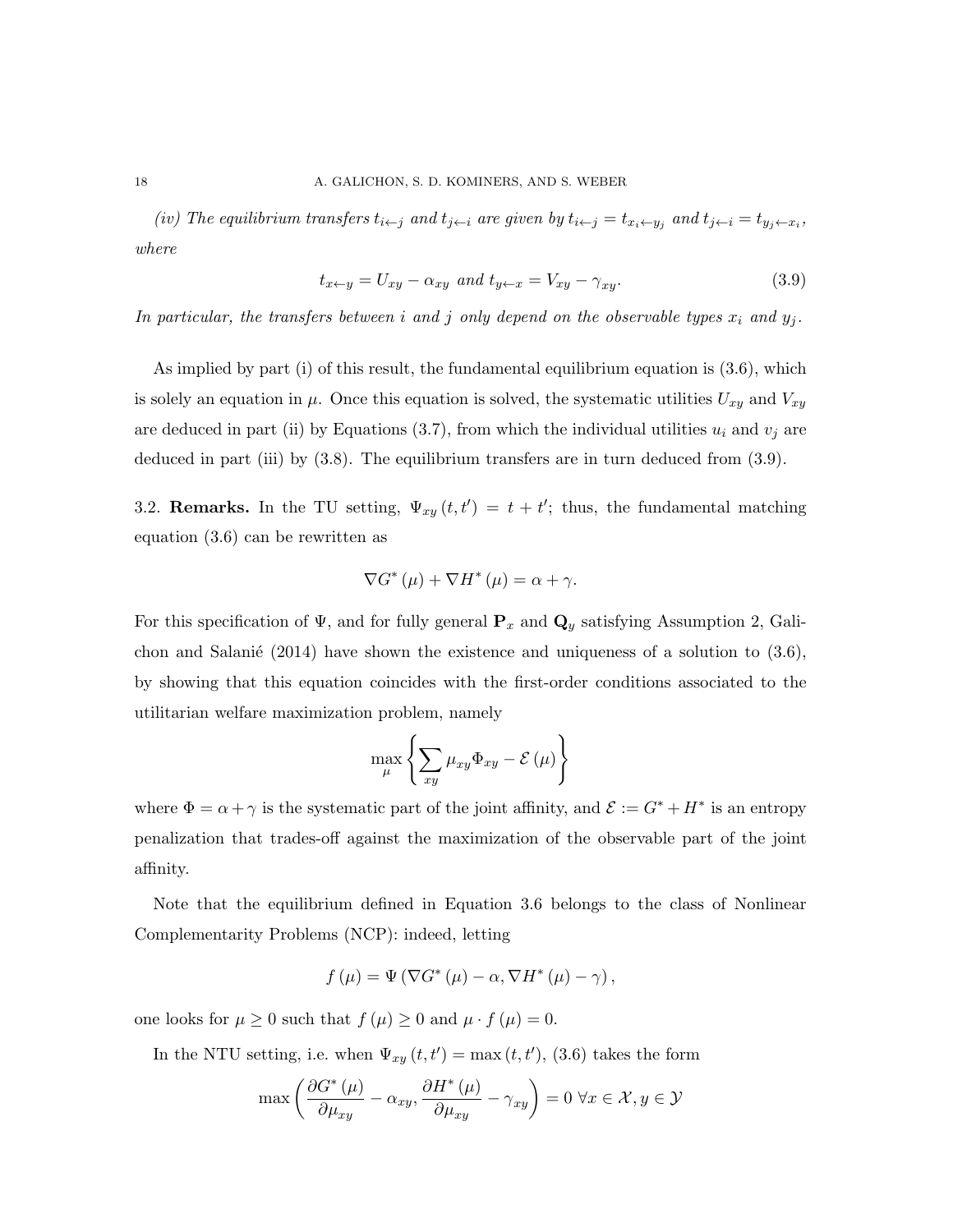For this specification of  $\Psi$ , and for fully general  $\mathbf{P}_x$  and  $\mathbf{Q}_y$  satisfying Assumption 2, Galichon and Hsieh (2014) show existence and computation of a solution in full generality via an aggregate version of the Gale–Shapley (1962) algorithm. In general, however, the problem of existence and uniqueness of a stable matching solution to  $(3.6)$  (with general  $\Psi$  satisfying Assumption 1 and general  $P_x$  and  $Q_y$  satisfying Assumption 2) remains an open problem. In Section 4, we prove existence and uniqueness of a solution to  $(3.6)$  with general  $\Psi$ satisfying Assumption 1, but in the particular case that the heterogeneity structure is logit.

Part (ii) of Theorem 1 simply expresses that U, V and  $\mu$  are related by  $U = \nabla G^*(\mu)$ and  $V = \nabla H^*(\mu)$ . By (3.6), U and V thus defined are automatically feasible.

Using (3.3) enables us to construct  $(U_{xy})$  and  $(V_{xy})$  as a function of  $(u_i)$  and  $(v_j)$ . Part (iii) of Theorem 1 provides a converse:  $(u_i)$  and  $(v_j)$  can be determined from  $(U_{xy})$  and  $(V_{xy})$ , by way of equation (3.8). Consequently, we see that at equilibrium, each man in the market solves a discrete choice problem with systematic utility  $U_{xy}$ , and each woman solves a discrete choice problem with systematic utility  $V_{xy}$ .

Finally, part (iv) of Theorem 1 implies that agents keep their entire utility shocks at equilibrium, even when they could transfer them fully or partially. This finding, which carries strong testable implications, was known in the TU case (see Chiappori, Salanie and Weiss (2014)). Our theorem clarifies the deep mechanism that drives this result: the crucial assumption is that the transfer function  $\Psi_{ij}$  should only depend on i and j through the observable types  $x_i$  and  $y_j$ .

# 4. The Imperfectly Transferable Utility Model with Logit Heterogeneity (ITU-logit)

For the remainder of the paper, we specialize Assumption 2 to the logit case.

**Assumption 2'.**  $P_x$  and  $Q_y$  are the distributions of i.i.d. standard type I extreme value random variables.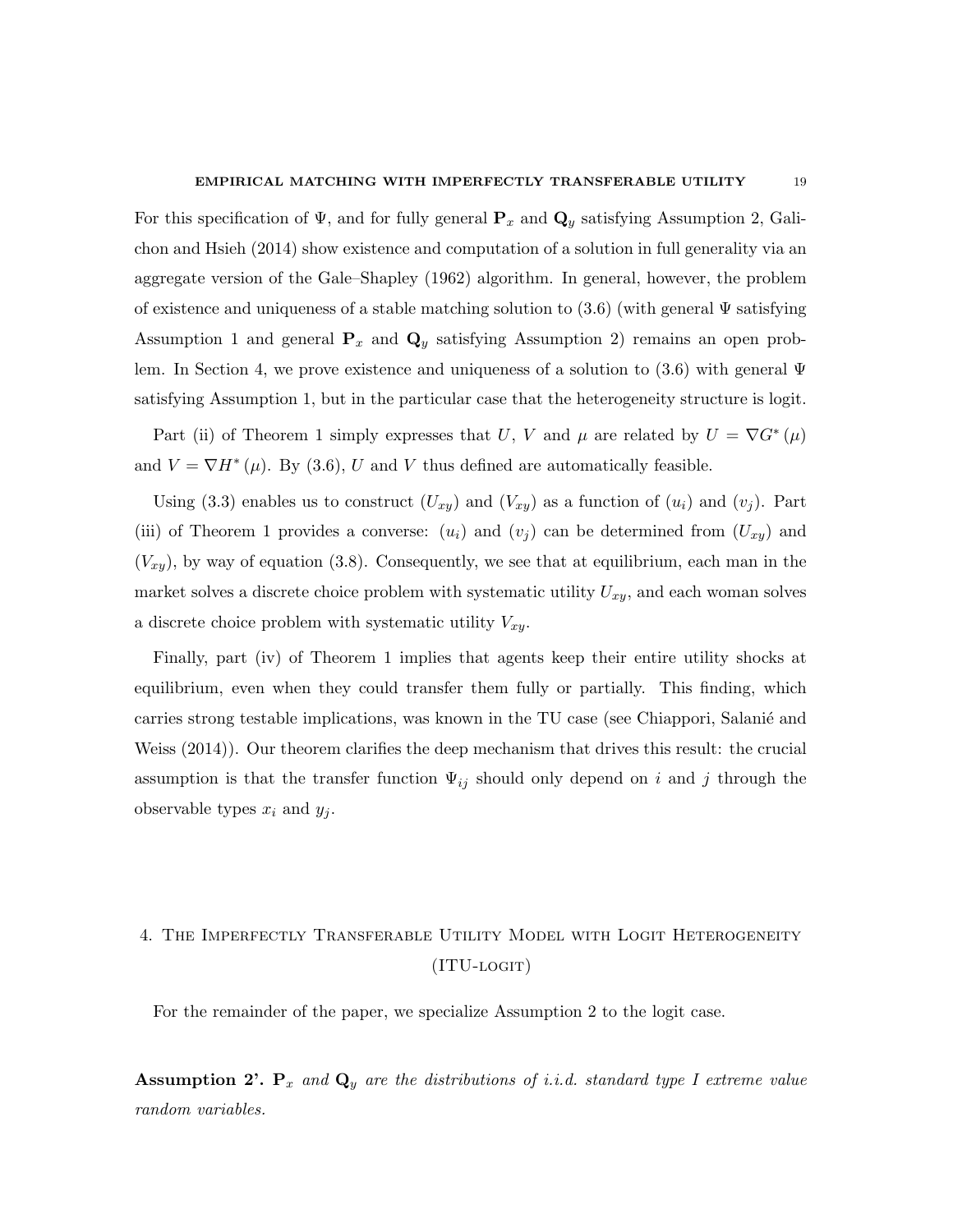4.1. Aggregate Matching Functions. In the logit case, it is well-known that G and  $G^*$ above can be expressed in closed-form by

$$
G\left(U\right) = \sum_{x} n_x \log \left(1 + \sum_{y \in \mathcal{Y}} \exp(U_{xy})\right) \quad \text{and} \quad G^*\left(\mu\right) = \sum_{x \in \mathcal{X}} \sum_{y \in \mathcal{Y}_0} \mu_{xy} \log \frac{\mu_{xy}}{n_x}.
$$

where  $\mu_{x0} = n_x - \sum_{y \in \mathcal{Y}} \mu_{xy}$ . The relations between U and  $\mu$  are

$$
U_{xy} = \log\left(\frac{\mu_{xy}}{\mu_{x0}}\right) \text{ and } \mu_{xy} = \mu_{x0} \exp(U_{xy}). \tag{4.1}
$$

Now, (4.1) yields  $U_{xy} = \log \mu_{xy} - \log \mu_{x0}$  and  $V_{xy} = \log \mu_{xy} - \log \mu_{0y}$ . Hence, the equilibrium equation (3.6) becomes

$$
\Psi_{xy} \left( \log \mu_{xy} - \log \mu_{x0} - \alpha_{xy}, \log \mu_{xy} - \log \mu_{0y} - \gamma_{xy} \right) = 0,
$$

which implicitly defines  $\mu_{xy}$  as a function of  $\mu_{x0}$  and  $\mu_{0y}$ :

$$
\mu_{xy} = M_{xy} \left( \mu_{x0}, \mu_{0y} \right). \tag{4.2}
$$

**Definition 2.** Maps  $(\mu_{x0}, \mu_{0y}) \mapsto M_{xy}(\mu_{x0}, \mu_{0y})$  are called *aggregate matching functions*  $(AMF).$ 

The aggregate matching function concept is not new (see Petrongolo and Pissarides (2001) and Siow (2008)), but there is an important difference between our aggregate matching function and much of the prior work. Here,  $\mu_{x0}$  and  $\mu_{0y}$  are the number of men and women selected into singlehood, which is endogenous, and determined by equilibrium equations (4.7). In the demography literature (up to the important exception of Choo and Siow (2006) and the subsequent literature),  $\mu_{x0}$  and  $\mu_{0y}$  are usually the number of *available* men and women, assumed to be exogenous.

Assumption 1 implies a number of properties of  $M_{xy}$  (see Lemma 1 in Appendix B). In particular, the map  $(a, b) \mapsto M_{xy} (a, b)$  is continuous and weakly isotone.

#### 4.2. Example Specifications, Revisited.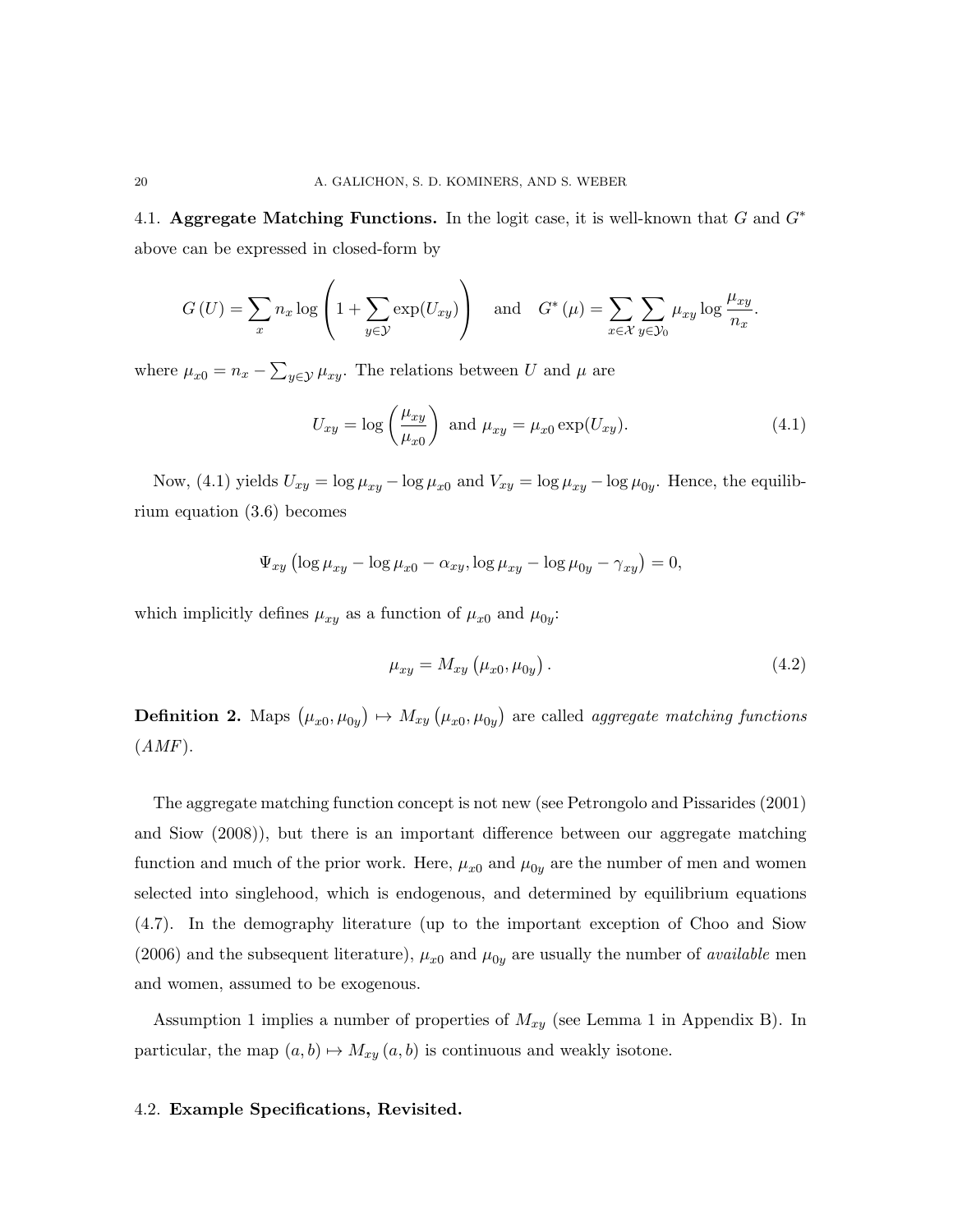4.2.1. TU-logit Specification. In the logit case of the TU specification introduced in Section 2.2.1, the matching function becomes

$$
\mu_{xy} = \mu_{x0}^{1/2} \mu_{0y}^{1/2} \exp{\frac{\Phi_{xy}}{2}},\tag{4.3}
$$

which is Choo and Siow's (2006) formula.

4.2.2. NTU-logit Specification. In the logit case of the NTU specification introduced in Section 2.2.2, the matching function becomes

$$
\mu_{xy} = \min \left( \mu_{x0} e^{\alpha_{xy}}, \mu_{0y} e^{\gamma_{xy}} \right). \tag{4.4}
$$

When  $\mu_{x0}e^{\alpha_{xy}} \leq \mu_{0y}e^{\gamma_{xy}}, \mu_{xy} = \mu_{x0}e^{\alpha_{xy}}$  is constrained by the choice problem of men; we say that, relative to pair  $xy$ , men are on the *short side (of the market)* and women are on the long side (of the market), and visa versa. In Section 5, we see that whether one is on the long or short side affects one's welfare (and welfare comparative statics).

Note that Dagsvik (2000) and Menzel (2014) obtain  $\mu_{xy} = \mu_{x0} \mu_{0y} e^{\alpha_{xy} + \gamma_{xy}}$ —different from our formula (4.4). The reason for this difference is that Dagsvik (2000) and Menzel (2014) assume that the stochastic matching affinities are given by  $\alpha_{ij} = \alpha_{xy} + \varepsilon_{ij}$  and  $\gamma_{ij} = \gamma_{xy} + \eta_{ij}$ , where the  $\varepsilon_{ij}$  and  $\eta_{ij}$  terms are i.i.d. type I extreme value distributions. In contrast, in our setting,  $\alpha_{ij} = \alpha_{xy} + \varepsilon_{iy_j}$  and  $\gamma_{ij} = \gamma_{xy} + \eta_{x_i j}$ .

4.2.3. ETU-logit Specification. In the logit case of the the Exponentially Transferable Utility specification introduced in Section 2.2.3, the feasibility frontier takes the form

$$
\exp\left(\frac{U_{xy} - \alpha_{xy}}{\tau_{xy}}\right) + \exp\left(\frac{V_{xy} - \gamma_{xy}}{\tau_{xy}}\right) = 2,
$$

which, when combined with identification formulae  $\exp U_{xy} = \mu_{xy}/\mu_{x0}$  and  $\exp V_{xy} =$  $\mu_{xy}/\mu_{0y}$ , yields the following expression for the matching function:

$$
\mu_{xy} = \left(\frac{e^{-\alpha_{xy}/\tau_{xy}} \mu_{x0}^{-1/\tau_{xy}} + e^{-\gamma_{xy}/\tau_{xy}} \mu_{0y}^{-1/\tau_{xy}}}{2}\right)^{-\tau_{xy}}.
$$
\n(4.5)

As expected, when  $\tau_{xy} \to 0$ , formula (4.5) converges to the NTU-logit formula, (4.4). Likewise, when  $\tau_{xy} \rightarrow +\infty$ , (4.5) converges to the TU-logit formula, (4.3).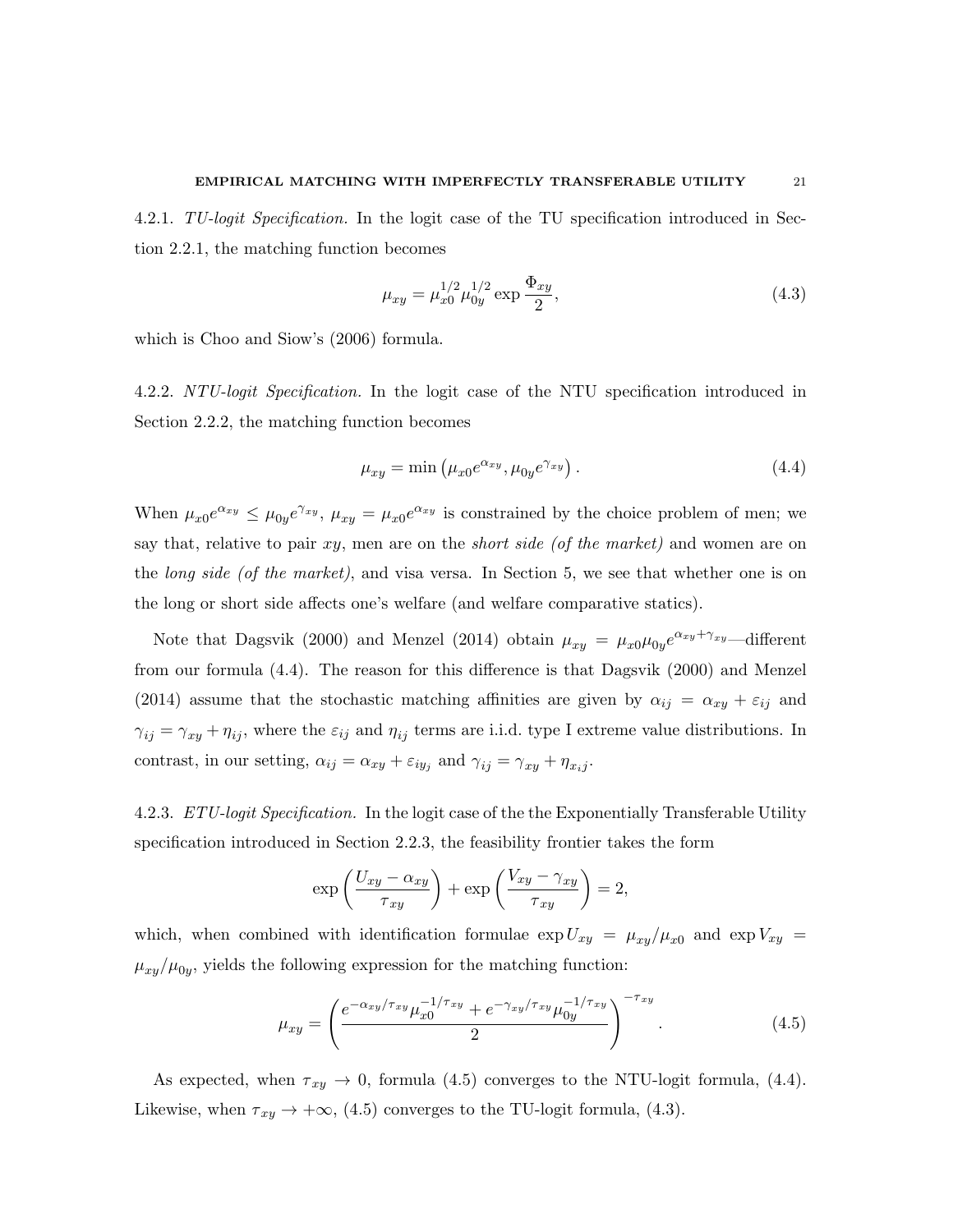But when  $\tau_{xy} = 1$ , then (up to multiplicative constants)  $\mu_{xy}$  becomes the harmonic mean between  $\mu_{x0}$  and  $\mu_{0y}$ . We thus recover a classical matching function form—the "Harmonic Marriage Matching Function" that has been used by demographers for decades (see, e.g., Qian and Preston (1993) and Schoen (1981)).

To our knowledge, our framework gives the first behavioral justification of harmonic marriage matching function. Indeed, as Siow (2008, p. 5) argued, this choice of matching function heretofore had "no coherent behavioral foundation."

4.2.4. LTU-logit Specification. In the logit case of the the Linearly Transferable Utility specification introduced in Section 2.2.4, the matching function becomes

$$
\mu_{xy} = e^{\left(\lambda_{xy}\alpha_{xy} + \zeta_{xy}\gamma_{xy}\right)/\left(\lambda_{xy} + \zeta_{xy}\right)}\mu_{x0}^{\lambda_{xy}/\left(\lambda_{xy} + \zeta_{xy}\right)}\mu_{0y}^{\zeta_{xy}/\left(\lambda_{xy} + \zeta_{xy}\right)}.
$$
\n(4.6)

In particular, when  $\lambda_{xy} = 1$  and  $\zeta_{xy} = 1$ , we again recover the Choo and Siow (2006) identification formula.

4.3. **Equilibrium.** Combining relation (4.2) with the feasibility equations expressing  $\mu \in$ M yields the following equilibrium equations for the ITU-logit model:

$$
\begin{cases}\n\left(\sum_{y} M_{xy} \left(\mu_{x0}, \mu_{0y}\right)\right) + \mu_{x0} = n_x \\
\left(\sum_{x} M_{xy} \left(\mu_{x0}, \mu_{0y}\right)\right) + \mu_{0y} = m_y,\n\end{cases} \tag{4.7}
$$

a system of  $|\mathcal{X}| + |\mathcal{Y}|$  equations in the same number of unknowns.

The following result provides the existence of an equilibrium matching in the ITU-logit case.

#### Theorem 2. Under Assumptions 1 and 2':

- (i) An equilibrium matching  $\mu \in \mathcal{M}$  exists.
- (ii) At the equilibrium matching  $\mu$ , the surplus levels  $u_i$  and  $v_j$  are given by (3.8), that is

$$
u_i = \max\left\{\max_y \left\{U_{x_iy} + \varepsilon_{iy}\right\}, \varepsilon_{i0}\right\} \text{ and } v_j = \max\left\{\max_x \left\{V_{xy_j} + \eta_{jx}\right\}, \eta_{j0}\right\},\
$$

where

(1)   
\n• 
$$
U_{xy} = \log (\mu_{xy}/\mu_{x0}),
$$
  
\n•  $V_{xy} = \log (\mu_{xy}/\mu_{0y}),$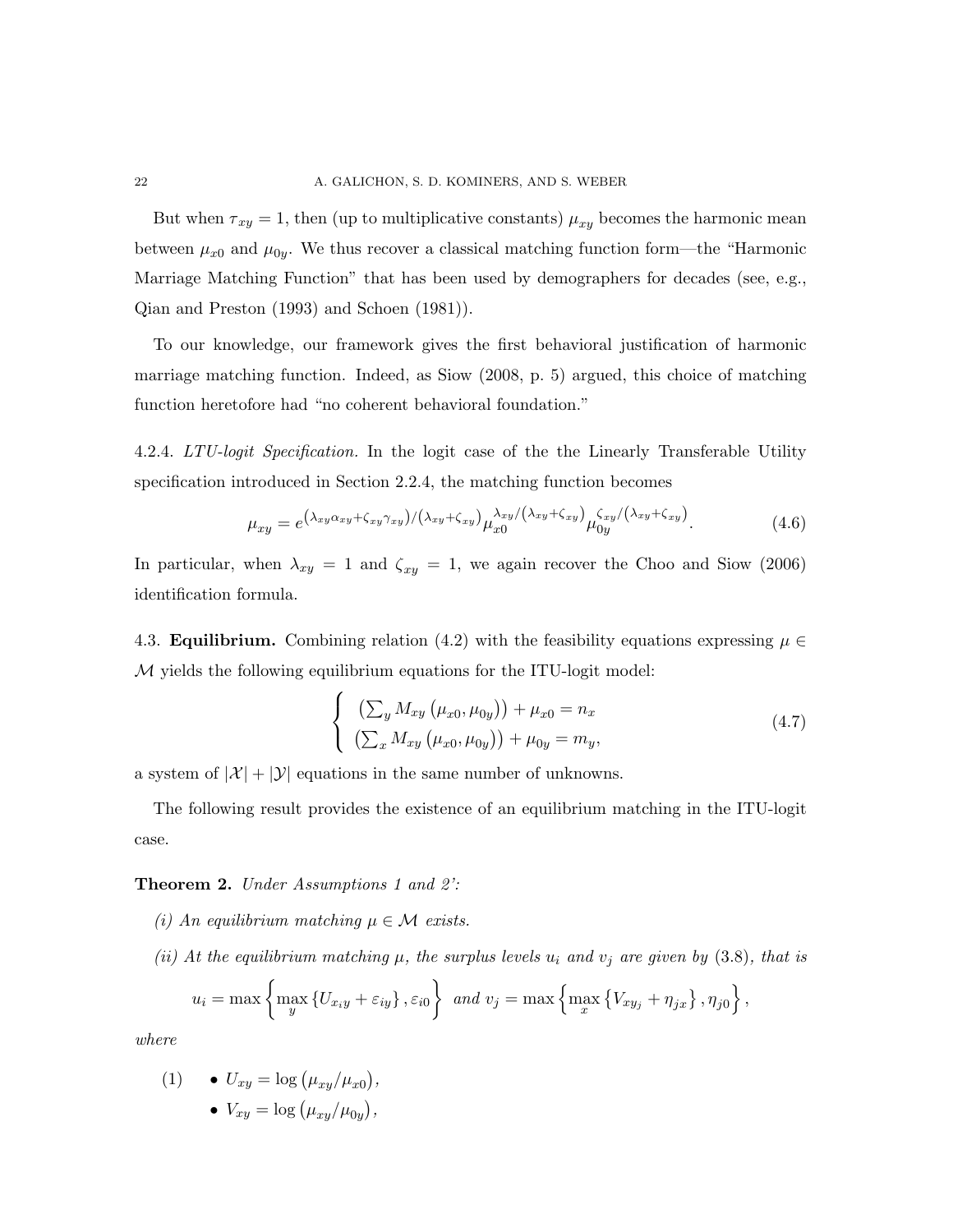- $\bullet$   $\mu_{x0} = n_x \sum_{y} \mu_{xy}$ , and
- and  $\mu_{0y} = m_y \sum_x \mu_{xy}$ .

The proof of Theorem 2 is constructive and shows that the equilibrium matching  $\mu$  can be obtained as the limit of the following iterative procedure.

# Algorithm 1.

Step 0 | Fix the initial value of  $\mu_{0y}$  at  $\mu_{0y}^0 = m_y$ .

Step  $2t+1$  Keep the values  $\mu_{0y}^{2t}$  fixed. For each  $x \in \mathcal{X}$ , solve for the value,  $\mu_{x0}^{2t+1}$ , of  $\mu_{x0}$ such that equality  $\sum_{y \in \mathcal{Y}} M_{xy}(\mu_{x0}, \mu_{0y}^{2t}) + \mu_{x0} = n_x$  holds.

Step 2*t* + 2 
$$
\begin{cases} \text{Keep the values } \mu_{x0}^{2t+1} \text{ fixed. For each } y \in \mathcal{Y}, \text{ solve for which is the value,} \\ \mu_{0y}^{2t+2}, \text{ of } \mu_{0y} \text{ such that equality } \sum_{x \in \mathcal{X}} M_{xy}(\mu_{x0}^{2t+1}, \mu_{0y}) + \mu_{0y} = m_y \text{ holds.} \end{cases}
$$

The algorithm terminates when  $\sup_y |\mu_{0y}^{2t+2} - \mu_{0y}^{2t}| < \epsilon$ .

The proof of Theorem 2 implies that Algorithm 1 converges to an equilibrium matching as  $\epsilon \to 0$ .

We now provide a result guaranteeing uniqueness, under a supplementary smoothness assumption on  $\Psi$ .

**Theorem 3.** Under Assumptions 1, 2', and 3, the equilibrium matching  $\mu \in \mathcal{M}$  is unique.

4.4. Identification. In this section, we focus on the case where

$$
\Psi_{xy}\left(t,t'\right) = \psi_{xy}\left(\frac{t}{\tau_{xy}},\frac{t'}{\tau_{xy}}\right) \tag{4.8}
$$

and  $\psi_{xy}$  is a known function. The parameters to be identified are the match affinities of men,  $\alpha_{xy}$ , the match affinities of women,  $\gamma_{xy}$ , and the transferability parameter,  $\tau_{xy}$ . This parameter space is of dimension  $3 \times |\mathcal{X}| \times |\mathcal{Y}|$ , so we have no hope of achieving point identification on the basis of just the matching  $\mu$  in a single market.

Indeed, we have three times more unknowns  $(\alpha_{xy}, \gamma_{xy}, \text{ and } \tau_{xy})$  than observed outcome parameters  $(\mu_{xy})$ . Thus, we need at least three markets to achieve identification.<sup>8</sup> Let  $N^{\text{mkts}} \in \mathbb{N}$  be the number of markets, and let  $\mu^k$  be the matching in market  $k \in \mathbb{N}$  $\{1, \ldots, N^{\text{mkts}}\}.$ 

<sup>&</sup>lt;sup>8</sup>Of course, we also need to assume that the parameters  $\alpha_{xy}$ ,  $\gamma_{xy}$ , and  $\tau_{xy}$  are fixed across markets.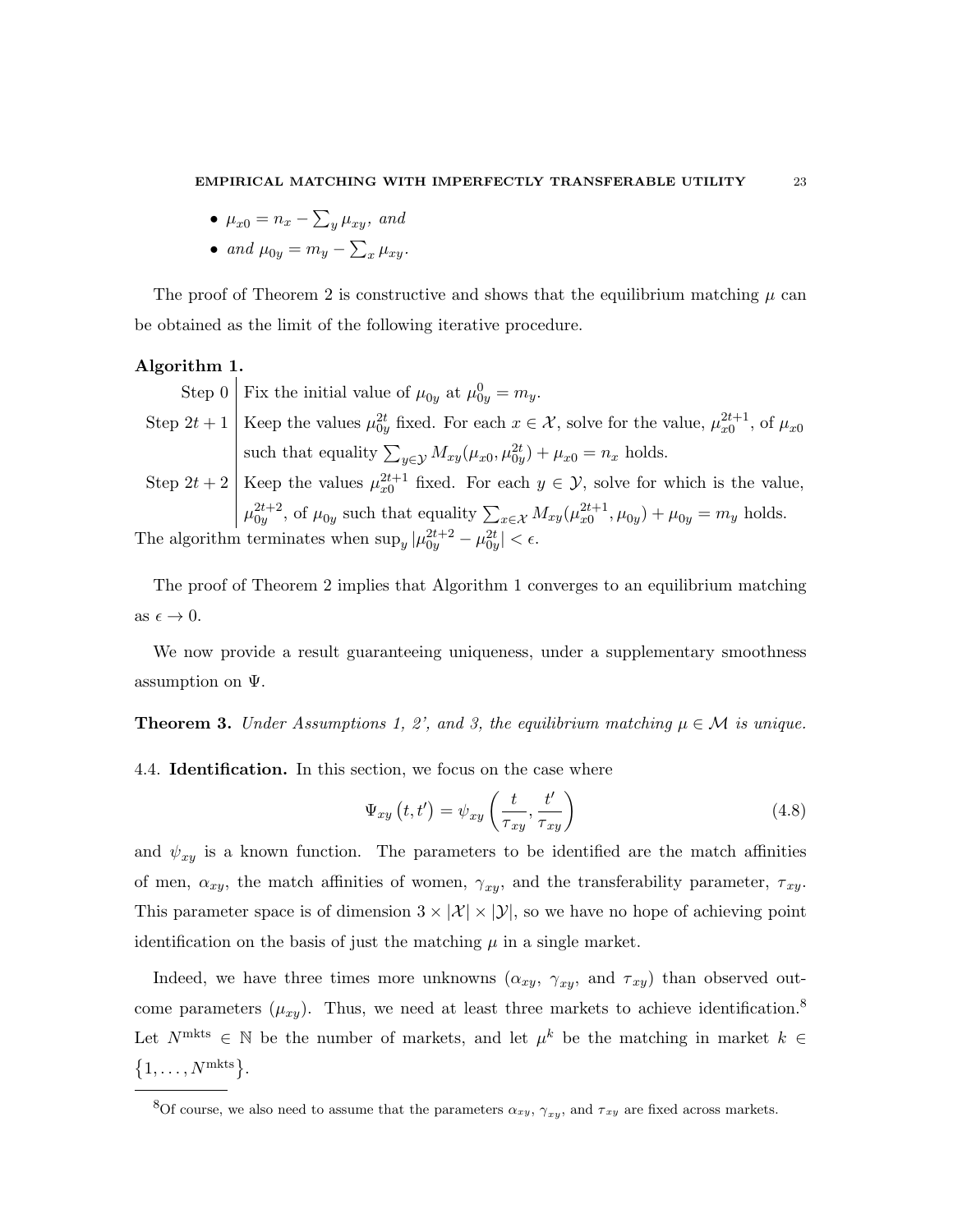**Proposition 1.** The identified set is the set of vectors  $(\alpha, \gamma, \tau)$  such that for all  $k \in$  $\{1, \ldots, N^{\text{mkts}}\},$  and for all  $x \in \mathcal{X}, y \in \mathcal{Y},$  the following equalities hold:

$$
\psi_{xy} \left( \frac{\ln \mu_{xy}^k - \ln \mu_{x0}^k - \alpha_{xy}}{\tau_{xy}}, \frac{\ln \mu_{xy}^k - \ln \mu_{0y}^k - \gamma_{xy}}{\tau_{xy}} \right) = 0. \tag{4.9}
$$

Note that even with a single market, the identified set described in Proposition 1 can be empty. Indeed, if  $\mu_{xy} = 0$  for some  $x \in \mathcal{X}$  and  $y \in \mathcal{Y}$ , then  $\mu \notin \mathcal{M}^{\text{int}}$ , so that  $\mu$  cannot be a market equilibrium. On the other hand, even with a large number of markets, there may be multiple elements in the identified set. (E.g., when  $\psi(t, t') = t + t'$ , only the sum  $\alpha_{xy} + \gamma_{xy}$  is identified.)

In the ETU-logit case,  $\alpha_{xy}$ ,  $\gamma_{xy}$  and  $\tau_{xy}$  satisfy the relation

$$
e^{-\alpha_{xy}/\tau_{xy}} \left(\mu_{x0}^k\right)^{-1/\tau_{xy}} + e^{-\gamma_{xy}/\tau_{xy}} \left(\mu_{0y}^k\right)^{-1/\tau_{xy}} = 2 \left(\mu_{xy}^k\right)^{-1/\tau_{xy}},
$$

which provides a strategy for identifying the parameters  $\alpha_{xy}$ ,  $\gamma_{xy}$ , and  $\tau_{xy}$  with only three markets.

When only a single market is observed, we need to incorporate restrictions on  $\alpha$ ,  $\gamma$  and  $\tau$  in order to restore point identification. One possible route is to fix  $\tau_{xy}$  and impose the restriction  $\alpha_{xy} = \gamma_{xy}$ , in which case the previous formulas provide following indentification formulae for  $\alpha$  in the TU, NTU, and ETU cases, respectively:

- In the TU case,  $\exp{(\alpha_{xy})} = \mu_{xy} (\mu_{x0} \mu_{0y})^{-1/2}$ ,
- In the NTU case,  $\exp(\alpha_{xy}) = \mu_{xy} \min(\mu_{x0}, \mu_{0y})^{-1}$ ,
- In the ETU case,  $\exp{(\alpha_{xy})} = \mu_{xy} \left( (\mu_{x0}^{-1/\tau_{xy}} + \mu_{0y}^{-1/\tau_{xy}} \right)$  $\int_{0y}^{-1/\tau_{xy}}$   $/2$ ) $\int_{0y}^{\tau_{xy}}$  for a fixed value of  $\tau_{xy}$ .

Last, but not least, it seems reasonable to adopt a lower-dimensional parametrization of  $\alpha_{xy}, \gamma_{xy}$  and  $\tau_{xy}$ . Let  $\theta$  be a parameter of dimension  $d_{\theta} \leq N^{\text{mkts}} \times |\mathcal{X}| \times |\mathcal{Y}|$ , and assume that the functional form  $\alpha_{xy}^{\theta}$ ,  $\gamma_{xy}^{\theta}$  and  $\tau_{xy}^{\theta}$ . Then the identified set for  $\theta$  is given by

$$
\Theta = \left\{\begin{array}{c} \theta \in \mathbb{R}^{d_{\theta}} : \psi_{xy} \left( \frac{\ln \mu_{xy}^k - \ln \mu_{x_0}^k - \alpha_{xy}^{\theta}}{\tau_{xy}^{\theta}}, \frac{\ln \mu_{xy}^k - \ln \mu_{0y}^k - \gamma_{xy}^{\theta}}{\tau_{xy}^{\theta}} \right) = 0 \\ \forall k \leq d_{\theta}, x \in \mathcal{X}, y \in \mathcal{Y} \end{array} \right\}.
$$
 (4.10)

Estimation of  $\theta$  in the point-identified case is discussed in the next section.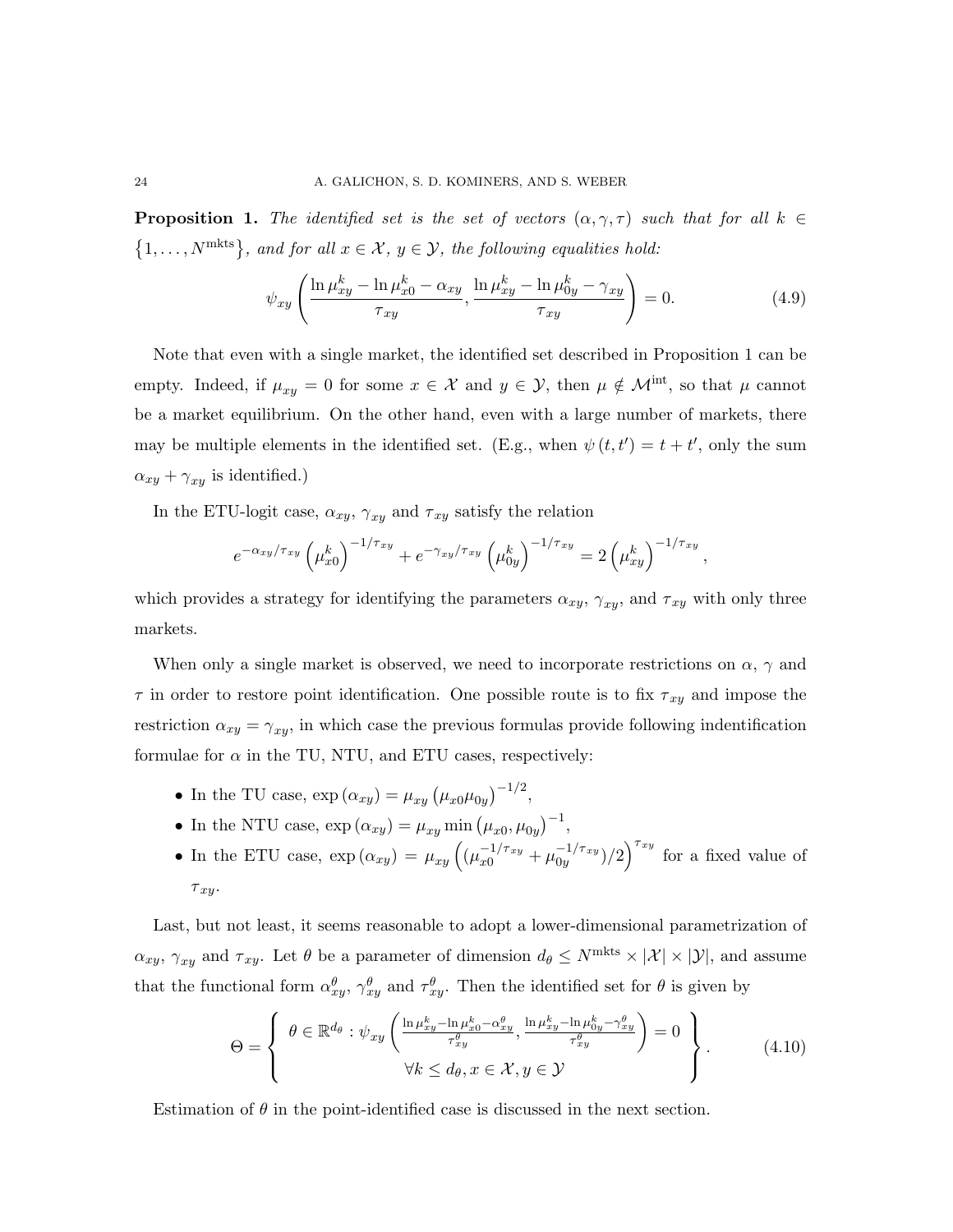#### EMPIRICAL MATCHING WITH IMPERFECTLY TRANSFERABLE UTILITY 25

## 5. Comparative Statics and Welfare Analysis

In this section we examine how changes in the exogenous parameters affect the matching numbers  $\mu_{xy}$  and the equilibrium utilities  $U_{xy}$  and  $V_{xy}$ .

The type of comparative statics we obtain lead to several applications of interest:

As a first application, we examine what happens under zero-sum adjustment, i.e. the policy intervention consisting in decreasing  $\alpha_{xy}$  by some amount  $\delta s_{xy} > 0$  and increasing  $\gamma_{xy}$  by the same amount.<sup>9</sup> In the TU setting, the Becker–Coase theorem argues that the equilibrium outcome  $(\mu, U, V)$  is left unchanged under this policy experiment—market wages will decrease by exactly the market value of the new mandatory perk, so that the policy intervention is Pareto neutral. In the more general ITU setting, we find that the welfare of the intended beneficiary side will not necessarily increase, although this is typically the objective of the policy intervention.

As second application, we look at how the equilibrium is affected by demographic shocks, namely a change in the distributions of characteristics of the populations. Finally, we examine the impact of a change in the transfer function.

5.1. General Comparative Statics. In this section, we provide the most general possible comparative static result, which allows us to predict the vector of change in  $\delta \mu_{xy}$  in the number of matched pairs at equilibrium as a function of

- the changes in the affinities,  $\delta \alpha_{xy}$  and  $\delta \gamma_{xy}$ ,
- the change in the number of men and women of each types,  $\delta n_x$  and  $\delta m_y$ , and
- the change in the transfer function  $\delta \Psi_{xy}$ .

From the expression of  $\delta\mu$ , we can recover the expression of the systematic utilities at equilibrium  $\delta U$  and  $\delta V$ . In order to do this, we shall need to vectorize elements such as  $\alpha_{xy}$ , meaning that we should consider  $\alpha_{xy}$  as a *doubly-indexed vector*, namely an element of  $\mathbb{R}^{\mathcal{X}\times\mathcal{Y}}$ , rather than as a matrix. That way, the partial derivatives  $\partial\mu/\delta\alpha$  should be thought

<sup>&</sup>lt;sup>9</sup>In a labor economics context, an example of such policy intervention is a law which compels employers to grant a mandatory perk, such as luncheon vouchers.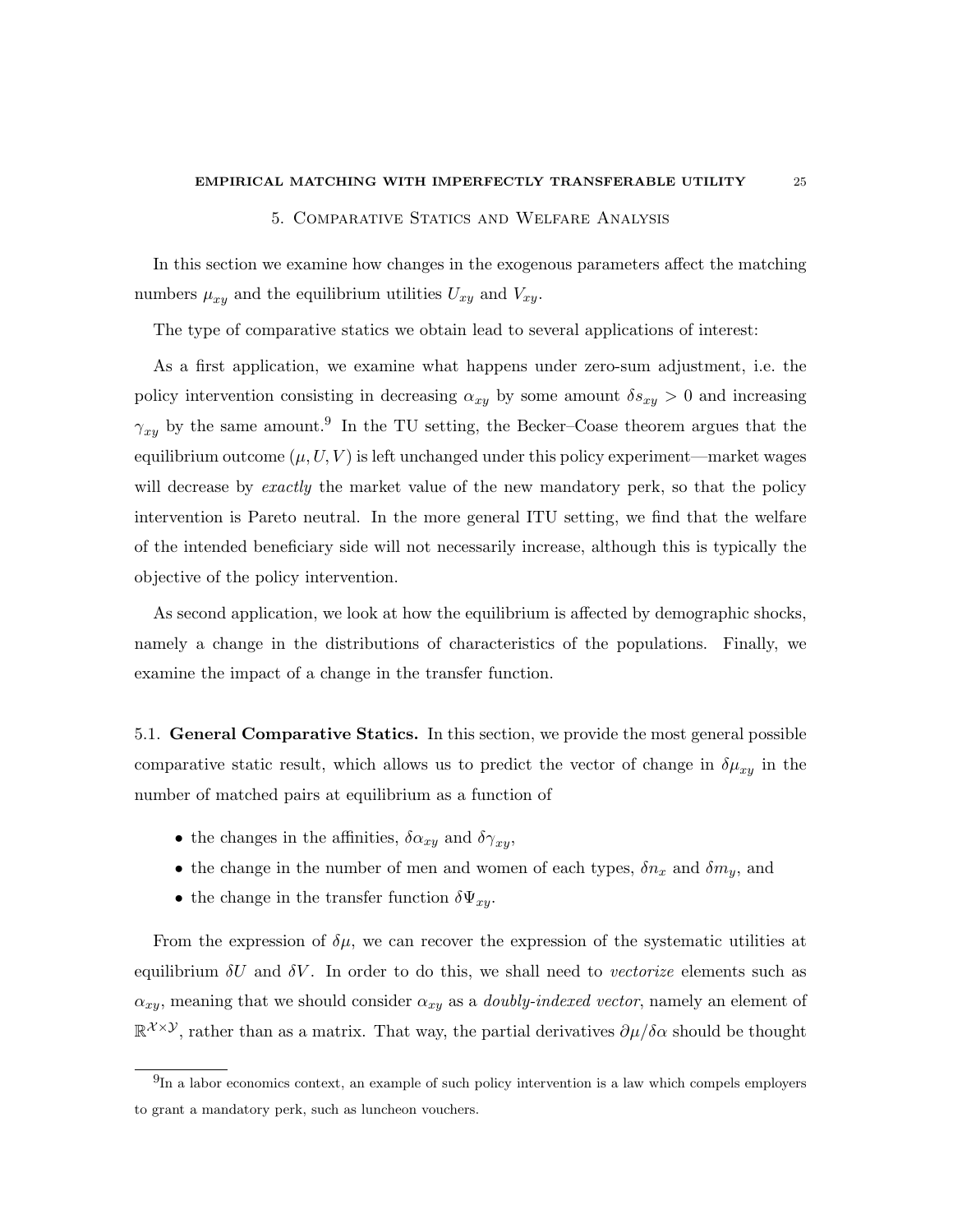of as *doubly-indexed matrix*, whose  $(xy)(x'y')$ -th entry, which is the element at line xy and column  $x'y'$ , is  $\partial \mu_{xy}/\delta \alpha_{x'y'}$ .

We introduce the following notations:

•  $\partial_u \Psi$  (resp.  $\partial_v \Psi$ ) is the doubly-indexed matrix whose  $(xy)(x'y')$ -th entry is  $\partial_u \Psi_{xy}$  if  $x = x'$  and  $y = y'$ , 0 otherwise:

$$
\mathbb{1} (x = x') \mathbb{1} (y = y') \partial_u \Psi_{xy} \text{ (resp. } \mathbb{1} (x = x') \mathbb{1} (y = y') \partial_v \Psi_{xy}).
$$

- $D^2G^*$  (resp.  $D^2H^*$ ) is the doubly-indexed matrix whose  $(xy)(x'y')$ -th entry is  $\partial^2 G^*(\mu) / \partial \mu_{xy} \partial \mu_{x'y'}$  (resp.  $\partial^2 H^*(\mu) / \partial \mu_{xy} \partial \mu_{x'y'}$ ).
- $\delta\mu$ ,  $\delta U$ ,  $\delta V$ ,  $\delta\alpha$  and  $\delta\gamma$  are the doubly-indexed vectors whose  $(xy)$ -th entry are respectively  $\delta \mu_{xy}$ ,  $\delta U_{xy}$ ,  $\delta V_{xy}$ ,  $\delta \alpha_{xy}$  and  $\delta \gamma_{xy}$
- $\delta\Psi$  is the doubly-indexed vector whose  $(xy)$ -th entry is  $\delta\Psi_{xy}$
- $\bullet$   $\frac{\mu \delta n}{n}$  $\frac{\delta n}{n}$  (resp.  $\frac{\mu \delta m}{m}$ ) is the doubly-indexed vector whose  $(xy)$ -th term is  $\mu_{xy}\delta n_x/n_x$  (resp.  $\mu_{xy} \delta m_y/m_y$ )

Using these notations, we now state and prove our general comparative static. In the next subsections, we clarify the economic content of this result by specializing to different dimensions.

**Theorem 4.** Under Assumptions 1, 2, and 3, and assume the solution of  $(3.6)$  exists and is unique (this is in particular the case under additional assumption 2'). In this case, let  $(\mu, U, V)$  be the unique equilibrium outcome. Assume that  $\alpha$ ,  $\gamma$ ,  $n$ ,  $m$ , and  $\Psi$  are respectively changed by some infinitesimal quantities  $\delta \alpha$ ,  $\delta \gamma$ ,  $\delta n$ ,  $\delta m$ , and  $\delta \Psi$ , respectively. Then:

(*i*) The change in  $\mu$  is given by

$$
\delta \mu = \left(\partial_u \Psi D^2 G^* + \partial_v \Psi D^2 H^*\right)^{-1} \tag{5.1}
$$
\n
$$
\cdot \left[\partial_u \Psi \left(\delta \alpha + D^2 G^* \frac{\mu \delta n}{n}\right) + \partial_v \Psi \left(\delta \gamma + D^2 H^* \frac{\mu \delta m}{m}\right) - \delta \Psi\right]
$$

(ii) The changes in U and V are given as a function of  $\delta\mu$  and  $\delta n$  by

$$
\delta U = \left(D^2 G^*\right) \left(\delta \mu - \frac{\mu \delta n}{n}\right) \text{ and } \delta V = \left(D^2 H^*\right) \left(\delta \mu - \frac{\mu \delta m}{m}\right). \tag{5.2}
$$

In the ITU-Logit case, Theorem 4 takes the following form.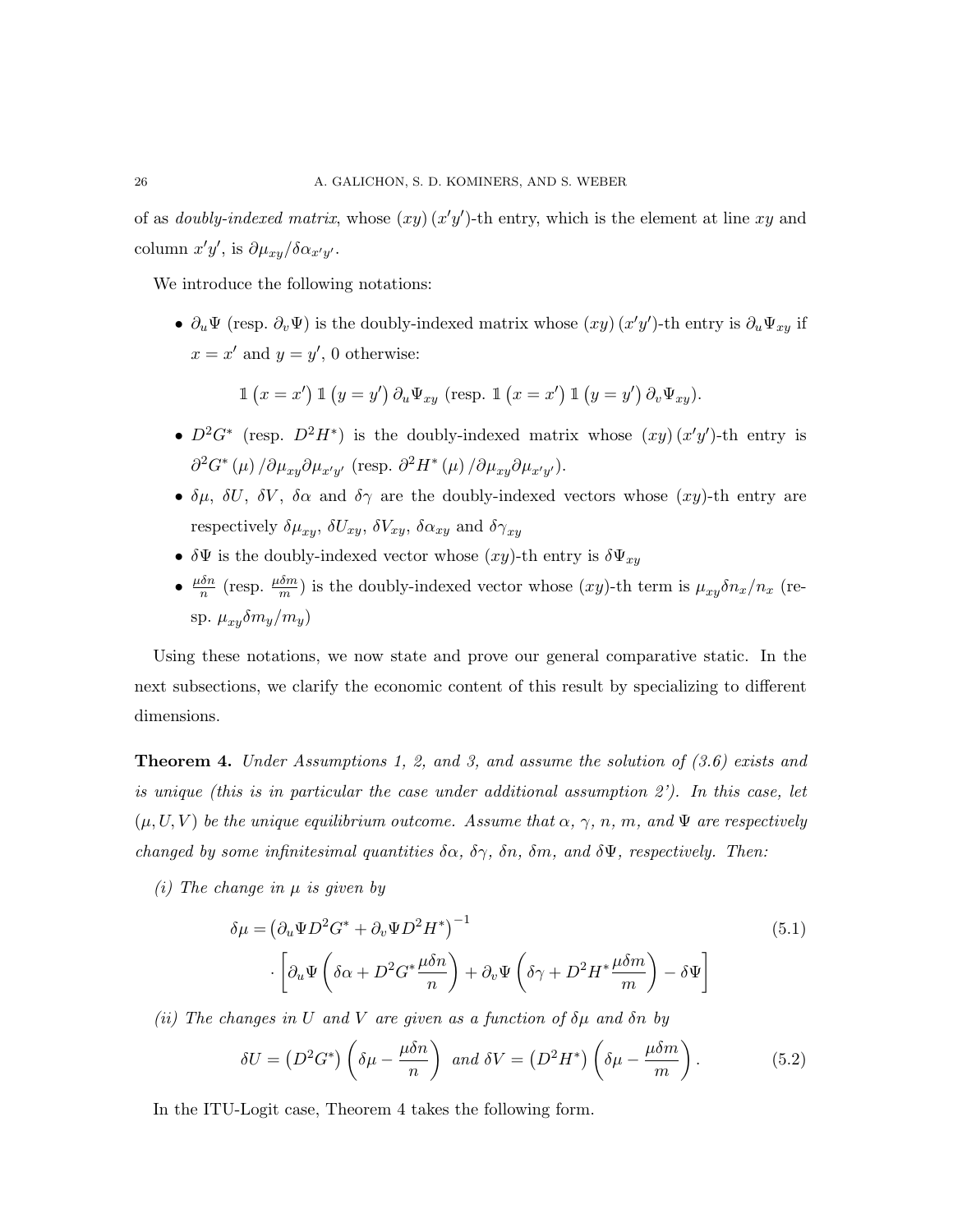Corollary 1. Under Assumptions 1, 2', and 3, (5.1) becomes

$$
\delta \mu = A^{-1} \delta z \tag{5.3}
$$

where:

•  $\delta z_{xy}$  is the doubly-indexed vector whose  $(xy)$ -th entry is

$$
\partial_u \Psi_{xy} \left( \frac{\delta n_x}{\mu_{x0}} - \delta \alpha_{xy} \right) + \partial_v \Psi_{xy} \left( \frac{\delta m_y}{\mu_{0y}} - \delta \gamma_{xy} \right) - \delta \Psi_{xy}
$$

• A is the doubly-indexed matrix whose  $(xy)(x'y')$ -th entry is

$$
\frac{\partial_u \Psi_{xy} + \partial_v \Psi_{xy}}{\mu_{xy}} \mathbb{1} (x = x', y = y') + \frac{\partial_u \Psi_{xy}}{\mu_{x0}} \mathbb{1} (x = x') + \frac{\partial_v \Psi_{xy}}{\mu_{0y}} \mathbb{1} (y = y') .
$$

Meanwhile, (5.2) becomes

$$
\delta U_{xy} = \frac{\delta \mu_{xy}}{\mu_{xy}} + \sum_{y'} \frac{\delta \mu_{xy'}}{\mu_{x0}} - \frac{\delta n_x}{\mu_{x0}}, \text{ and}
$$
\n(5.4)

$$
\delta V_{xy} = \frac{\delta \mu_{xy}}{\mu_{xy}} + \sum_{x'} \frac{\delta \mu_{x'y}}{\mu_{0y}} - \frac{\delta m_y}{\mu_{0y}}.
$$
\n(5.5)

To clarify the structure of our comparative statics, we look at the case where there is no observable heterogeneity.

Example 1. Assume that there is only one type of man and one type of woman. In this case, our notations can be simplified: the number of married individuals is denoted  $\mu$ ; the number of single men is  $n - \mu$ ; and single women is  $m - \mu$ .

If we maintain assumptions 1, 2', and 3 and assume the solution of (3.6) exists and is unique, then the systematic part of the equilibrium utilities of married men and women are  $U = \log \mu / (n - \mu)$  and  $V = \log \mu / (m - \mu)$ , and  $D^2 G^* = \frac{n}{\mu / n}$  $\frac{n}{\mu(n-\mu)}$  and  $D^2H^* = \frac{m}{\mu(m-\mu)}$  $\frac{m}{\mu(m-\mu)}$ . Then, the equation of the model becomes  $\Psi(\log(\mu/(n-\mu)) - \alpha, \log(\mu/(m-\mu)) - \gamma) = 0$ , and Equation (5.1) simplifies to

$$
\delta\mu = \frac{\partial_u \Psi \left( \delta \alpha + \frac{\delta n}{n - \mu} \right) + \partial_v \Psi \left( \delta \gamma + \frac{\delta m}{m - \mu} \right) - \delta \Psi}{\partial_u \Psi \frac{n}{\mu(n - \mu)} + \partial_v \Psi \frac{m}{\mu(m - \mu)}} \tag{5.6}
$$

while the changes in U and V are given as a function of  $\delta \mu$  and  $\delta n$  by

$$
\delta U = \frac{n\delta\mu - \mu\delta n}{\mu\left(n - \mu\right)} \text{ and } \delta V = \frac{m\delta\mu - \mu\delta m}{\mu\left(m - \mu\right)}.
$$
\n(5.7)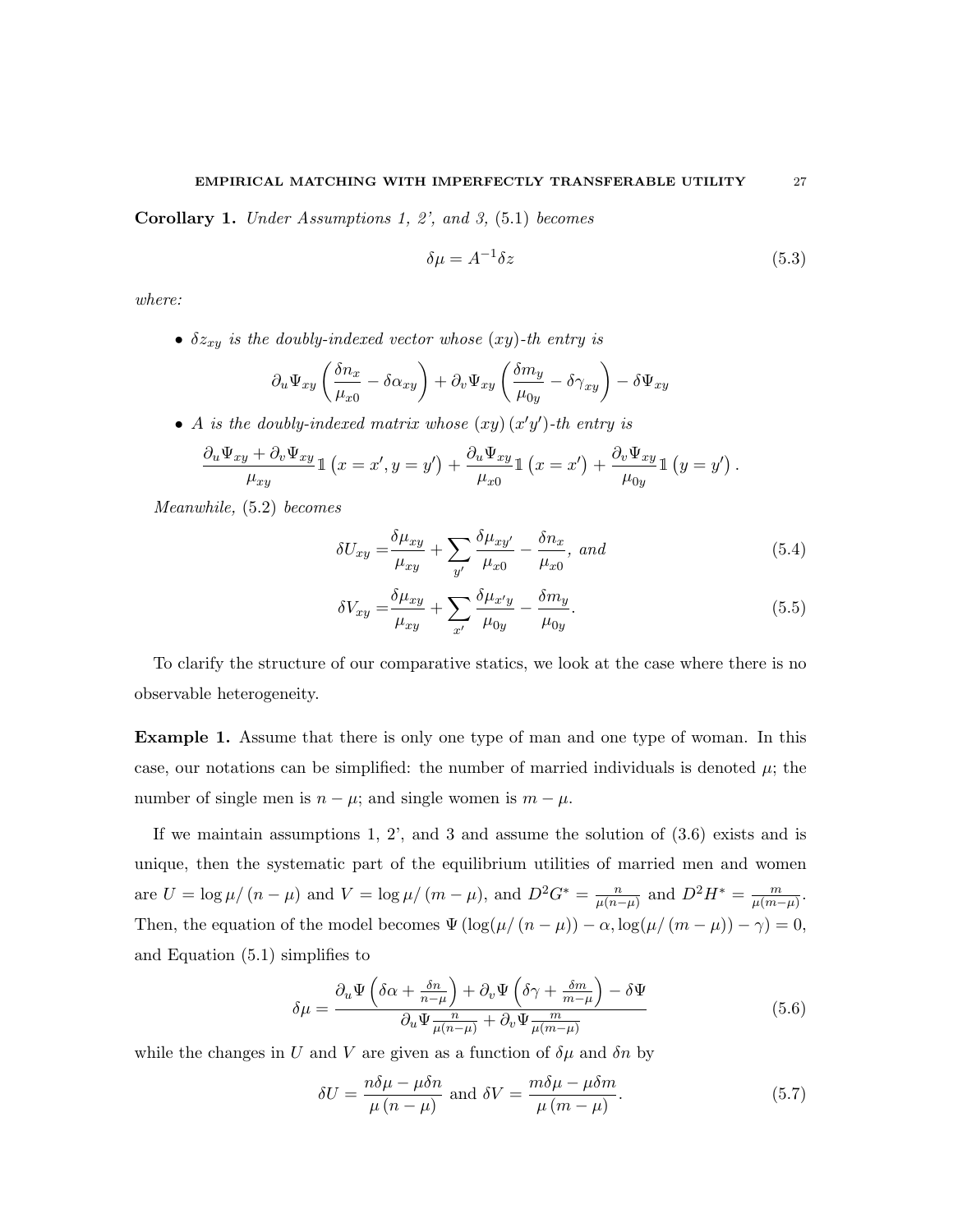In Appendix A, we give a slightly more complex example with one type of man and two types of women.

5.2. Change in affinities. We now focus on the effect of changes in the affinities  $\alpha$  and  $\gamma$  on the equilibrium, keeping n, m and  $\Psi$  constant. The underlying policy question is how a change in the affinities will affect equilibrium outcomes: To what extent a policy intervention in a matching market can be undone by the invisible hand? In the case with Transferable Utility, this question is partially answered by the celebrated Becker–Coase theorem, which the following corollary to Theorem 4 recovers and extends.

Corollary 2 (Principle of Unintended Consequences). Maintain assumptions 1, 2, and 3, and assume the solution of  $(3.6)$  exists and is unique. When the population numbers n, m and the transfer function  $\Psi$  do not vary:

(i) Formula (5.1) becomes

$$
\delta\mu = \left(\partial_u\Psi D^2 G^* + \partial_v\Psi D^2 H^*\right)^{-1} \left(\partial_u\Psi \delta\alpha + \partial_v\Psi \delta\gamma\right).
$$

(ii) Under transferable utility, i.e when  $\Psi$  is given by (2.3), formula (5.1) becomes

$$
\delta \mu = \left( D^2 G^* + D^2 H^* \right)^{-1} \left( \delta \alpha + \delta \gamma \right).
$$

Corollary 3 (Becker–Coase Theorem). Under the assumptions of Corollary 2, and under transferable utility and a zero-sum pre-equilibrium transfer, we have  $\delta \alpha_{xy} = -\delta s_{xy}$  and  $\delta\gamma_{xy} = \delta s_{xy}$ , so that  $\delta\mu_{xy} = 0$ ,  $\delta U_{xy} = 0$ , and  $\delta V_{xy} = 0$ .

The Becker–Coase theorem can therefore be thought of as a "weak", or "neutral" version of the principle of unintended consequences popularized by Merton (1936): The social policy designer intends to improve the welfare of one side of the market, say women, by imposing an exogenous zero-sum transfer from types x to types y. But the consequence of the policy is not felt by market participants, as efficient rebargaining occurs immediately after the policy change, and the rebargaining process exactly offsets the welfare changes caused by the transfer policy. This neutrality result is, however, very particular to TU matching. In the ITU case, the effect is much more subtle, as we now show: zero-sum transfer policies can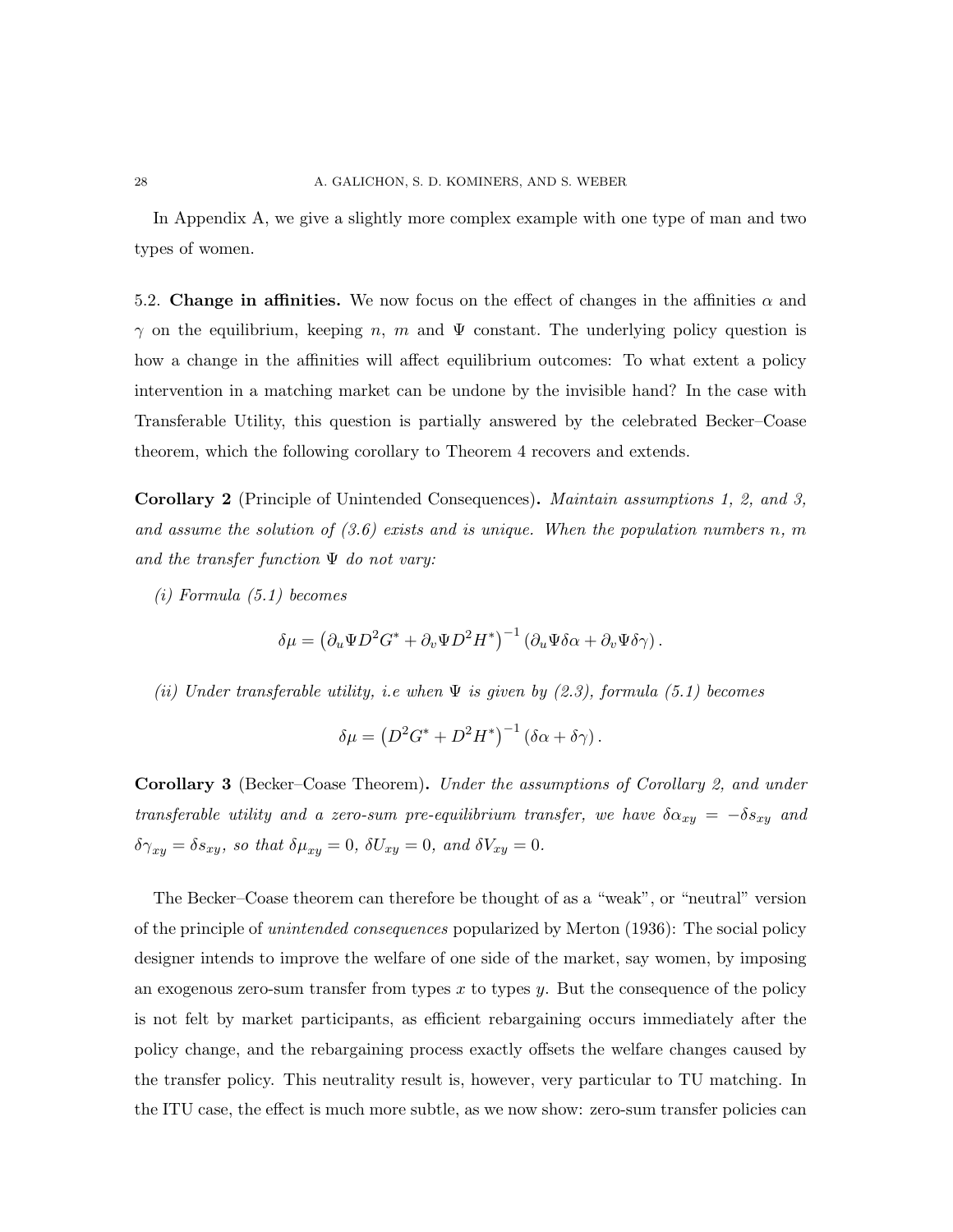have averse unintended consequences, a "failure of good intentions." The following example explores the simplified case when there is no observable heterogeneity.

Example 1 Continued. In the setting of Example 1, the comparative statics formula becomes

$$
\frac{\delta \mu}{\mu} = \left(\frac{n \partial_u \psi}{n - \mu} + \frac{m \partial_v \psi}{m - \mu}\right)^{-1} \left(\partial_u \psi \delta \alpha + \partial_v \psi \delta \gamma\right).
$$

In particular, when  $\delta \alpha = -\delta s$  and  $\delta \gamma = \delta s$ , we have

$$
\frac{d \log \mu}{ds} = \frac{-\partial_u \psi + \partial_v \psi}{\frac{n \partial_u \psi}{n - \mu} + \frac{m \partial_v \psi}{m - \mu}}, \frac{dU}{ds} = \frac{n}{\mu (n - \mu)} \frac{d \mu}{ds} \text{ and } \frac{dV}{ds} = \frac{m}{\mu (m - \mu)} \frac{d \mu}{ds}.
$$

Note that in the TU case,  $\partial_u \psi = \partial_v \psi = 1$ , and hence in this case,  $d\mu/ds = dU/ds$  $dV/ds = 0$ , so we recover the Becker–Coase theorem.

In the general ITU case, we note that  $\frac{dU}{ds}$  and  $\frac{dV}{ds}$  have the same sign, which is is negative if  $\partial_u \psi > \partial_v \psi$ . As a result, a policy intervention intended to benefit one side of the market may end up hurting both sides of the market—an occurrence of **adverse consequences**.

Another interesting case is when  $\partial_u \Psi$  is much larger than  $\partial_v \Psi$ , i.e.  $\partial_u \Psi \gg \partial_v \Psi$ . This corresponds to the case where one side is very inelastic.

Example 2. Maintain assumptions 1, 2, and 3, and assume the solution of (3.6) exists and is unique, and assume  $\partial_u \Psi \gg \partial_v \Psi$ . Then the formulae in Theorem 4 becomes

$$
\delta\mu = (D^2G)(\delta\alpha), \delta U = \delta\alpha
$$
, and  $\delta V = (D^2H^*)(D^2G)(\delta\alpha)$ 

in particular, under a zero-sum pre-equilibrium transfer,  $\delta \alpha_{xy} = -\delta s_{xy}$  and  $\delta \gamma_{xy} = \delta s_{xy}$ , so that  $\delta U = -\delta s$  and  $\delta V = -\left(D^2 H^*\right) \left(D^2 G\right) \delta s$ .

Akin to a tax incidence result, this result shows that the policy has unambiguous consequences on one side of the market (here, men), but the consequences for the other side are rather unexpected, and can go in the opposite direction as intended. The result has an interesting interpretation. For instance, when the men's side is completely inelastic  $(\partial_u \Psi \gg \partial_v \Psi)$ , any change in  $\alpha_{xy}$  will be fully appropriated by x; the equilibrium matching  $\mu$  will adjust accordingly, and the utility change in V will adjust to the change in  $\mu$ .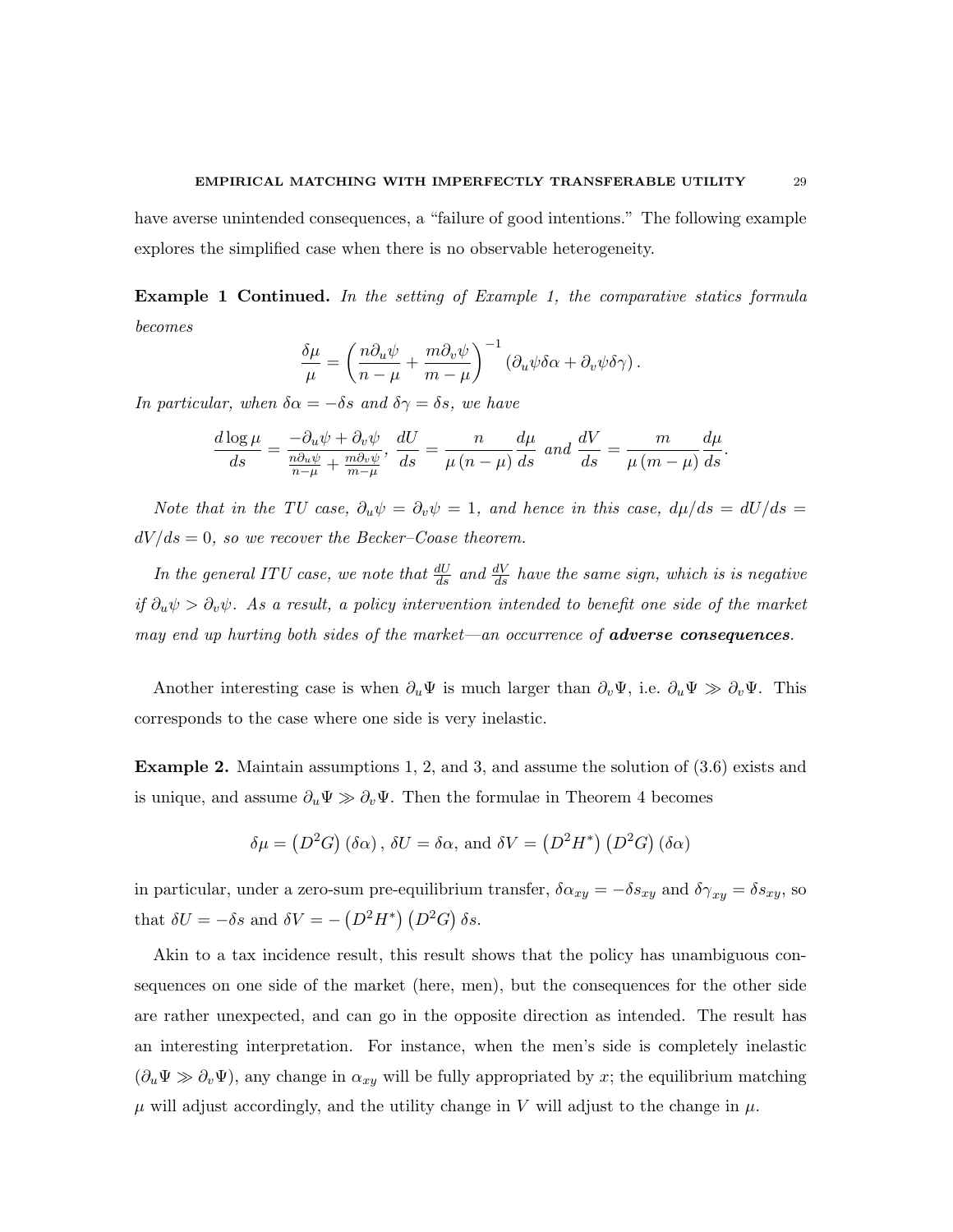5.3. Change in Populations. We now focus on the effect of a change in the population on the equilibrium outcome, assuming that the affinity parameters  $\alpha$  and  $\gamma$ , as well as the transfer function  $\Psi$ , remain constant. As Becker (1991, pp. 120–122) puts it:

"[. . . ] An increase in the number of men of a particular quality tends to lower the incomes of all men and raise those of all women because of the competition in the marriage market between men and women of different qualities."

We formalize this Beckerian intuition in the following result.

Corollary 4 (Effects of Competition). Maintain assumptions 1, 2, and 3, and assume the solution of (3.6) exists and is unique. Assume the affinity parameters  $\alpha$  and  $\gamma$ , and the transfer function  $\Psi$  do not vary. When the population numbers vary by  $\delta n$  and  $\delta m$ , the variations in the numbers of matches  $\delta \mu$  are given by

$$
\delta\mu = \left(\partial_u \Psi D^2 G^* + \partial_v \Psi D^2 H^*\right)^{-1} \left[\partial_u \Psi \left(D^2 G^* \frac{\mu \delta n}{n}\right) + \partial_v \Psi \left(D^2 H^* \frac{\mu \delta m}{m}\right)\right].
$$

In particular, under transferable utility, i.e. when  $\Psi$  is given by (2.3), formula (5.1) becomes

$$
\delta \mu = \left( D^2 G^* + D^2 H^* \right)^{-1} \left[ D^2 G^* \frac{\mu \delta n}{n} + D^2 H^* \frac{\mu \delta m}{m} \right]
$$

Example 1 Continued. In the setting of Example 1, the comparative statics formula becomes

$$
\delta\mu = \mu \frac{\partial_u \Psi (m - \mu) \delta n + \partial_v \Psi (n - \mu) \delta m}{\partial_u \Psi (m - \mu) n + \partial_v \Psi (n - \mu) m}.
$$

We have

$$
\frac{\delta \mu}{\mu} = \theta \frac{\delta n}{n} + (1 - \theta) \frac{\delta m}{m},
$$

where we take

$$
\theta \equiv \frac{\partial_u \Psi (m - \mu) n}{\partial_u \Psi (m - \mu) n + \partial_v \Psi (n - \mu) m}.
$$
\n(5.8)

.

Thus, we can compute that

$$
\delta U = \frac{n(1-\theta)}{n-\mu} \left( \frac{\delta m}{m} - \frac{\delta n}{n} \right), \text{ and } \delta V = \frac{m\theta}{m-\mu} \left( \frac{\delta n}{n} - \frac{\delta m}{m} \right),
$$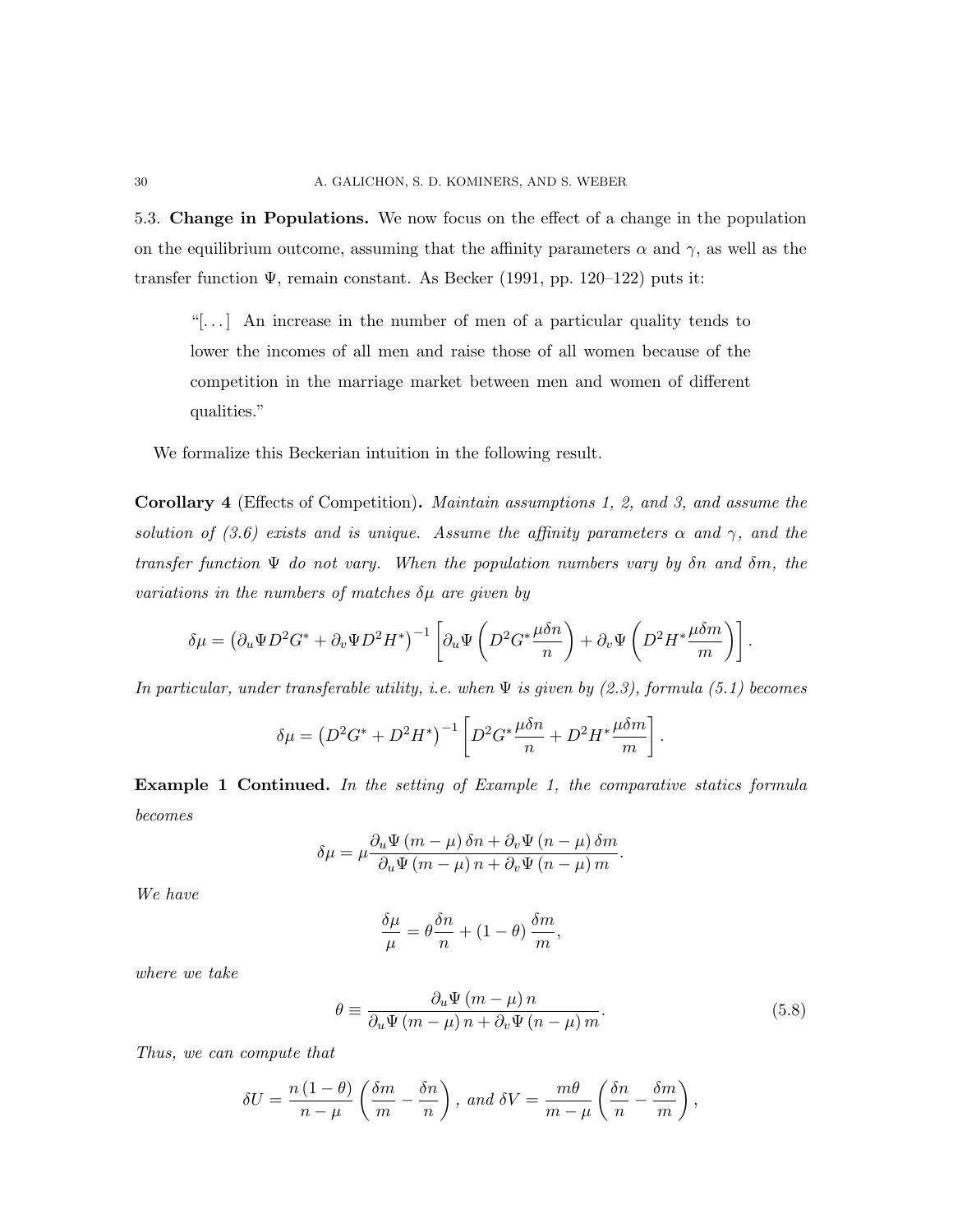from which we see that if  $\frac{\delta m}{m} > \frac{\delta n}{n}$  $\frac{dn}{n}$  (i.e., if the women's relative increase in population is larger than the men's), then the systematic utility of men increases, and the systematic utility of women decreases. (The converse is also true.)

Assume the affinity parameters  $\alpha$  and  $\gamma$ , and the transfer function  $\Psi$  do not vary. Let

$$
u_x = G_x \left( U \right) \text{ and } v_y = H_y \left( V \right)
$$

be the average welfare of a man of type  $x$  and a woman of type  $y$ .

Corollary 5 (Unexpected Symmetry). Maintain Assumptions 1, 2, and 3, and assume the solution of  $(3.6)$  exists and is unique. Assume that the population numbers vary by  $\delta n$  and δm. Then the "unexpected symmetry" result of Decker et al. (2012) holds within men and within women, namely

$$
\frac{\partial u_x}{\partial n_{x'}} = \frac{\partial u_{x'}}{\partial n_x} \text{ and } \frac{\partial v_y}{\partial m_{y'}} = \frac{\partial v_{y'}}{\partial m_y};
$$

however, symmetry does not necessarily hold across men and women, i.e.

$$
\frac{\partial u_x}{\partial m_y} \text{ does not always coincide with } \frac{\partial v_y}{\partial n_x},
$$

even though it does in the TU case.

In the logit case (i.e., under Assumption 2'), we have  $u_x = -\log \frac{\mu_{x0}}{n_x}$ , so that

$$
\frac{1}{\mu_{x0}}\frac{\partial \mu_{x0}}{\partial n_{x'}} = \frac{1}{\mu_{x'0}}\frac{\partial \mu_{x'0}}{\partial n_x} \text{ and } \frac{1}{\mu_{0y}}\frac{\partial \mu_{0y}}{\partial m_{y'}} = \frac{1}{\mu_{0y'}}\frac{\partial \mu_{0y'}}{\partial m_y},
$$

while

$$
\frac{1}{\mu_{x0}}\frac{\partial \mu_{x0}}{\partial m_y} \neq \frac{1}{\mu_{0y}}\frac{\partial \mu_{0y}}{\partial n_x}.
$$

5.4. Change in Transfer Function. Finally, we investigate the effect on equilibrium when the transfer function changes.

**Corollary 6.** Maintain Assumptions 1, 2, and 3, and assume the solution of  $(3.6)$  exists and is unique. When the affinity parameters  $\alpha$  and  $\gamma$ , and the population numbers n and m are fixed, but when the transfer function varies by  $\delta\Psi$ , the variation in the numbers of matches  $\delta \mu$  is given by

$$
\delta \mu = \left( \partial_u \Psi D^2 G^* + \partial_v \Psi D^2 H^* \right)^{-1} \delta \Psi.
$$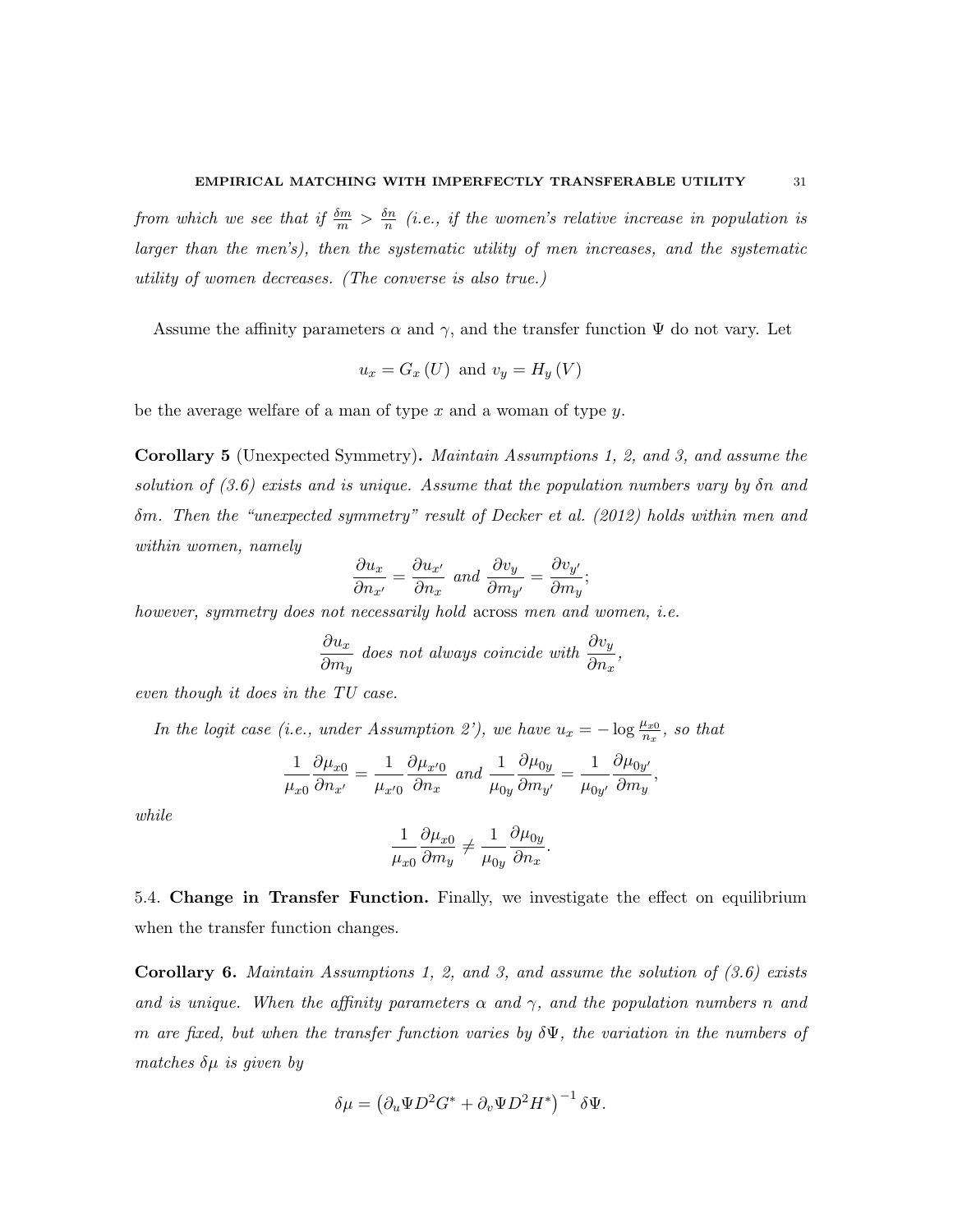**Example 1 Continued.** Once again, in the setting of Example 1, we have  $D^2G^* = \frac{n}{\mu(n)}$  $\overline{\mu(n-\mu)}$ and  $D^2H^* = \frac{m}{n(m-1)}$  $\frac{m}{\mu(m-\mu)}$ . Then, the formula of Corollary 6 becomes

$$
\delta\mu = \frac{\mu (n - \mu) (m - \mu) \delta\Psi}{\partial_u \Psi n (m - \mu) + \partial_v \Psi (n - \mu) m}
$$

.

This yields

$$
\delta U = \theta \frac{\delta \Psi}{\partial_u \Psi} \text{ and } \delta V = (1 - \theta) \frac{\delta \Psi}{\partial_v \Psi},
$$

where  $\theta$  as defined in (5.8).

## 6. Discussion and perspectives

We have introduced an empirical framework for ITU matching with unobserved heterogeneity in tastes. Our framework includes as special cases the classic fully- and nontransferable utility models, collective models, and settings with taxes on transfers, deadweight losses, and risk aversion. We characterized the equilibrium and identification conditions, and derived comparative statics.

Our equilibrium existence result allows general transfer functions  $\Psi$  (modulo the regularity conditions in Assumption 1), but requires a specific assumption on the form of heterogeneity (Assumption 2'). On a mathematical level, we would like to understand the weakest conditions on the transfer function  $\Psi$  and the distributions of heterogeneity  $\mathbf{P}_x$  and  $\mathbf{Q}_y$  under which the fundamental matching equation

$$
\Psi\left(\nabla G^* - \alpha, \nabla H^* - \gamma\right) = 0
$$

has a solution  $\mu \in \mathcal{M}$ . Galichon and Salanié (2014) allow for a general heterogeneity structure in the TU case, while Galichon and Hsieh (2014) do so in the NTU case.

A natural extension of our model is the model where some agents are forced to match, and the number of men and women coincide. In this case, the marginal constraint for  $\mu$  yields a nonlinear Schrödinger system. The set of solutions  $(a, b)$  is a manifold S of dimension 1, which has the property that there is a total order on  $\{(a, -b) : (a, b) \in S\}$  (see Carlier and Galichon (2014)).

Another natural extension incorporates many-to-one matching problems. In this context, a firm of type  $x \in \mathcal{X}$  matches with an (ordered) set of workers  $C = (y_1, \ldots, y_p)$ , so that the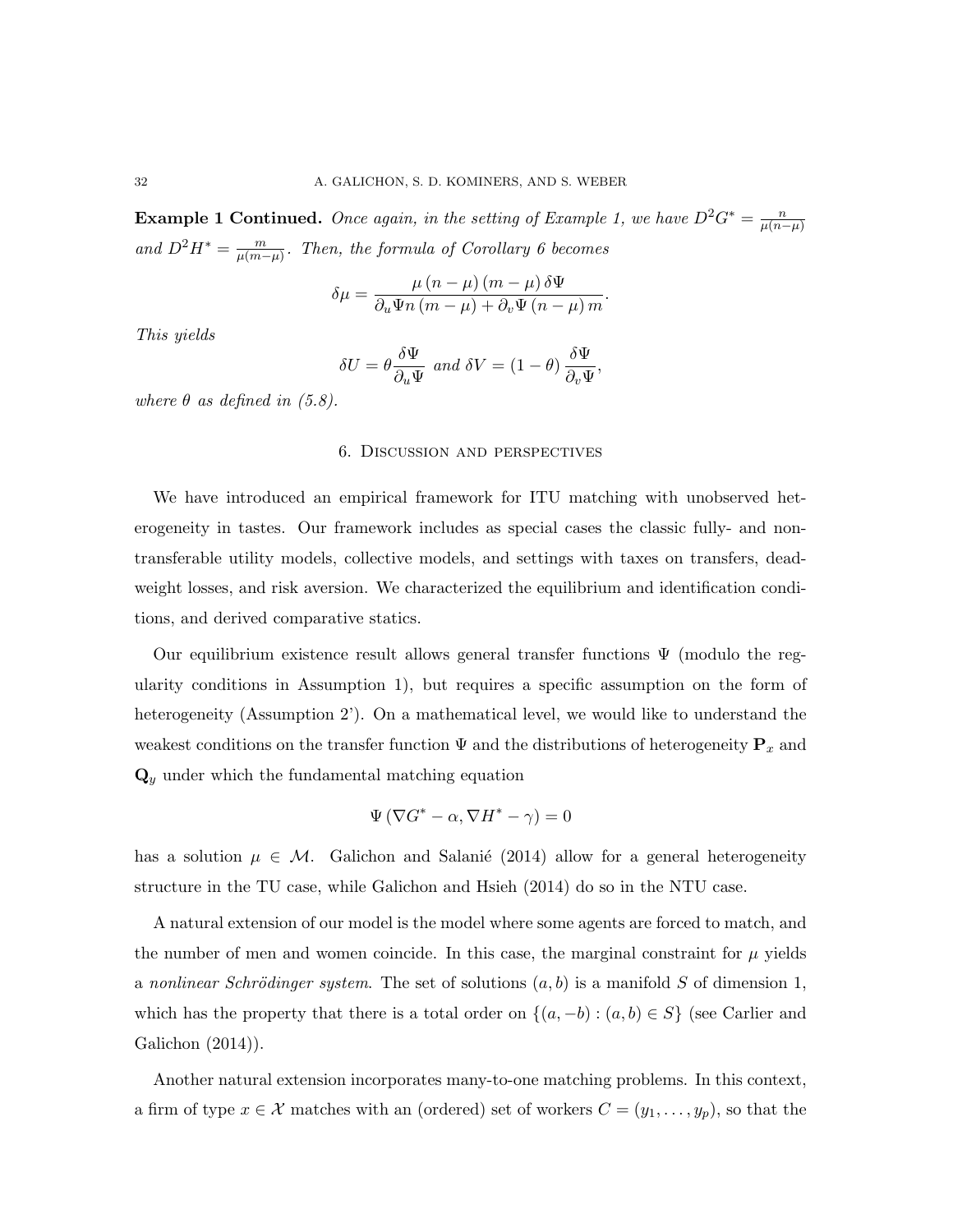#### EMPIRICAL MATCHING WITH IMPERFECTLY TRANSFERABLE UTILITY 33

firm gets  $U_{xC}$  and the worker of type  $y_k$  gets  $V_{xC}^k$ , where these quantitites are related by an extension of our transfer function

$$
\Psi_{xC}\left(U_{xC}, V_{xC}^1, \dots, V_{xC}^p\right) = 0.
$$
\n(6.1)

In current work, we are investigating an extension to Theorems 1 and 3 to this setting.

More far-reaching extensions to general network flow problems can be formulated. This is interesting in part because of the link between matching and hedonic models (Ekeland et al. (2006), Heckman et al. (2010)), which allows to apply some of the ideas in the present paper to consumer demand problems. We intend to explore these extensions in the future.

Beyond the class of problems investigated in the current paper, the methods developed here, based on fixed point theorems for isotone functions, may be more broadly applicable. In particular, they may be a relevant tool for the investigation of matching problems with peer effects put forward by Mourifié and Siow (2014).

On an empirical level, the present contribution will hopefully help bridge the gap between the empirical literature on matching with and without transferable utility. While the approach presented here is purely structural in nature, one could possibly combine the strategy here with a reduced-form approach based on shocks to matching patterns, like changes in divorce laws. The theory we present predicts that the effect of changes in the legal framework of divorce depends on the transferability parameter; hence, one could potentially use divorce law natural experiments, along with the comparative statics derived in Section 5, to make inference regarding the transferability parameter.

† Economics Department, Sciences Po, Paris, IZA and CEPR. Address: Sciences Po, Department of Economics, 27 rue Saint-Guillaume, 75007 Paris, France. Email: alfred.galichon@sciencespo.fr.

 $\overline{\phantom{a}}^{\flat}$  Society of Fellows, Harvard University.

Address: Arthur Rock Center for Entrepreneurship, Harvard Business School, Soldiers Field, Boston, MA 02163, USA. Email: kominers@fas.harvard.edu.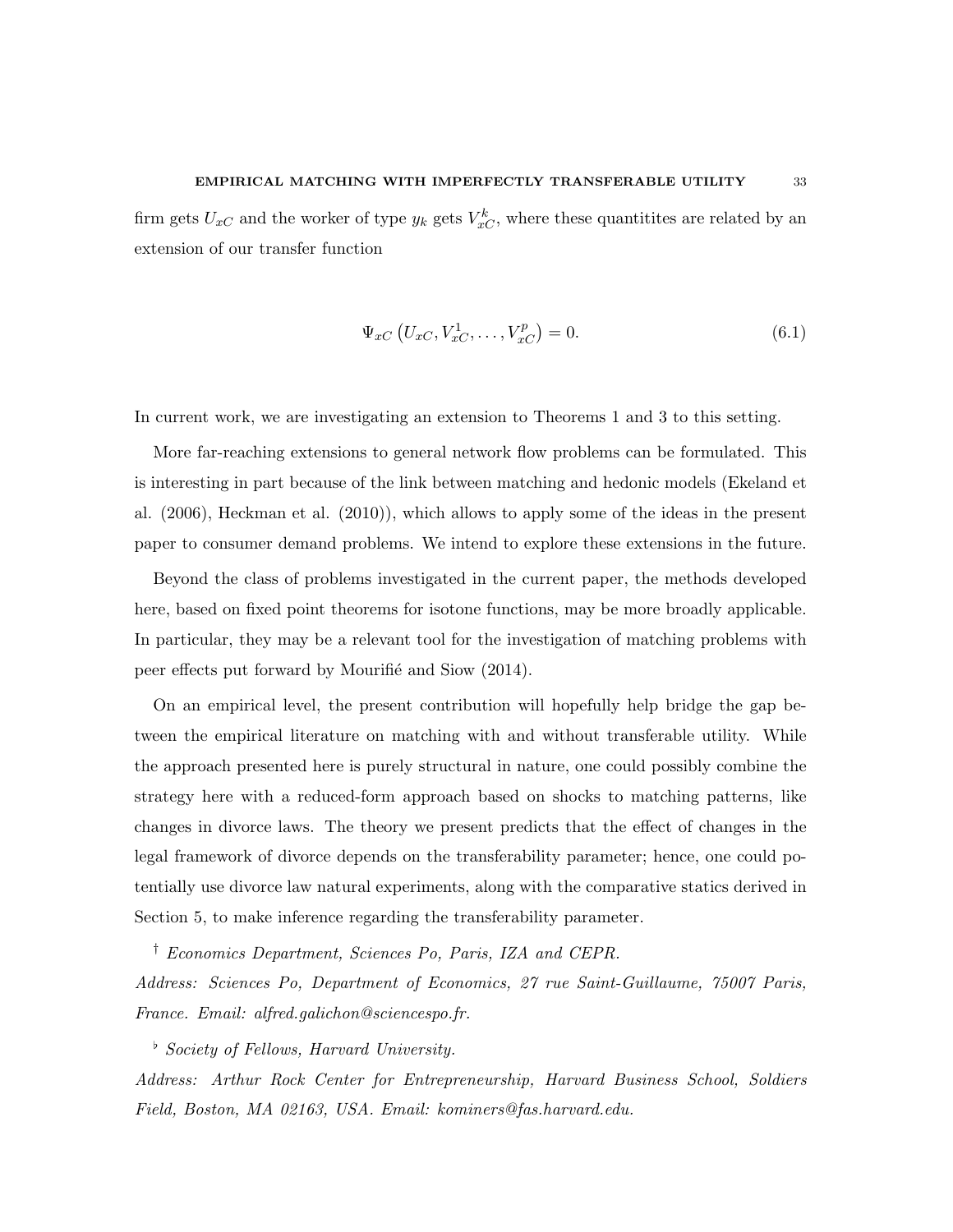# § Economics Department, Sciences Po, Paris.

Address: Sciences Po, Department of Economics, 27 rue Saint-Guillaume, 75007 Paris, France. Email: simon.weber@sciencespo.fr.

# Appendix A. Comparative Statics with One Man and Two Women

Assume that there is one type of man  $\mathcal{X} = \{1\}$  and two types of women  $\mathcal{Y} = \{1, 2\}.$ Then  $G^*(\mu) = \mu_{11} \log \frac{\mu_{11}}{n_1} + \mu_{12} \log \frac{\mu_{12}}{n_1} + \mu_{10} \log \frac{\mu_{10}}{n_1}$ , thus  $U_{11} = \log \frac{\mu_{11}}{\mu_{10}}$  and  $U_{12} = \log \frac{\mu_{12}}{\mu_{10}}$ , so that

$$
D^{2}G^{*} = \begin{pmatrix} \frac{\mu_{11} + \mu_{10}}{\mu_{11}\mu_{10}} & \frac{1}{\mu_{10}}\\ \frac{1}{\mu_{10}} & \frac{\mu_{12} + \mu_{10}}{\mu_{12}\mu_{10}} \end{pmatrix}
$$

, where  $\mu_{10} = n_1 - \mu_{11} - \mu_{12}$ .

Similarly,  $H^*(\mu) = \mu_{11} \log \frac{\mu_{11}}{m_1} + \mu_{01} \log \frac{\mu_{01}}{m_1} + \mu_{12} \log \frac{\mu_{12}}{m_2} + \mu_{02} \log \frac{\mu_{02}}{m_2}$ , thus  $V_{11} = \log \frac{\mu_{11}}{\mu_{01}}$ and  $V_{12} = \log \frac{\mu_{12}}{\mu_{02}}$ ; thus,

$$
D^2 H^* = \begin{pmatrix} \frac{\mu_{11} + \mu_{01}}{\mu_{11\mu_{01}}} & 0 \\ 0 & \frac{\mu_{12} + \mu_{02}}{\mu_{12\mu_{02}}} \end{pmatrix},
$$

where  $\mu_{01} = m_1 - \mu_{11}$  and  $\mu_{02} = m_2 - \mu_{12}$ .

In this case, we have

$$
\partial_u \Psi D^2 G^* + \partial_v \Psi D^2 H^* = \begin{pmatrix} \partial_u \Psi_{11} \frac{\mu_{11} + \mu_{10}}{\mu_{11} \mu_{10}} + \partial_v \Psi_{11} \frac{\mu_{11} + \mu_{01}}{\mu_{11} \mu_{01}} & \partial_u \Psi_{11} \frac{1}{\mu_{10}} \\ \partial_u \Psi_{12} \frac{1}{\mu_{10}} & \partial_u \Psi_{12} \frac{\mu_{12} + \mu_{10}}{\mu_{12} \mu_{10}} + \partial_v \Psi_{12} \frac{\mu_{12} + \mu_{02}}{\mu_{12} \mu_{02}} \end{pmatrix};
$$

hence, we have

$$
\left(\partial_u \Psi D^2 G^* + \partial_v \Psi D^2 H^*\right)^{-1} = d^{-1} \begin{pmatrix} \partial_u \Psi_{12} \frac{\mu_{12} + \mu_{10}}{\mu_{12} \mu_{10}} + \partial_v \Psi_{12} \frac{\mu_{12} + \mu_{02}}{\mu_{12} \mu_{02}} & -\partial_u \Psi_{11} \frac{1}{\mu_{10}} \\ -\partial_u \Psi_{12} \frac{1}{\mu_{10}} & \partial_u \Psi_{11} \frac{\mu_{11} + \mu_{10}}{\mu_{11} \mu_{10}} + \partial_v \Psi_{11} \frac{\mu_{11} + \mu_{01}}{\mu_{11} \mu_{01}} \end{pmatrix},
$$

where  $d \equiv \det (\partial_u \Psi D^2 G^* + \partial_v \Psi D^2 H^*)$  is given by

$$
d = \left(\partial_u \Psi_{11} \frac{\mu_{11} + \mu_{10}}{\mu_{11}\mu_{10}} + \partial_v \Psi_{11} \frac{\mu_{11} + \mu_{01}}{\mu_{11}\mu_{01}}\right) \left(\partial_u \Psi_{12} \frac{\mu_{12} + \mu_{10}}{\mu_{12}\mu_{10}} + \partial_v \Psi_{12} \frac{\mu_{12} + \mu_{02}}{\mu_{12}\mu_{02}}\right) - \partial_u \Psi_{12} \frac{1}{\mu_{10}} \partial_u \Psi_{11} \frac{1}{\mu_{10}}.
$$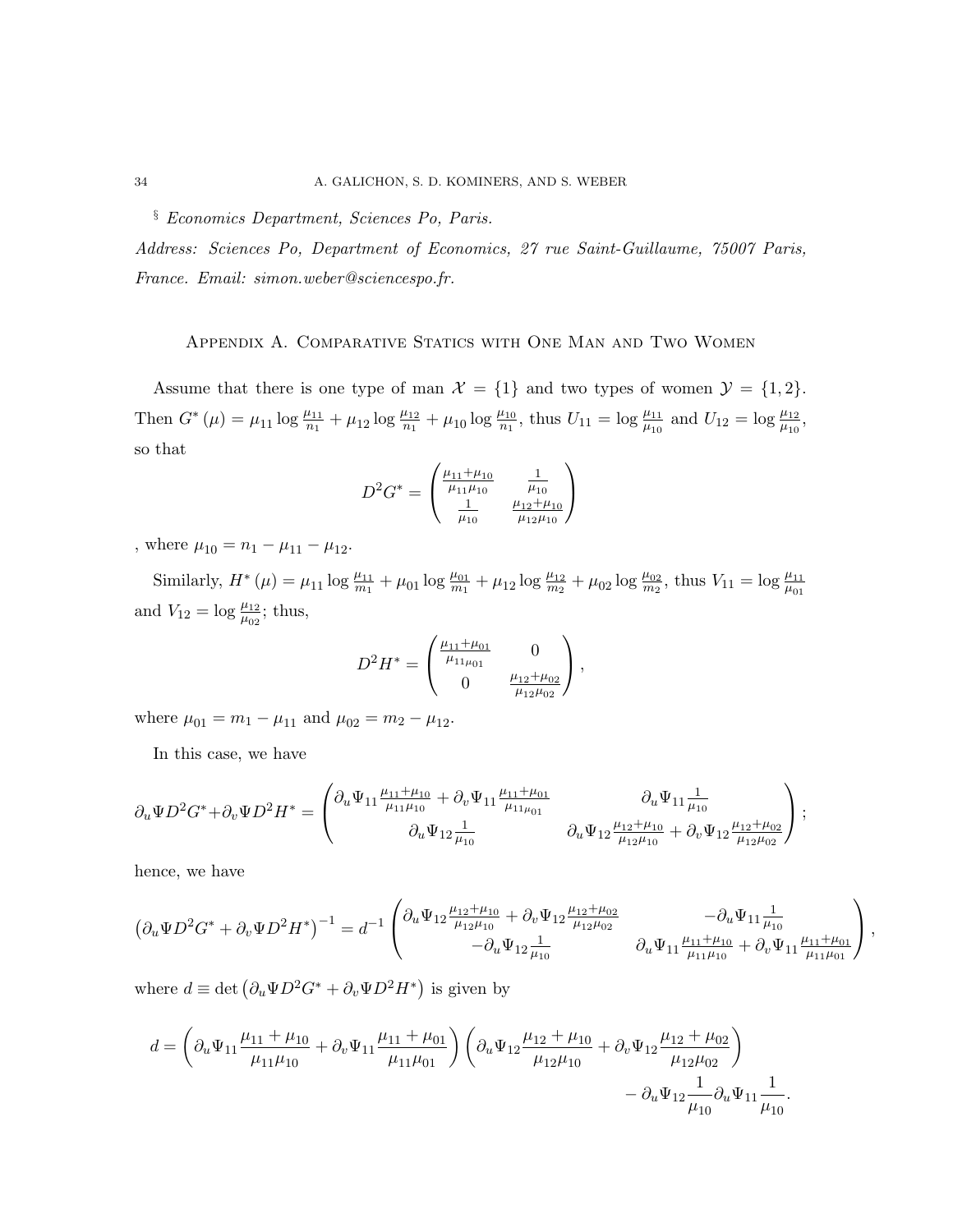In particular, if the number of women of type 1 (i.e.,  $m_1$ ) changes, we have:

$$
\delta\mu = (\partial_u \Psi D^2 G^* + \partial_v \Psi D^2 H^*)^{-1} \begin{bmatrix} \partial_v \Psi_{11} \left( \frac{\mu_{11} + \mu_{01}}{\mu_{11}\mu_{01}} \frac{\mu_{11} \delta m_1}{m_1} \right) \\ 0 \end{bmatrix}
$$
  
=  $d^{-1} \begin{bmatrix} \left( \partial_u \Psi_{12} \frac{\mu_{12} + \mu_{10}}{\mu_{12}\mu_{10}} + \partial_v \Psi_{12} \frac{\mu_{12} + \mu_{02}}{\mu_{12}\mu_{02}} \right) \partial_v \Psi_{11} \left( \frac{\mu_{11} + \mu_{01}}{\mu_{01}} \frac{\delta m_1}{m_1} \right) \\ -\partial_u \Psi_{12} \partial_v \Psi_{11} \left( \frac{\mu_{11} + \mu_{01}}{\mu_{10}\mu_{01}} \frac{\delta m_1}{m_1} \right) \end{bmatrix}.$ 

We then compute that

$$
\delta\mu - \mu \frac{\delta m}{m} = d^{-1} \left[ \begin{array}{c} \left( \partial_u \Psi_{12} \frac{\mu_{12} + \mu_{10}}{\mu_{12}\mu_{10}} + \partial_v \Psi_{12} \frac{\mu_{12} + \mu_{02}}{\mu_{12}\mu_{02}} \right) \partial_v \Psi_{11} \left( \frac{\mu_{11} + \mu_{01}}{\mu_{01}} \frac{\delta m_1}{m_1} \right) - d\mu_{11} \frac{\delta m_1}{m_1} \\ - \partial_u \Psi_{12} \partial_v \Psi_{11} \left( \frac{\mu_{11} + \mu_{01}}{\mu_{10}\mu_{01}} \frac{\delta m_1}{m_1} \right) \end{array} \right] \n= -d^{-1} \left[ \begin{array}{c} \left( \partial_u \Psi_{12} \frac{\mu_{12} + \mu_{10}}{\mu_{12}\mu_{10}} + \partial_v \Psi_{12} \frac{\mu_{12} + \mu_{02}}{\mu_{12}\mu_{02}} \right) \partial_u \Psi_{11} \left( \frac{\mu_{11} + \mu_{10}}{\mu_{10}} \frac{\delta m_1}{m_1} \right) + \frac{\partial_u \Psi_{11} \partial_u \Psi_{12}}{\mu_{10}\mu_{10}} \mu_{11} \frac{\delta m_1}{m_1} \\ \partial_u \Psi_{12} \partial_v \Psi_{11} \left( \frac{\mu_{11} + \mu_{01}}{\mu_{10}\mu_{01}} \frac{\delta m_1}{m_1} \right) \end{array} \right].
$$

From (5.2), we then find that

$$
\delta V = D^{2} H^{*} \left( \delta \mu - \mu \frac{\delta m}{m} \right)
$$
  
=  $-d^{-1} \begin{bmatrix} \frac{\mu_{11} + \mu_{01}}{\mu_{11\mu_{01}}} \left( \left( \partial_{u} \Psi_{12} \frac{\mu_{12} + \mu_{10}}{\mu_{12}\mu_{10}} + \partial_{v} \Psi_{12} \frac{\mu_{12} + \mu_{02}}{\mu_{12}\mu_{02}} \right) \partial_{u} \Psi_{11} \left( \frac{\mu_{11} + \mu_{10}}{\mu_{10}} \frac{\delta m_{1}}{m_{1}} \right) + \frac{\partial_{u} \Psi_{11} \partial_{u} \Psi_{12}}{\mu_{10}\mu_{10}} \mu_{11} \frac{\delta m_{1}}{m_{1}} \right) \\ \frac{\mu_{12} + \mu_{02}}{\mu_{12}\mu_{02}} \left( \partial_{u} \Psi_{12} \partial_{v} \Psi_{11} \left( \frac{\mu_{11} + \mu_{01}}{\mu_{10}\mu_{01}} \frac{\delta m_{1}}{m_{1}} \right) \right) \end{bmatrix} .$  (A.1)

From (A.1), we see that the systematic utility of each women decreases following the increase in  $m_1$ :  $\delta V_{11} < 0$  and  $\delta V_{12} < 0$ .

## Appendix B. Proofs Omitted from the Main Text

Proof of Theorem 1. Parts (i) and (ii) of this theorem follows by noticing that inverting (3.5) yields (3.7), which, combined with (3.4), yields (3.6). The proof of (iii) follows from the fact that if  $u_i$  and  $v_j$  are given by (3.8), then for all i and j such that  $x_i = x$  and  $y_j = y$ , inequalities  $u_i \ge U_{xy} + \varepsilon_{iy}$  and  $v_j \ge V_{xy} + \eta_{jx}$  hold, which implies

$$
\Psi_{xy}\left(u_i - \alpha_{x_iy_j} - \varepsilon_{iy}, v_j - \gamma_{x_iy_j} - \eta_{jx}\right) \ge \Psi_{xy}\left(U_{xy} - \alpha_{xy}, V_{xy} - \gamma_{xy}\right) = 0
$$

while this inequality holds as an equality if i and j are matched.

The proof of Theorem 2 is based on the following Lemma stating the properties of  $M_{xy}$ .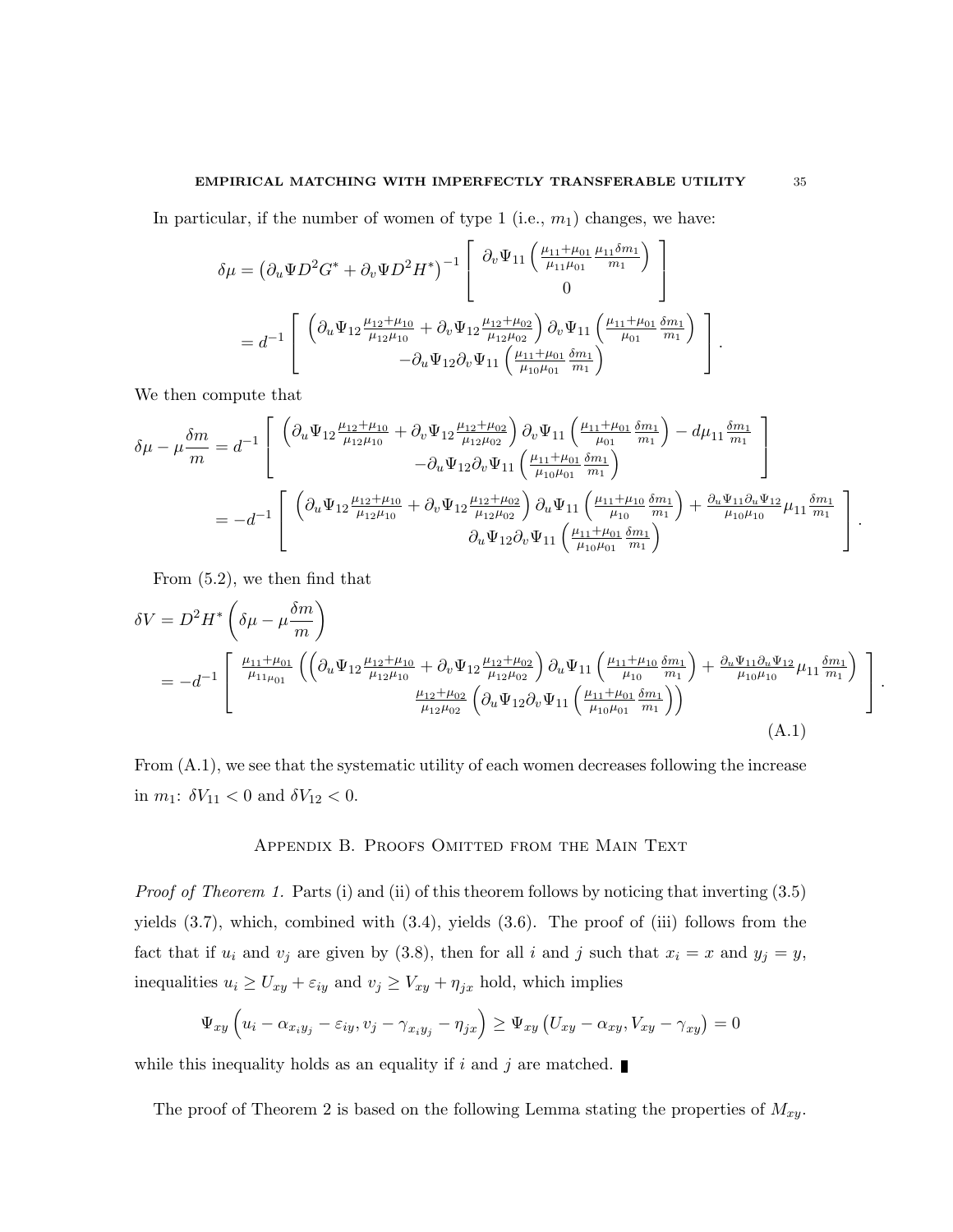**Lemma 1.** Under Assumption 1, and for every pair  $x \in \mathcal{X}$ ,  $y \in \mathcal{Y}$ :

(i) For each  $a, b > 0$ , equation  $\Psi_{xy}$  (log  $M - \log a$ , log  $M - \log b$ ) = 0 has a unique solution  $M > 0$ . This defines implicitly a map  $M_{xy}(a, b) \equiv M$  from  $(0, \infty)^2$  into  $(0, \infty)$ .

(ii) Map  $M_{xy}$  :  $(a, b) \mapsto M_{xy} (a, b)$  is continuous.

(iii) Map  $M_{xy}$ :  $(a, b) \mapsto M_{xy} (a, b)$  is weakly isotone, i.e. if  $a \le a'$  and  $b \le b'$ , then  $M_{xy}(a, b) \leq M_{xy}(a', b').$ 

(iv) For each  $a > 0$ ,  $\lim_{b \to 0^+} M_{xy}(a, b) = 0$ , and for each  $b > 0$ ,  $\lim_{a \to 0^+} M_{xy}(a, b) = 0$ .

*Proof of Lemma 1.* (i) The three assumptions in 1 imply that for any  $x \in \mathcal{X}$ ,  $y \in \mathcal{Y}$  and reals u and v, the map  $t \to \Psi_{xy}(u+t, v+t)$  is continuous, strictly increasing and changes sign when t ranges between  $-\infty$  and  $+\infty$ . By the Intermediate Value theorem, there exists a unique value  $L_{xy}(a, b)$  such that  $\Psi_{xy}(L_{xy}(a, b) - \log a, L_{xy}(a, b) - \log b) = 0$ . Setting  $M_{xy}(a, b) := \exp L_{xy}(a, b)$  yields the desired result.

(ii) Let  $(a, b) \in (0, +\infty)^2$ , and consider a sequence  $(a_n, b_n) \to (a, b)$ , which can be assumed bounded away from 0. Let  $L = \log M_{xy}(a, b)$  and  $L_n = \log M_{xy}(a_n, b_n)$ . One has  $\Psi_{xy}(L_n - \log a_n, L_n - \log b_n) = 0$ . By 1 (d),  $L_n$  cannot have a diverging subsequence; hence it is bounded. Take a converging subsequence of  $L_n$  and call  $L'$  its limit. By 1 (a) (continuity of  $\Psi$ ), one has  $\Psi_{xy}(L'-\log a, L'-\log b) = 0$ , and by uniqueness,  $L'=L$ . Therefore,  $L_n$  is bounded and all its subsequences converge to L, thus  $L_n \to L$ , which establishes continuity of  $M_{xy}$ .

(iii) Assume  $a \le a'$  and  $b \le b'$ . Then by Assumption 1, 1 (b), one has

$$
\Psi_{xy} (\log M - \log a', \log M - \log b') \leq \Psi_{xy} (\log M - \log a, \log M - \log b),
$$

thus  $\Psi_{xy} (\log M(a, b) - \log a', \log M(a, b) - \log b') \leq 0 =$ , hence  $M(a, b) \leq M(a', b')$ .

(iv) For  $a > 0$ , let  $b_n$  be a decreasing sequence converging to 0, and let  $L_n = \log M_{xy}(a, b_n)$ .  $L_n$  is nondecreasing; let L be its limit. Assume  $L > -\infty$ . Then  $u_n = L_n - \log a$  is bounded, while  $v_n = L_n - \log b_n \to +\infty$ . Then  $\Psi_{xy}(u_n, v_n) = 0$  comes in contradiction with Assumption 1, 1 (c). Thus  $L = -\infty$ , and thus  $M_{xy}(a, b_n) \to 0^+$ .

We may now turn to the proof of Theorem 2.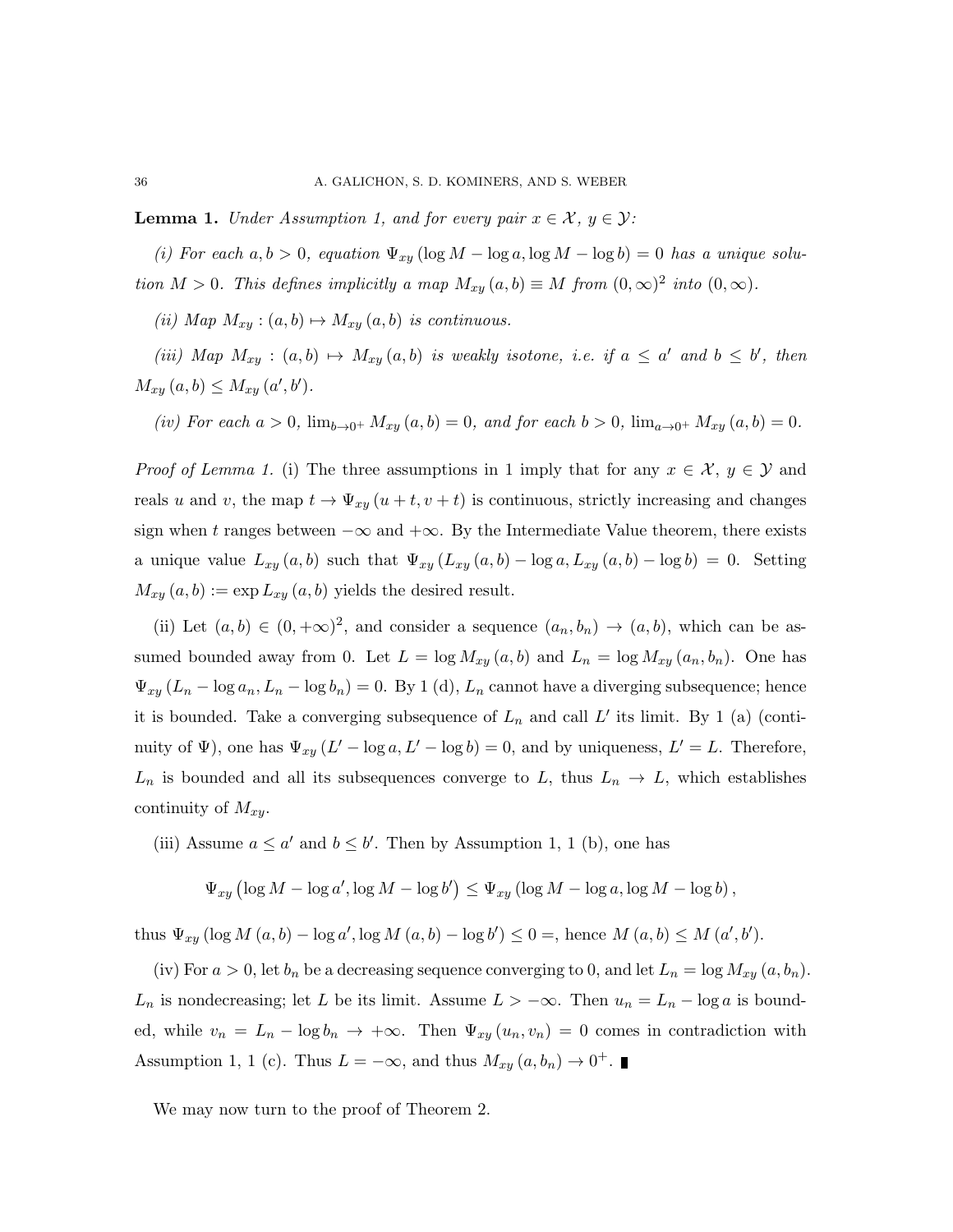Proof of Theorem 2. The proof of existence is essentially an application of Tarski's fixed point theorem; we provide an explicit proof for concreteness. We need to prove that the construction of  $\mu_{x0}^{2t+1}$  and  $\mu_{0y}^{2t+2}$  at each step is well defined. Consider step  $2t + 1$ . For each  $x \in \mathcal{X}$ , the equation to solve is

$$
\sum_{y \in \mathcal{Y}} M_{xy}(\mu_{x0}, \mu_{0y}) + \mu_{x0} = n_x
$$

but the right handside is a continuous and increasing function of  $\mu_{x0}$ , tends to 0 when  $\mu_{x0} \to 0$  and tends to  $+\infty$  when  $\mu_{x0} \to +\infty$ . Hence  $\mu_{x0}^{2t+1}$  is well defined and belongs in  $(0, +\infty)$ , and let us denote

$$
\mu_{x0}^{2t+1} = F_x(\mu_{0.}^{2t})
$$

and clearly, F is anti-isotone, meaning that  $\mu_{0y}^{2t} \leq \tilde{\mu}_{0y}^{2t}$  for all  $y \in \mathcal{Y}$  implies  $F_x(\tilde{\mu}_{0.}^{2t}) \leq F_x(\mu_{0.}^{2t})$ for all  $x \in \mathcal{X}$ .

By the same token, at step  $2t + 2$ ,  $\mu_{0y}^{2t+2}$  is well defined in  $(0, +\infty)$ , and let us denote

$$
\mu_{0y}^{2t+2} = G_y(\mu_{.0}^{2t+1})
$$

where, similarly,  $G$  is anti-isotone. Thus

$$
\mu_0^{2t+2} = G \circ F(\mu_{0}^{2t})
$$

where  $G \circ F$  is isotone. But  $\mu_{0y}^2 \leq m_y = \mu_{0y}^0$  implies that  $\mu_{0}^{2t+2} \leq G \circ F(\mu_{0}^{2t})$ . Hence  $(\mu_0^{2t+2})_{t\in\mathbb{N}}$  is a decreasing sequence, bounded from below by zero. As a result  $\mu_0^{2t+2}$  converges. Letting  $\bar{\mu}_0$  its limit, and letting  $\bar{\mu}_0 = F(\bar{\mu}_0)$ , it is not hard to see that  $(\bar{\mu}_{0x}, \bar{\mu}_{0y})$ is a solution to  $(4.7)$ .

*Proof of Theorem 3.* Introduce map  $\zeta$  defined by

$$
\zeta : (\mu_{x0}, \mu_{0y}) \rightarrow \begin{pmatrix} \zeta_x = \sum_{y \in \mathcal{Y}} M_{xy} (\mu_{x0}, \mu_{0y}) + \mu_{x0} \\ \zeta_y = \sum_{x \in \mathcal{X}} M_{xy} (\mu_{x0}, \mu_{0y}) + \mu_{0y} \end{pmatrix}
$$

One has

$$
D\zeta\left(\mu_{x0}, \mu_{0y}\right) = \left(\begin{array}{c|c} A & B \\ \hline C & D \end{array}\right)
$$

where:

• 
$$
A = (\partial \zeta_x / \partial \mu_{x'0})_{xx'} = \sum_{y' \in \mathcal{Y}} \partial_{\mu_{x0}} M_{xy'} (\mu_{x0}, \mu_{0y'}) + 1
$$
 if  $x = x'$ , 0 otherwise.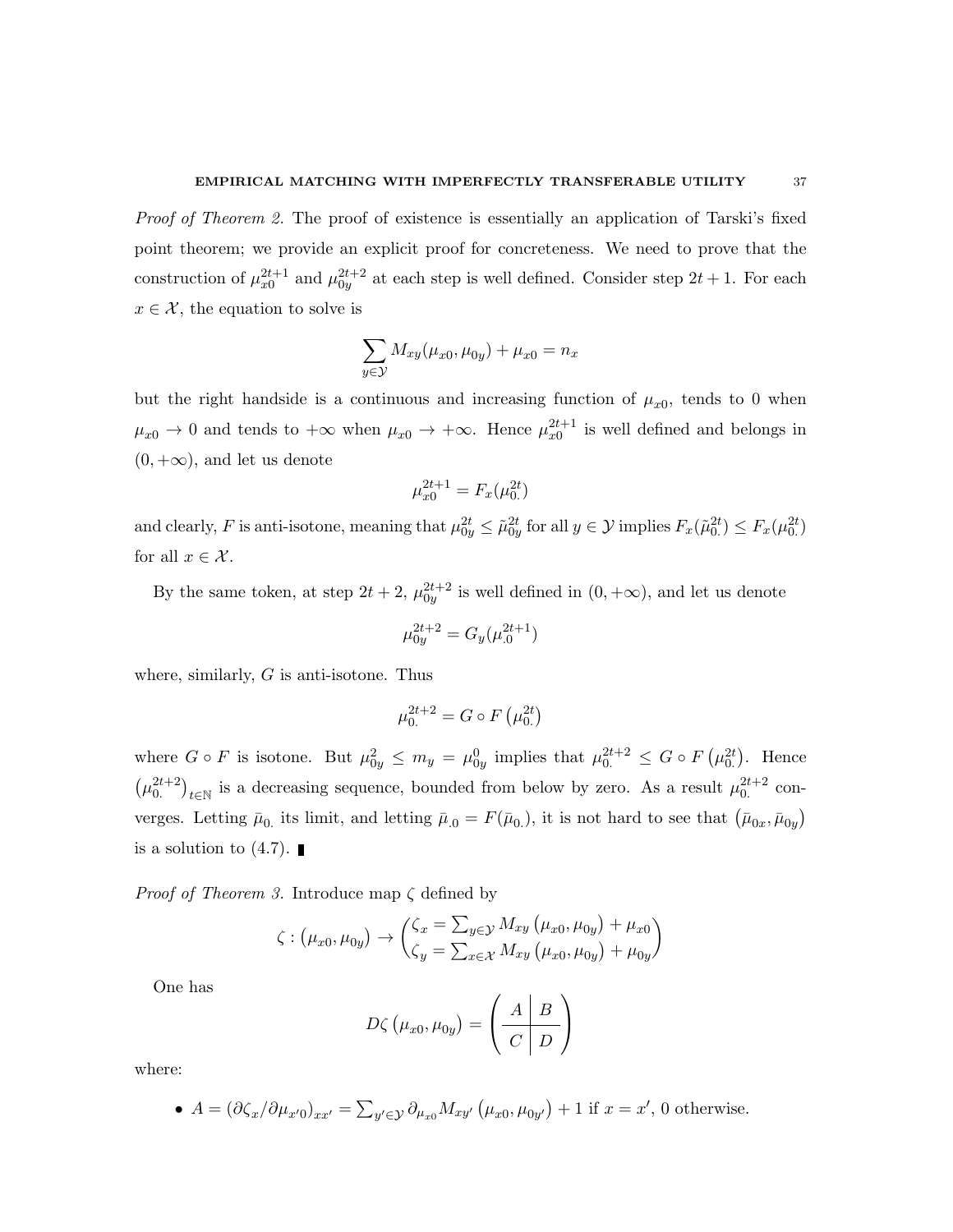38 A. GALICHON, S. D. KOMINERS, AND S. WEBER

\n- \n
$$
B = \left( \partial \zeta_x / \partial \mu_{0y} \right)_{xy} = \partial_{\mu_{0y}} M_{xy} \left( \mu_{x0}, \mu_{0y} \right)
$$
\n
\n- \n
$$
C = \left( \partial \zeta_y / \partial \mu_{x0} \right)_{yx} = \partial_{\mu_{x0}} M_{xy} \left( \mu_{x0}, \mu_{0y} \right)
$$
\n
\n- \n
$$
D = \left( \partial \zeta_y / \partial \mu_{0y'} \right)_{yy'} = \sum_{x' \in \mathcal{X}} \partial_{\mu_{0y}} M_{x'y} \left( \mu_{x'0}, \mu_{0y} \right) + 1 \text{ if } y = y', \text{ 0 otherwise.}
$$
\n
\n

It is straightforward to show that the matrix  $D\zeta$  is dominant diagonal. A result from McKenzie (1960) states that a dominant diagonal matrix with positive diagonal entries is a P-matrix. Hence  $D\zeta(\mu_{x0}, \mu_{0y})$  is a P-matrix. Applying Theorem 4 in Gale and Nikaido (1965) it follows that  $\zeta$  is injective.

Proof of Proposition 1. The result is immediate as the restrictions of the model are exhausted by the set of equations  $(4.9)$ .

*Proof of Theorem 4.* We shall first prove the second statement, and express  $\delta U$  as a function of  $\delta \mu$  and  $\delta n$ . One has  $U_{xy} = \partial_{\mu_{xy}} G^*$ , so

$$
\delta U_{xy} = \sum_{x'} \partial_{n_{x'}} \partial_{\mu_{xy}} G^* (\mu) \, \delta n_{x'} + \sum_{x'y'} \partial_{\mu_{xy}} \partial_{\mu_{x'y'}} G^* (\mu) \, \delta \mu_{x'y'}.
$$

From Expressions (3.1) and (3.2), it follows that  $G^*(\mu) = \sum_x n_x G_x^*(\mu/n_x)$ , thus

$$
\partial_{n_x} G^* (\mu) = G_x^* (\mu/n_x) - \sum_y \frac{\mu_{xy}}{n_x} \partial_{\mu_{y|x}} G_x^* (\mu/n_x) = G_x^* (\mu/n_x) - \sum_y \frac{\mu_{xy}}{n_x} U_{xy}
$$
  
= -G\_x (U)

hence

$$
\partial_{n_{x'}} \partial_{\mu_{xy}} G^* (\mu) = - \partial_{\mu_{xy}} G_{x'} (U) = - \sum_z \left( \frac{\partial G_{x'}}{\partial U_{x'z}} \right) \left( \frac{\partial U_{x'z}}{\partial \mu_{xy}} \right)
$$

$$
= - \sum_z \mu_{z|x} \frac{\partial^2 G^*}{\partial \mu_{xz} \partial \mu_{xy}} \text{ if } x' = x
$$

$$
= 0 \text{ otherwise}
$$

Therefore,

$$
\delta U_{xy} = \sum_{z} \frac{\partial^2 G^*(\mu)}{\partial \mu_{xy} \partial \mu_{xz}} \left( \frac{n_x \delta \mu_{xz} - \mu_{xz} \delta n_x}{n_x} \right),
$$

and the formula for  $\delta V_{xy}$  is obtained by similar means. Hence (5.2) follow.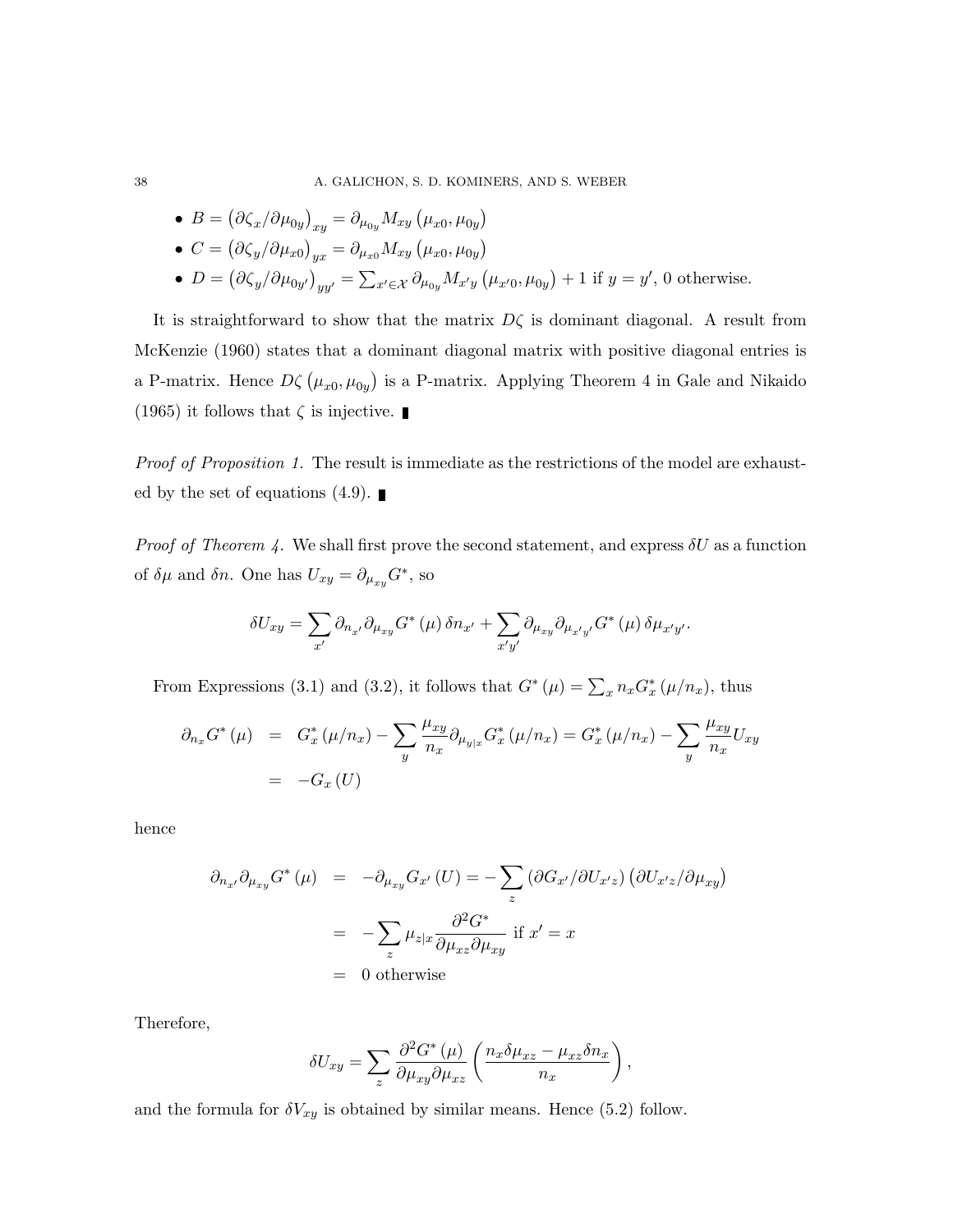We can now use  $(5.2)$  to obtain a linearization of  $(3.6)$ . We get

$$
\partial_u \Psi_{xy} (\delta U_{xy} - \delta \alpha_{xy}) + \partial_v \Psi_{xy} (\delta V_{xy} - \delta \gamma_{xy}) + \delta \Psi_{xy=0}
$$

thus, expressing  $\delta U$  and  $\delta V$  as a function of  $\delta \mu$  obtains

$$
0 = \partial_u \Psi_{xy} \left( \sum_z \frac{\partial^2 G^*}{\partial \mu_{xz} \partial \mu_{xy}} \left( \frac{n_x \delta \mu_{xz} - \mu_{xz} \delta n_x}{n_x} \right) - \delta \alpha_{xy} \right) + \partial_v \Psi_{xy} \left( \sum_t \frac{\partial^2 H^*}{\partial \mu_{ty} \partial \mu_{xy}} \left( \frac{m_y \delta \mu_{ty} - \mu_{ty} \delta m_y}{m_y} \right) - \delta \gamma_{xy} \right) + \delta \Psi_{xy}
$$

hence

$$
\partial_u \Psi_{xy} \left( \sum_z \frac{\partial^2 G^*}{\partial \mu_{xz} \partial \mu_{xy}} \delta \mu_{xz} \right) + \partial_v \Psi_{xy} \left( \sum_t \frac{\partial^2 H^*}{\partial \mu_{ty} \partial \mu_{xy}} \delta \mu_{ty} \right)
$$
  
=
$$
\partial_u \Psi_{xy} \left( \delta \alpha_{xy} + \sum_z \frac{\partial^2 G^*}{\partial \mu_{xz} \partial \mu_{xy}} \frac{\mu_{xz} \delta n_x}{n_x} \right) + \partial_v \Psi_{xy} \left( \delta \gamma_{xy} + \sum_t \frac{\partial^2 H^*}{\partial \mu_{ty} \partial \mu_{xy}} \frac{\mu_{ty} \delta m_y}{m_y} \right) - \delta \Psi_{xy}
$$

which rewrites in a matrix way as

$$
\left(\partial_u \Psi D^2 G^* + \partial_v \Psi D^2 H^*\right) \delta \mu = \left(\partial_u \Psi\right) \left(\delta \alpha + \left(D^2 G^*\right) \left(\frac{\mu \delta n}{n}\right)\right) + \partial_v \Psi \left(\delta \gamma + \left(D^2 H^*\right) \left(\frac{\mu \delta m}{m}\right)\right) - \delta \Psi
$$

that is  $(5.1)$ .

Proof of Corollary 1. In the ITU-Logit case, one has  $U_{xy} = \log \mu_{xy} - \log (n_x - \sum_{y'} \mu_{xy'})$ , thus

$$
\delta U_{xy} = \frac{\delta \mu_{xy}}{\mu_{xy}} + \sum_{y'} \frac{\delta \mu_{xy'}}{\mu_{x0}} - \frac{\delta n_x}{\mu_{x0}},
$$

and, similarly,

$$
\delta V_{xy} = \frac{\delta \mu_{xy}}{\mu_{xy}} + \sum_{x'} \frac{\delta \mu_{x'y}}{\mu_{0y}} - \frac{\delta m_y}{\mu_{0y}}
$$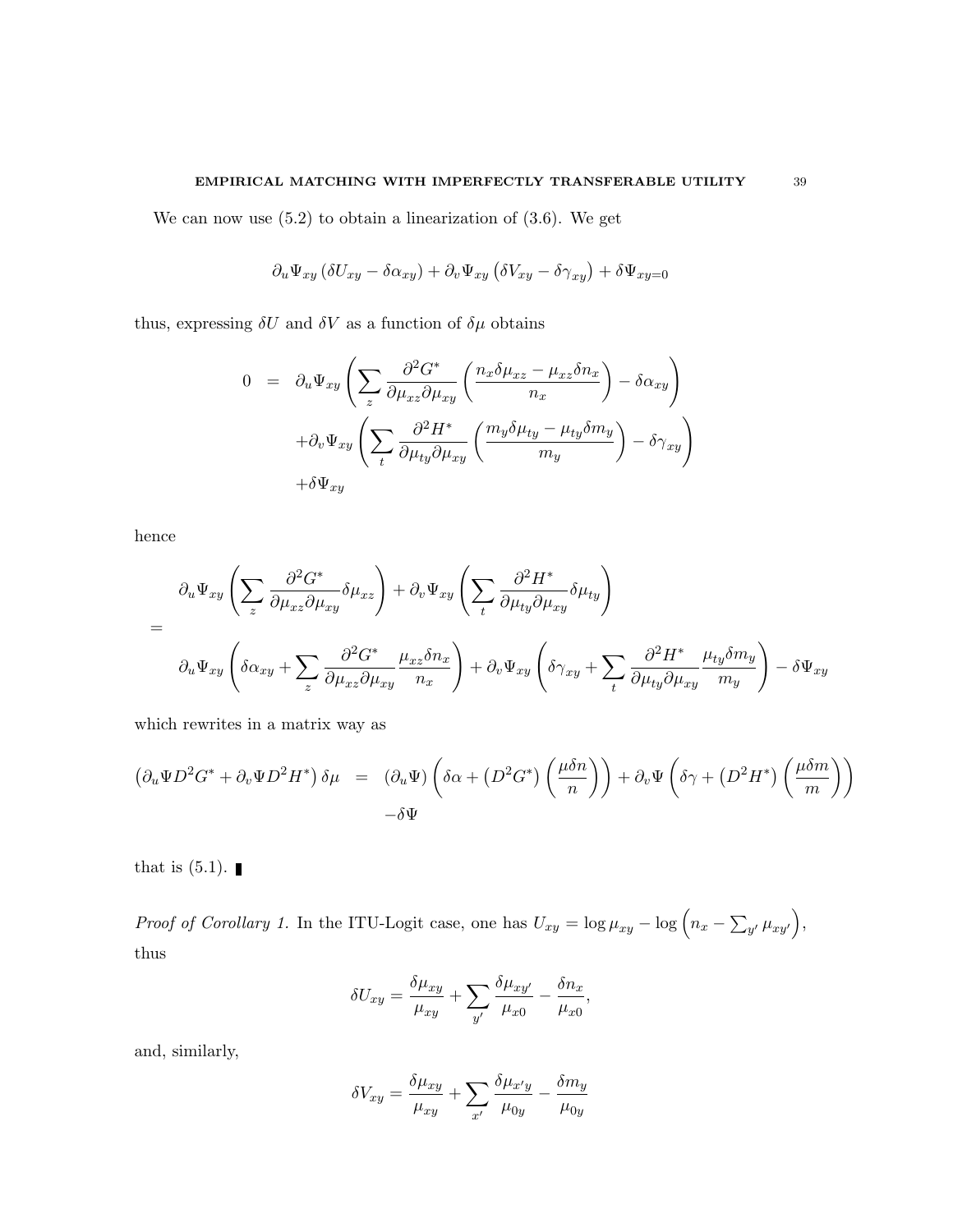and the linearization of Equation (3.6) yields

$$
0 = \partial_u \Psi_{xy} \left( \frac{\delta \mu_{xy}}{\mu_{xy}} + \sum_{y'} \frac{\delta \mu_{xy'}}{\mu_{x0}} - \frac{\delta n_x}{\mu_{x0}} - \delta \alpha_{xy} \right)
$$

$$
+ \partial_v \Psi_{xy} \left( \frac{\delta \mu_{xy}}{\mu_{xy}} + \sum_{x'} \frac{\delta \mu_{x'y}}{\mu_{0y}} - \frac{\delta m_y}{\mu_{0y}} - \delta \gamma_{xy} \right)
$$

$$
+ \delta \Psi_{xy}
$$

thus  $A\delta\mu = \delta z$  using the notation of the statement of the result. Expression (5.3) follows. Proof of Corollary 5. We have

$$
G_x\left( U\right) =-\partial _{n_x}\left( G^*\left( \mu \right) \right),
$$

so that

$$
\partial_{n_{x'}} u_x = \partial_{n_{x'}} (G_x (U)) = -\partial_{n_{x'}} \partial_{n_x} (G^* (\mu))
$$
  
= 
$$
-\partial_{n_x} \partial_{n_{x'}} (G^* (\mu)) = \partial_{n_x} G_{x'} (U) = \partial_{n_x} u_{x'}.
$$

A similar formula holds on the other side of the market. However,  $\partial_{m_y} u_x = \partial_{m_y} G_x (U) =$  $-\partial_{m_y}\partial_{n_x}G^*(\mu) = -\partial_{n_x}\partial_{m_y}G^*(\mu)$  has no reason to coincide with  $-\partial_{n_x}\partial_{m_y}H^*(\mu) = \partial_{n_x}H_y(V) =$  $\partial_{n_x} v_y$ . The reason this is true in the TU case is that then  $G_x(U) = \partial_{n_x}(G(U) + H(V))$ , thus

$$
\partial_{m_y} u_x = \partial_{m_y} G_x (U) = \partial_{m_y} \partial_{n_x} (G(U) + H(V))
$$

$$
= \partial_{n_x} \partial_{m_y} (G(U) + H(V)) = \partial_{n_x} H_y (V) = \partial_{n_x} v_y.
$$

 $\blacksquare$ 

#### **REFERENCES**

- [1] Agarwal, N. (2014): "An Empirical Model of the Medical Match," working paper.
- [2] Alkan, A. (1989): "Existence and computation of matching equilibria," European Journal of Political Economy, 5(2-3), pp. 285–296.
- [3] Alkan, A., and Gale, D. (1990): "The core of the matching game," Games and Economic Behavior, 2(3), pp. 203–212.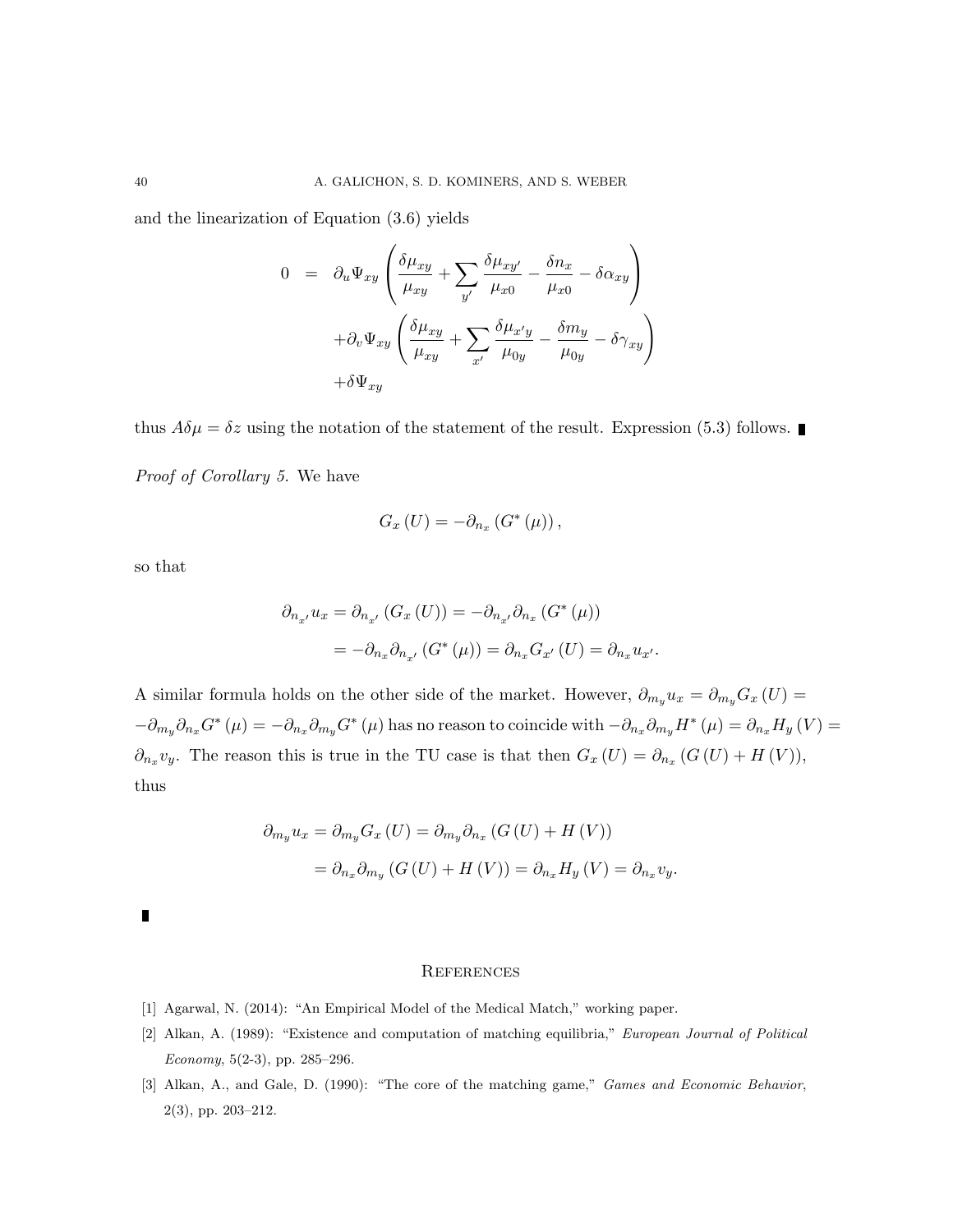- [4] Azevedo, E., and Leshno, J. (2014): "A Supply and Demand Framework for Two-Sided Matching Markets," working paper.
- [5] Banerjee, A., Duflo, E., Ghatak, M., and Lafortune, J. (2013): "Marry for what?: caste and mate selection in modern India," American Economic Journal: Microeconomics, 5 (2), pp. 33–72.
- [6] Becker, G. S. (1973): "A Theory of Marriage: Part I," Journal of Political Economy, 81(4), pp. 813–46.
- [7] Becker, G. S., Landes, E. M., and Michael, R. T. (1977): "An Economic Analysis of Marital Instability," Journal of Political Economy, 85(6), pp. 1141–87.
- [8] Becker, G. S. (1991): A Treatise on the Family. Harvard University Press.
- [9] Browning, M., P.-A. Chiappori, and Y. Weiss (2014): Economics of the Family. Cambridge University Press.
- [10] Carlier, G., and Galichon, A. (2014): "A remark on the manifold of solutions of a nonlinear Schrödinger system," working paper.
- [11] Chade, H., and J. Eeckhout (2014): "Stochastic Sorting," working paper.
- [12] Chiappori, P.-A. (1992): "Rational Household Labour Supply," Econometrica 56 (1), pp. 63–89.
- [13] Chiappori, P.-A. (2012): "Modèles d'appariement en économie: quelques avancées récentes," Revue  $économique 63$ , pp. 433-448.
- [14] Chiappori, P.-A., Fortin, B., & Lacroix, G. (2002): "Marriage Market, Divorce Legislation, and Household Labor Supply," *Journal of Political Economy*,  $110(1)$ ,  $37 - 72$ .
- [15] Chiappori, P.-A., B. Salanié, and Y. Weiss (2014): "Assortative Matching on the Marriage Market: A Structural Investigation," working paper.
- [16] Choo, E. and Seitz, S. (2013): "The Collective Matching Model: Identification, Estimation and Testing," chapter in Advances in Econometrics, Volume 32 on Structural Econometric Models, Emerald Publishing Group.
- [17] Choo, E., and A. Siow (2006): "Who Marries Whom and Why," Journal of Political Economy, 114(1), pp. 175–201.
- [18] Coase, R.H. (1960): "The Problem of Social Cost." Journal of Law and Economics 3, pp. 1–44.
- [19] Crawford, V. P., & Knoer, E. M. (1981): "Job Matching with Heterogeneous Firms and Workers," Econometrica, 49(2), pp. 437–50.
- [20] Dagsvik, J. K. (2000): "Aggregation in Matching Markets," International Economic Review, 41(1), pp. 27–57.
- [21] Decker, C., E. Lieb, R. McCann, and B. Stephens (2012): "Unique Equilibria and Substitution Effects in a Stochastic Model of the Marriage Market," Journal of Economic Theory, 148, 778–792.
- [22] Demange, G., & Gale, D. (1985): "The Strategy Structure of Two-Sided Matching Markets," Econometrica, 53(4), pp. 873–888.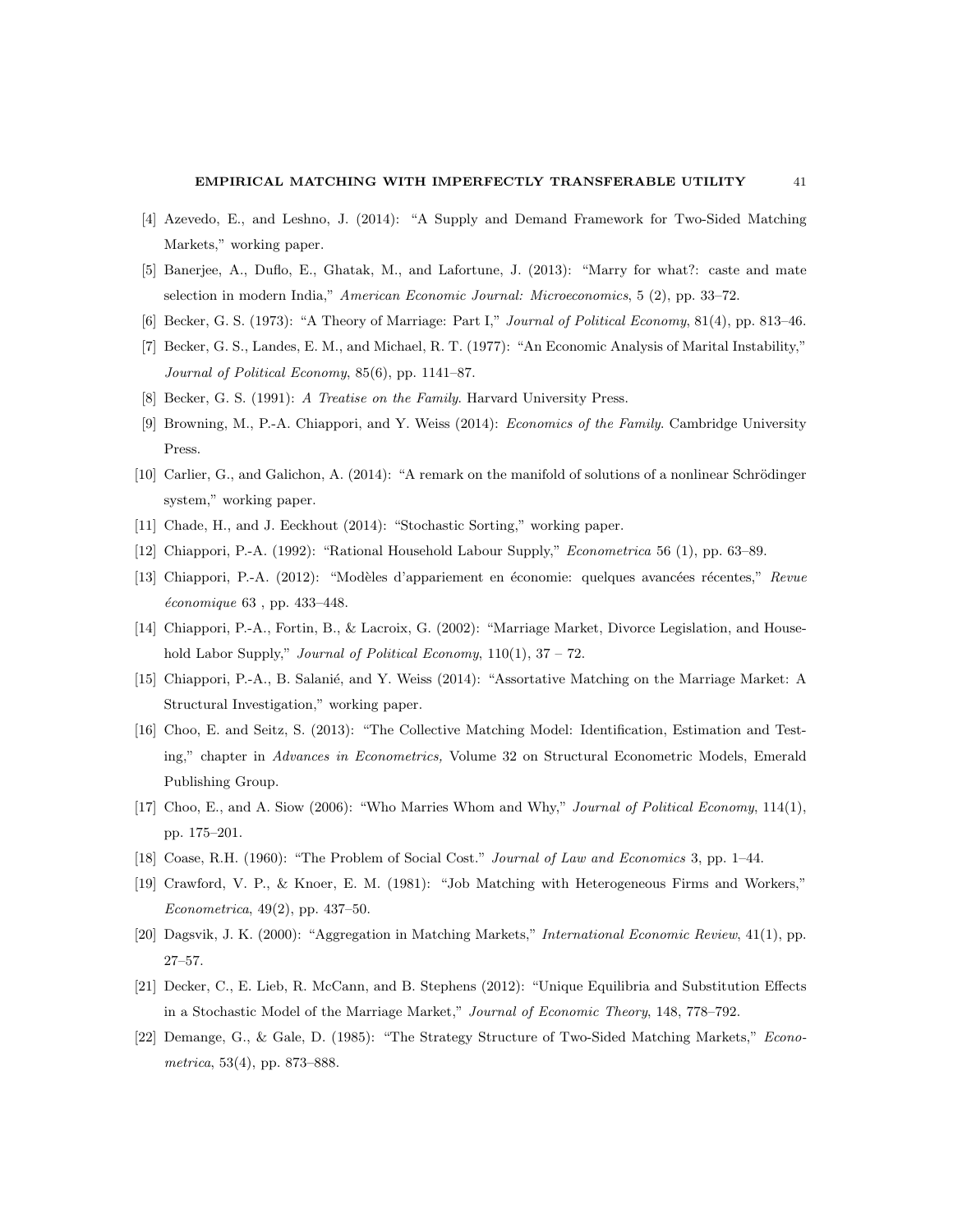- [23] Dupuy, A., and A. Galichon (2014): "Personality traits and the marriage market," Journal of Political Economy, forthcoming.
- [24] Echenique, F., S. Lee, B. Yenmez, and M. Shum (2013): "The Revealed Preference Theory of Stable and Extremal Stable Matchings," Econometrica, 81(1), pp. 153–171.
- [25] Fox, J. (2010): "Identification in Matching Games," Quantitative Economics 1, pp. 203–254.
- [26] Fernandez, R., Wong, J., (2014): "Free to Leave? A Welfare Analysis of Divorce Rates." Working paper.
- [27] Ekeland, I., J. Heckman, and L. Nesheim (2004): "Identification and estimation of hedonic models," Journal of Political Economy, 112, 60–109.
- [28] Flinn, C., Del Boca, D. (2012): "Endogenous Household Interaction," Journal of Econometrics 166, 49–65.
- [29] Gale, D. (1984): "Equilibrium in a discrete exchange economy with money," International Journal of Game Theory, 13(1), pp. 61–64.
- [30] Gale, D., and Nikaido, H. (1965): "The Jacobian matrix and global univalence of mappings," Mathematische Annalen, 159(2), pp. 81–93.
- [31] Gale, D., & Shapley, L. S. (1962): "College Admissions and the Stability of Marriage," The American Mathematical Monthly, 69(1), pp. 9–15.
- [32] Galichon, A. and Hsieh, Y.-W. (2014): "Love and Chance: Equilibrium and Identification in a Large NTU matching markets with stochastic choice," working paper.
- [33] Galichon, A., and B. Salanié (2010): "Matching with Trade-offs: Revealed Preferences over Competing Characteristics," technical report.
- [34] Galichon, A., and B. Salanié (2014): "Cupid's Invisible Hand: Social Surplus and Identification in Matching Models," working paper.
- [35] Graham, B. (2011): "Econometric Methods for the Analysis of Assignment Problems in the Presence of Complementarity and Social Spillovers," in Handbook of Social Economics, ed. by J. Benhabib, A. Bisin, and M. Jackson. Elsevier.
- [36] Hatfield, J. W., & Milgrom, P. R. (2005): "Matching with Contracts," American Economic Review, 95(4), pp. 913–935.
- [37] Heckman, J., R. Matzkin, and L. Nesheim (2010): "Nonparametric identification and estimation of nonadditive hedonic models," Econometrica, 78(5), 1569–1591.
- [38] Hitsch, G. J., Hortasu, A., & Ariely, D. (2010): "Matching and Sorting in Online Dating," American Economic Review, 100(1), pp. 130–63.
- [39] Jaffe, S., and Scott D. Kominers (2014): "Matching Markets with Taxation of Transfers," working paper.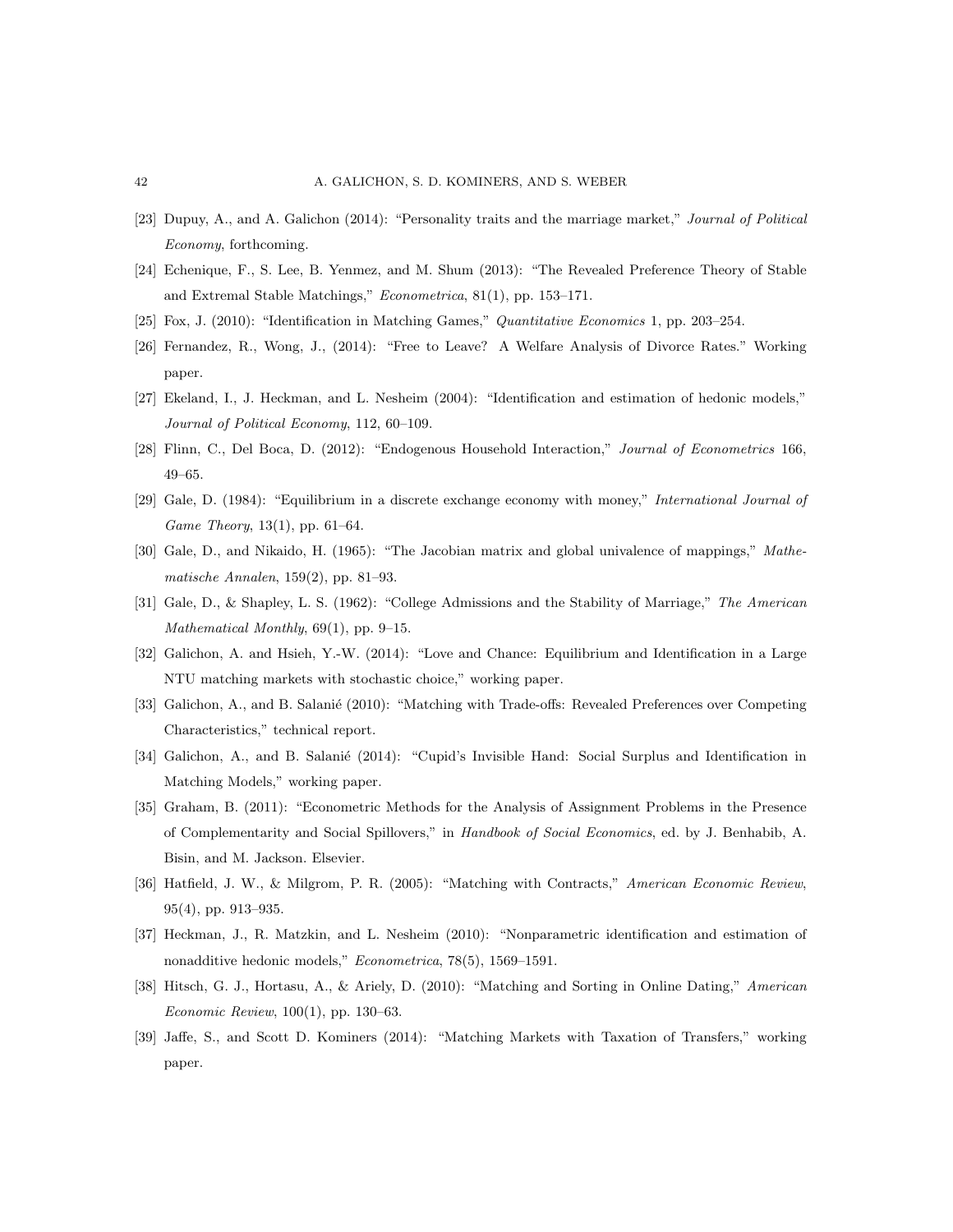- [40] Kaneko, M. (1982): "The central assignment game and the assignment markets," Journal of Mathematical Economics, 10(2-3), pp. 205–232.
- [41] Kelso, Alexander S, J., & Crawford, V. P. (1982): "Job Matching, Coalition Formation, and Gross Substitutes," Econometrica, 50(6), pp. 1483–1504.
- [42] Koopmans, T. and Beckmann, M. (1957). "Assignment Problems and the Location of Economic Activities." Econometrica 25, No. 1, pp. 53–76.
- [43] Legros, P., & Newman, A. F. (2007): "Beauty Is a Beast, Frog Is a Prince: Assortative Matching with Nontransferabilities," Econometrica, 75(4), pp. 1073–1102.
- [44] Léonard, C. (2014): "A survey of the Schrödinger problem and some of its connections with optimal transport," Discrete Contin. Dyn. Syst. A, 34(4): 1533–1574.
- [45] Lundberg, S., & Pollak, R. A. (1993): "Separate Spheres Bargaining and the Marriage Market," Journal of Political Economy, 101(6), 988–1010.
- [46] Lundberg, S., Pollack, R., and Wales, T. (1997): "Do Husbands and Wives Pool Their Resources? Evidence from the United Kingdom Child Benefit," Journal of Human Resources 32(3), pp. 463–480.
- [47] McFadden, D. (1976): "The Mathematical Theory of Demand Models," in Behavioral Travel-Demand Models, ed. by P. Stopher, and A. Meyburg, pp. 305–314. Heath and Co.
- [48] McKenzie, L. W.: Matrices with dominant diagonals and economic theory. Mathematical Methods in the Social Sciences 1959. Stanford Univ. Press 1960.
- [49] Menzel, K. (2014): "Large Matching Markets as Two-Sided Demand Systems," working paper.
- [50] Merton, Robert K. (1936): "The Unanticipated Consequences of Purposive Social Action," American Sociological Review 1 (6), pp. 894–904
- [51] Mourifié, I., and Siow, A. (2014): "Cohabitation vs Marriage: Marriage matching with peer effects," working paper, University of Toronto.
- [52] Noldeke, G., & Samuelson, L. (2014): "Investment and Competitive Matching," Cowles Foundation Discussion Papers.
- [53] Petrongolo, B., and C. Pissarides (2001). "Looking into the Black Box: A Survey of the Matching Function." Journal of Economic Literature 39 pp. 390–431.
- [54] Quinzii, M. (1984): "Core and competitive equilibria with indivisibilities," International Journal of Game Theory, 13(1), pp. 41–60.
- [55] Rockafellar, R.T. (1970): Convex Analysis. Princeton University Press.
- [56] Roth, A. and M. Sotomayor (1990): Two-Sided Matching: A Study in Game-Theoretic Modeling and Analysis. Cambridge University Press.
- [57] Rüschendorf, L. (1995): "Convergence of the iterative proportional fitting procedure," Annals of Statistics 23, pp. 1160-1174.